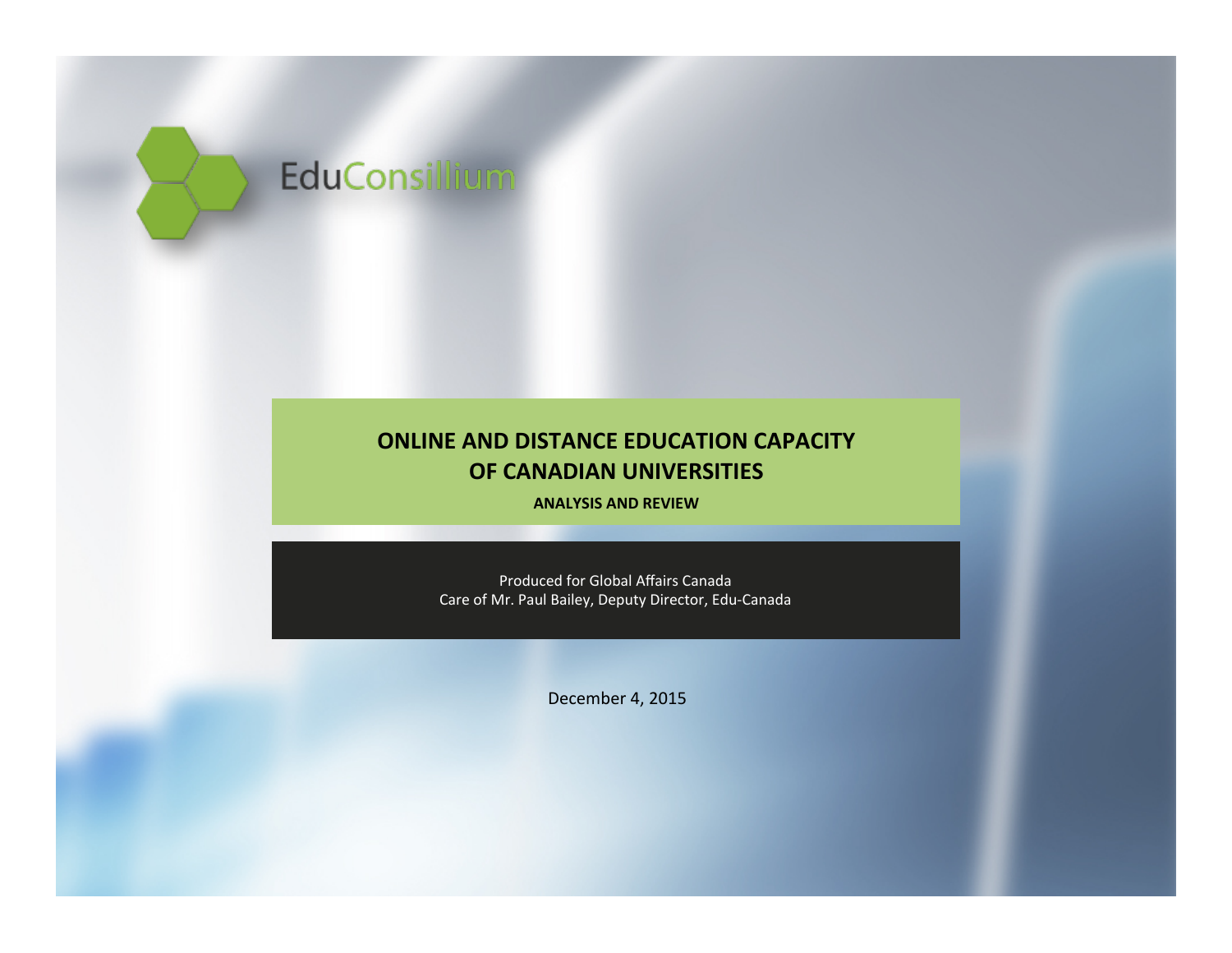



ANALYSIS AND REVIEW OF THE DISTANCE EDUCATION / ONLINE CAPACITY OF CANADIAN UNIVERSITIES. Global Affairs Canada and EduConsillium © 2015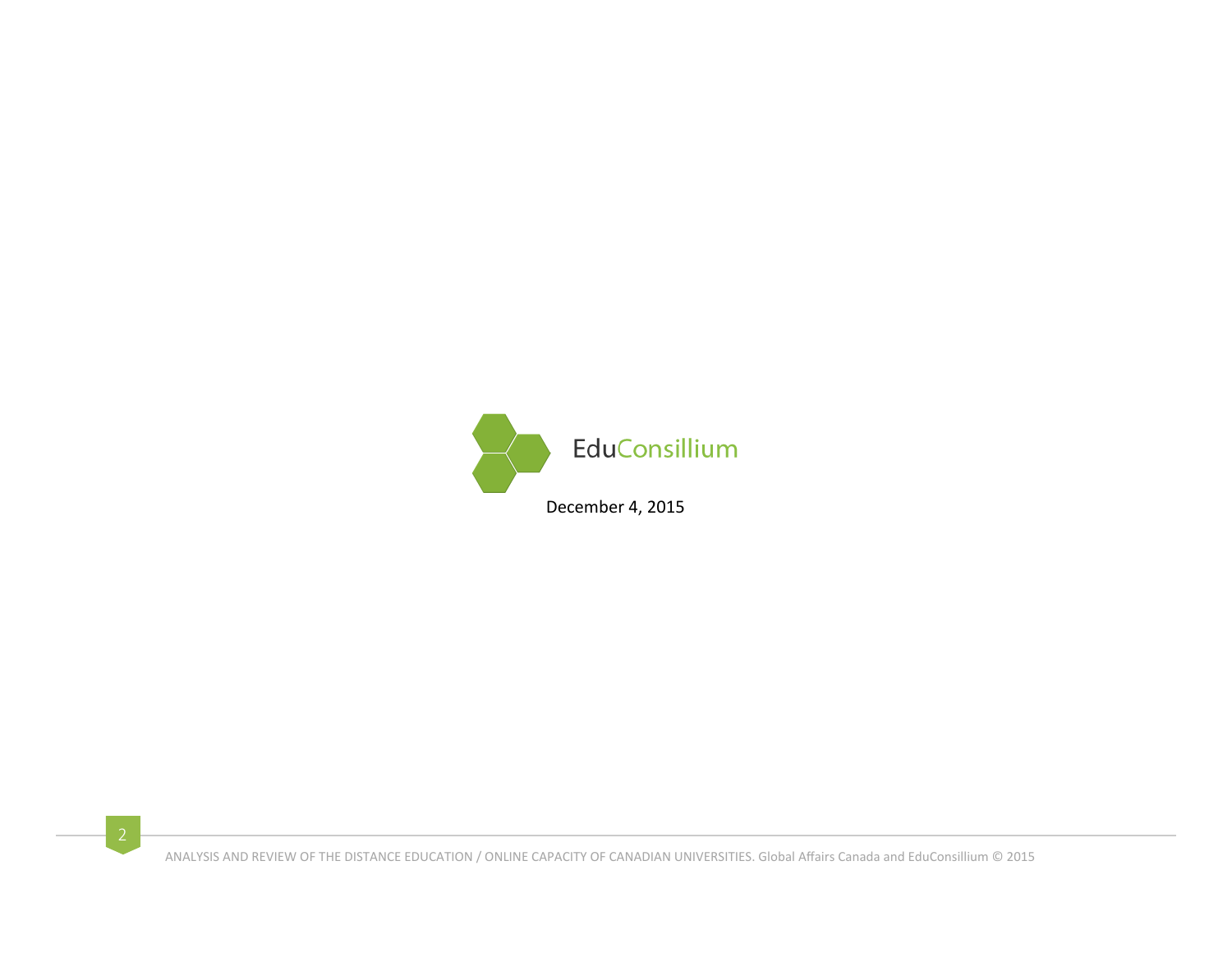# Executive summary

In the first decade of the 21st century, many researchers observed a worldwide acceleration in the use of digital learning solutions, with many territories showing more than 30% growth. The goal of this study is to investigate how Canadian universities were using online/distance learning. A 14-page questionnaire was sent to 93 universities across Canada to gather data on six aspects of this practice. Seventy-three responses were obtained from targeted institutions (78.49% of total sample).

From the data gathered, we have Identified the following key elements: 

- Currently, 93.15% of Canadian universities offer online courses and programs.
- More than 12,728 online courses are offered (an average of 196.03 online courses per institution).
- More than 809 online programs are offered (an average of 12.31 online programs per institution).
- More than 361,000 students (about 29% of the Canadian university student population) took online courses during the 2014-2015 academic year.
- The online/distance offering is currently 8.32% of the total university course offering.
- About 1,000 courses have been added every year for the past three years.
- It is estimated that  $1,100$  to  $1,400$  new online courses will be added in the coming year, increasing the share of online/ distance courses offered.
- With an estimated growth rate of about 8.75% for the 2015-2016 academic year, the Canadian online learning offering is fairly close to the worldwide average aggregate growth rate for online learning adoption.
- Only 12.33% of the Canadian universities surveyed mentioned that they currently use some kind of aggregating organization to market or distribute their online courses.
- 34% of respondents did not specifically track whether international students used online courses, and only 28.77% used online learning as a strategic tool to recruit international students.

Canada cannot be considered a leader in this field, as more than 20 countries invest about twice as much each year in their accredited online learning offering. Even if there are a few attempts at organizing the online/distance learning offering in Canada through some type of aggregating organization, this phenomenon seems to be fairly new and not yet well structured.

ANALYSIS AND REVIEW OF THE DISTANCE EDUCATION / ONLINE CAPACITY OF CANADIAN UNIVERSITIES. Global Affairs Canada and EduConsillium © 2015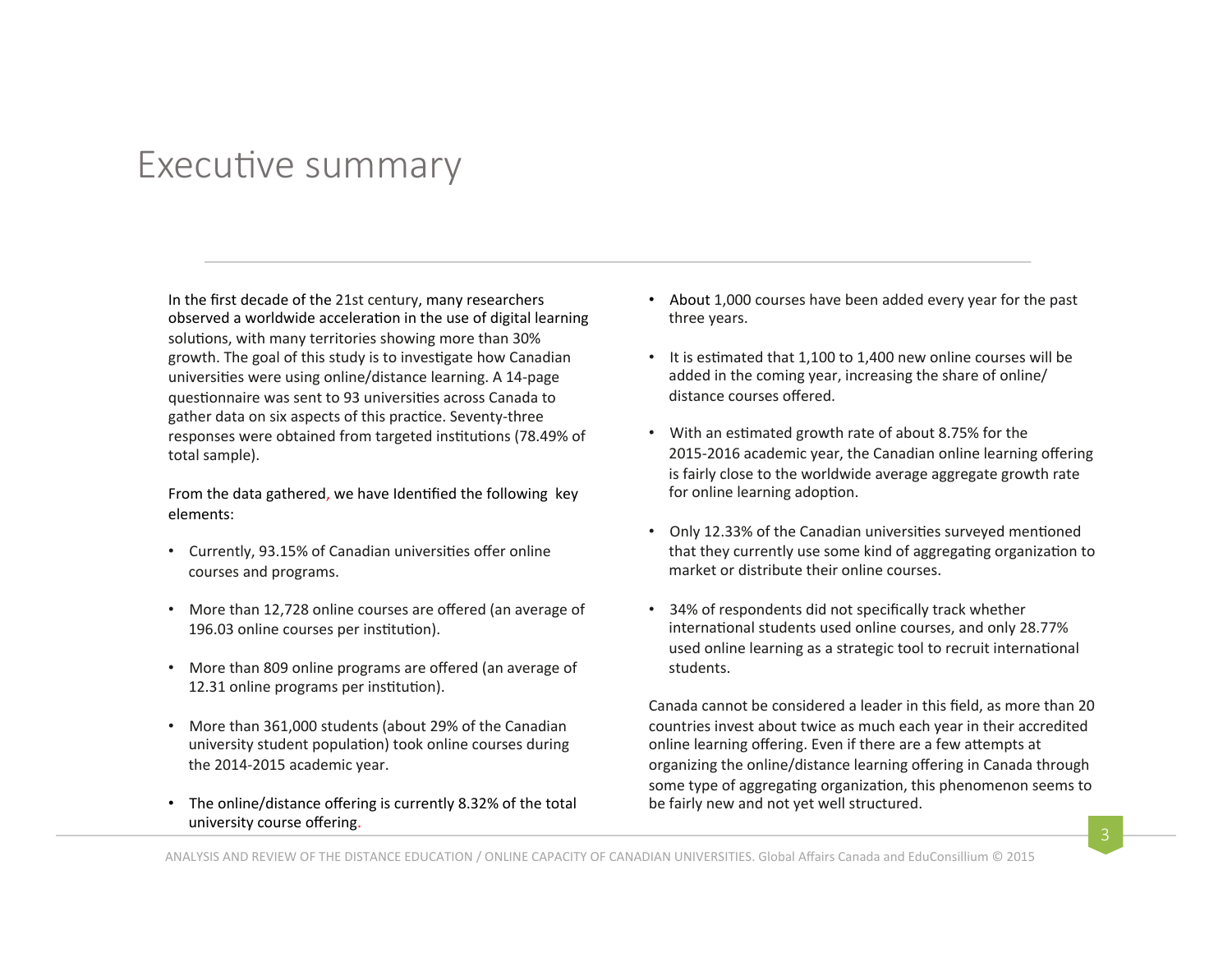# Table of contents

| <b>Chapter 1 – Research Goals, Research Team</b>                                                                                                                                                                               |    |  |  |  |  |  |  |  |  |
|--------------------------------------------------------------------------------------------------------------------------------------------------------------------------------------------------------------------------------|----|--|--|--|--|--|--|--|--|
| Chapter 2 - Methodology experience of the contract of the contract of the contract of the contract of the contract of the contract of the contract of the contract of the contract of the contract of the contract of the cont | 10 |  |  |  |  |  |  |  |  |
| <b>Chapter 3 – Participants</b><br><u> 1989 - Andrea Santa Andrea Santa Andrea Santa Andrea Santa Andrea Santa Andrea Santa Andrea Santa Andrea San</u>                                                                        |    |  |  |  |  |  |  |  |  |
| <b>Chapter 4 – Data Segmentation</b>                                                                                                                                                                                           |    |  |  |  |  |  |  |  |  |
| <b>Chapter 5 – Results of the Study Chapter and Chapter Section 2008 (2009)</b>                                                                                                                                                |    |  |  |  |  |  |  |  |  |
| 5.1. Description of the online/distance learning offering<br>the control of the control of the control of the control of the control of the control of                                                                         | 20 |  |  |  |  |  |  |  |  |
| 5.2. Strategic use of online/distance learning by the institution entitled and contain the strategic use of online/distance learning by the institution                                                                        | 33 |  |  |  |  |  |  |  |  |
| 5.3. Development and delivery of online/distance learning<br>the control of the control of the control of the control of the control of the control of                                                                         | 36 |  |  |  |  |  |  |  |  |
| 5.4. Technological choices made by the institution                                                                                                                                                                             | 40 |  |  |  |  |  |  |  |  |
| 5.5. Financial implications of online/distance learning<br>the control of the control of the control of the control of the control of the control of                                                                           | 44 |  |  |  |  |  |  |  |  |
| 5.6. Planned development of the online/distance learning offering                                                                                                                                                              | 47 |  |  |  |  |  |  |  |  |
| Chapter 6 - Discussion, Limitations, Conclusion                                                                                                                                                                                | 51 |  |  |  |  |  |  |  |  |
| Additional raw data<br>,我们也不会有什么?""我们的人,我们也不会有什么?""我们的人,我们也不会有什么?""我们的人,我们也不会有什么?""我们的人,我们也不会有什么?""我们的人                                                                                                                        |    |  |  |  |  |  |  |  |  |

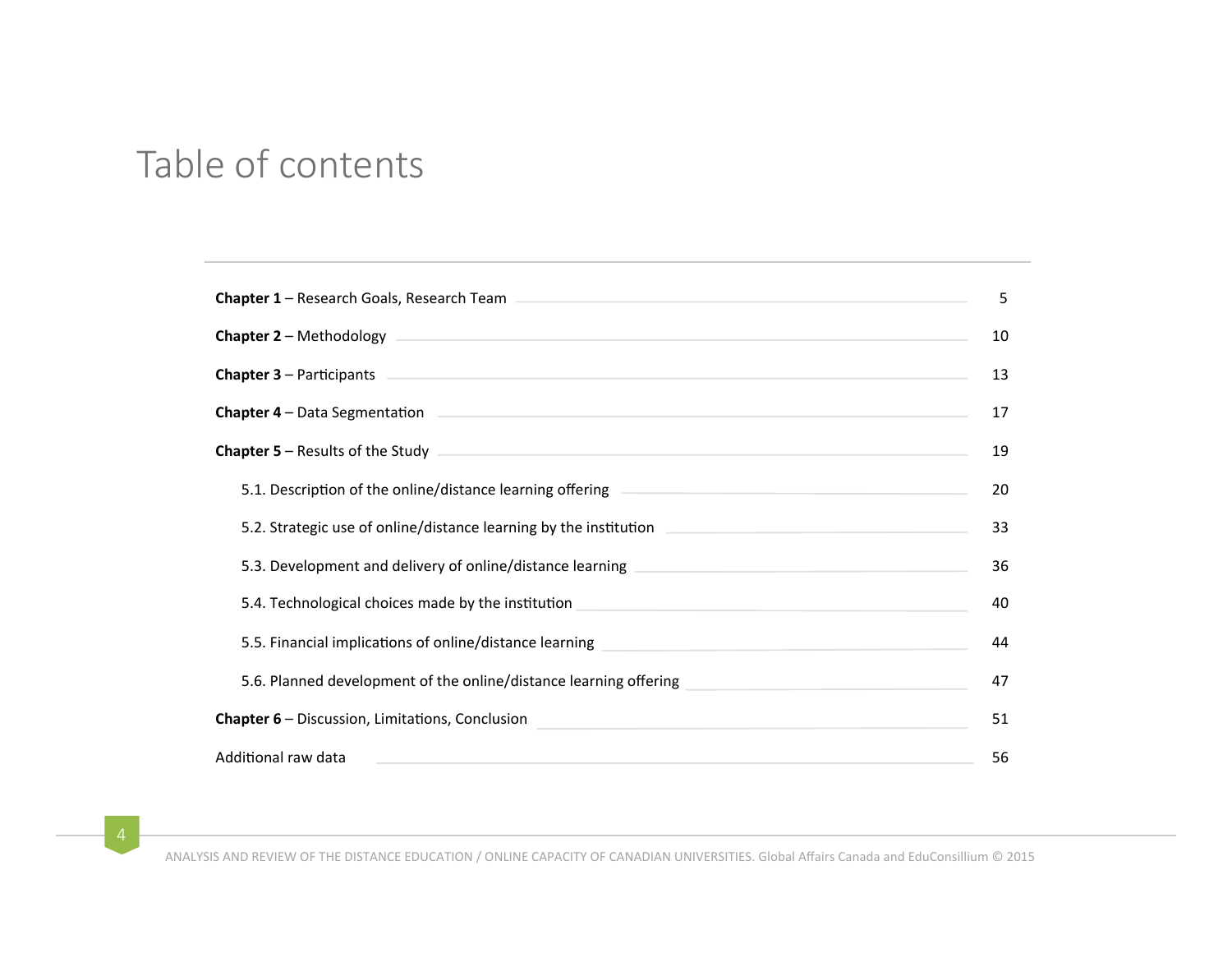# **RESEARCH GOALS RESEARCH TEAM** CHAPTER 1

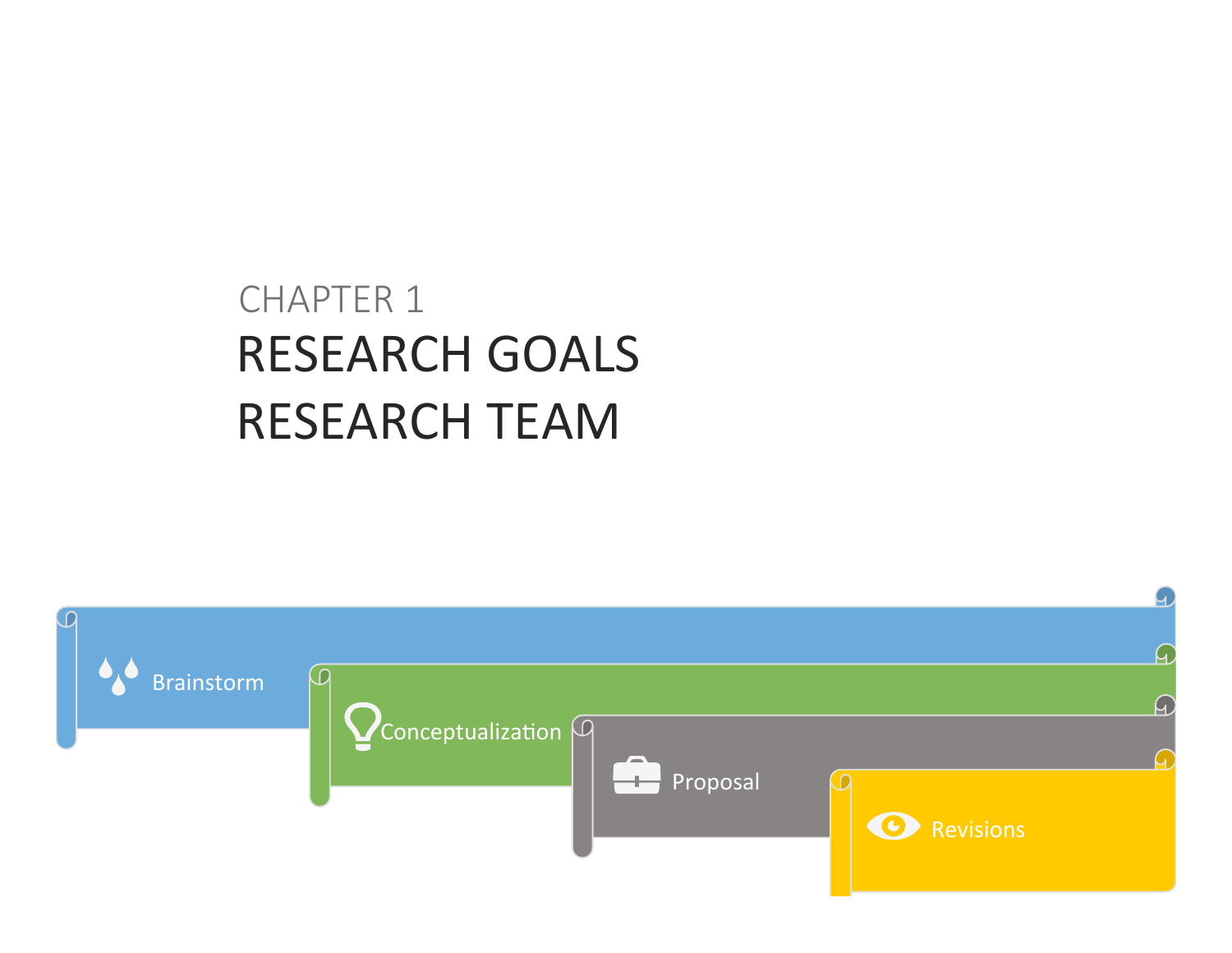# Introduction

In the first decade of the 21st century, many researchers observed a worldwide acceleration in the use of digital learning solutions (UNESCO, 2013; ASTD, 2012; Adkins, 2011). The number of educational institutions using online learning and the number of students taking credited online courses has steadily grown over the past nine years, with some years even reaching double-digit growth in many territories (Allen & Seaman, 2014). A 2011 analysis from the Babson Research Group showed that more than 2,500 United States universities and educational institutions were offering online courses. According to a 2011 review of the digital learning market (Adkins, 2011), the online learning market was largely composed of corporate ventures and developing economies. This has changed, as the market is now one of rapid adoption in all segments. The largest growth is still in developing economies (like India and China) in the higher education segment, but the demand for specialized skills has also grown significantly:

• At the University of Phoenix, over 300,000 students were enrolled in online classes in 2014 (Apollo Group, 2015). Even if we consider the end of its U.S. military training contract and a financial scandal that had a major impact on enrollment, the University of Phoenix remains the largest post-secondary institution in the U.S.

- According to the European Association of Distance Teaching Universities, over 500 European institutions provide short courses or entire programs at a distance. Student enrollment in online courses increased by 15-20% in 2012, making online education a serious alternative in Europe.
- The number of U.S. students enrolling in credited online classes and programs has increased five times more than the general enrollment of degreegranting post-secondary institutions. More than 33% of U.S. students enrolled in online learning courses or programs in 2012 (Babson Research Group, 2014).
- The Indira Gandhi National Open University (IGNOU) has dramatically increased enrollment in the past five years. In 2015, IGNOU served over 4.5 million students online (over 3.1 million in India and 1.4 million in 40 other countries). IGNOU is currently the largest online/distance education institution in the world.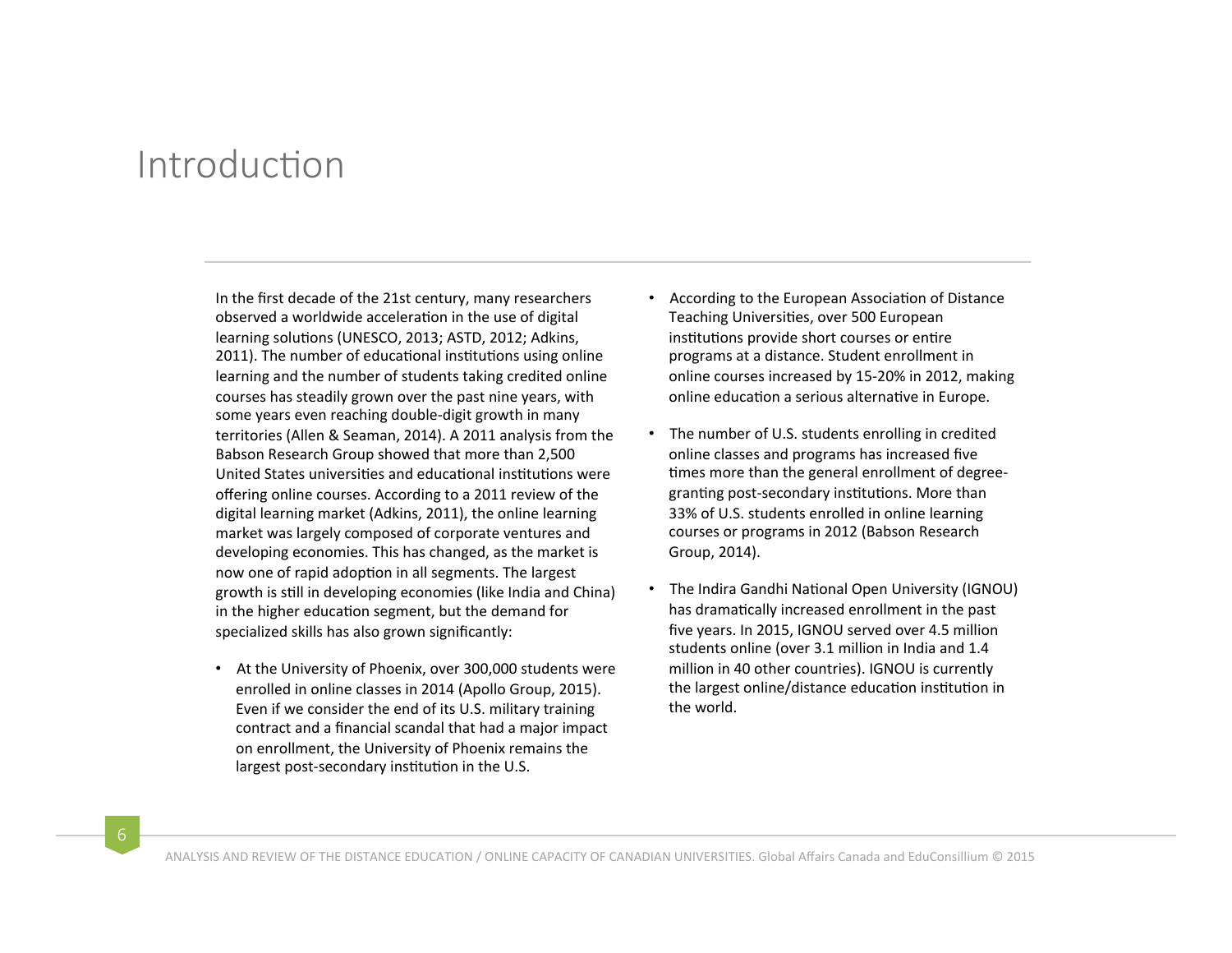In his analysis of the worldwide market for self-paced elearning, Adkins (2013) reported that the countries with the highest growth rates for digital learning were Vietnam, Malaysia, Romania, Azerbaijan, Thailand, Kenya, Slovakia, the Philippines, India and China. They were all above 30%, which is four times the worldwide aggregate growth rate for online learning adoption. During the same period, there were 17 countries with growth rates above 15%: Indonesia, Nigeria, Qatar, Oman, Poland, Russia, Tunisia, the Czech Republic, Tanzania, Brazil, Colombia, Bolivia, Hungary, Croatia, Bulgaria, Georgia and Ukraine.

Even if there is worldwide growth in the adoption of digital learning solutions, the growth is more important in regions that do not have sufficient "brick and mortar" infrastructure to meet their demand in education (UNESCO, 2012).

**The goal of this research** is to investigate Canada's use of and capacity in digital and online education.

In this expanding segment of the education market, it is difficult to estimate where the Canadian offering stands, as there has been no systematic review or analysis covering the Canadian offering. There are a few anecdotal studies about the online ventures of some Canadian post-secondary institutions, but no real research looking into the general Canadian offering in online/distance education and the potential strategies used by Canadian institutions. This could become an important issue for the positioning of Canadian education as institutions focus on the lucrative international student market.

Cloude Marte

Claude Martel, PhD Project Leader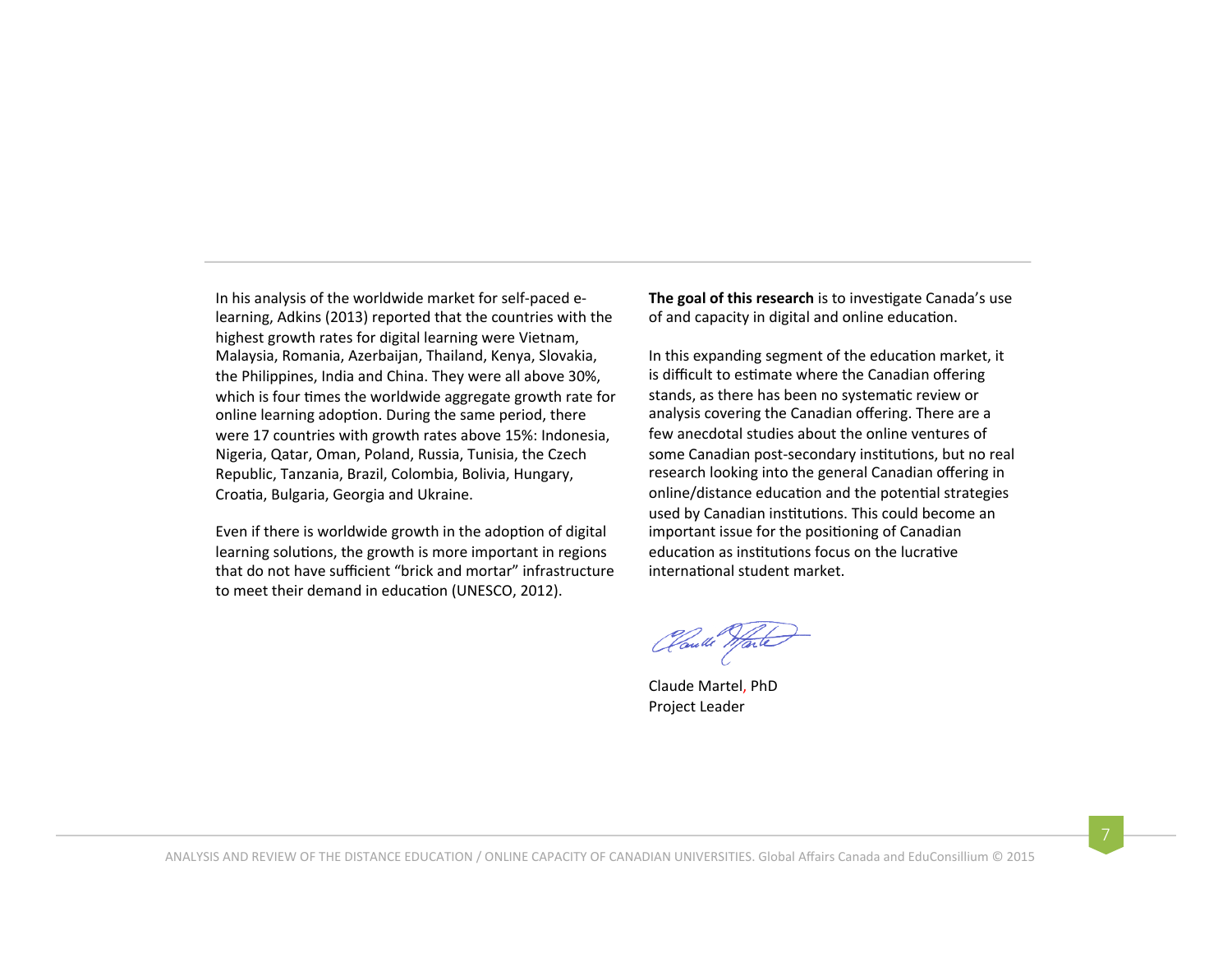## Research team

#### Dr. Claude Martel, PhD

Claude is the project leader for this study. He holds a PhD in Educational Technology and has over 25 years of experience in the fields of education, training, public relations and the implementation of cutting-edge technology. He is currently a professor in the Department of Educational Technology at Concordia University.

Claude has also held senior management roles (director, VP and chief learning officer) in large organizations like BigKnowledge, Telus, Hydro-Québec and Pratt & Whitney Canada. He acted as program manager for ICAO and ACI (Airports Council International), where he developed and managed the first global accreditation management program for airport managers (www.iap.aero).

In addition, he is recognized as a world-class consultant, manager and educator. He has managed over 60 projects and implemented educational technology solutions in over 30 large organizations and agencies internationally.

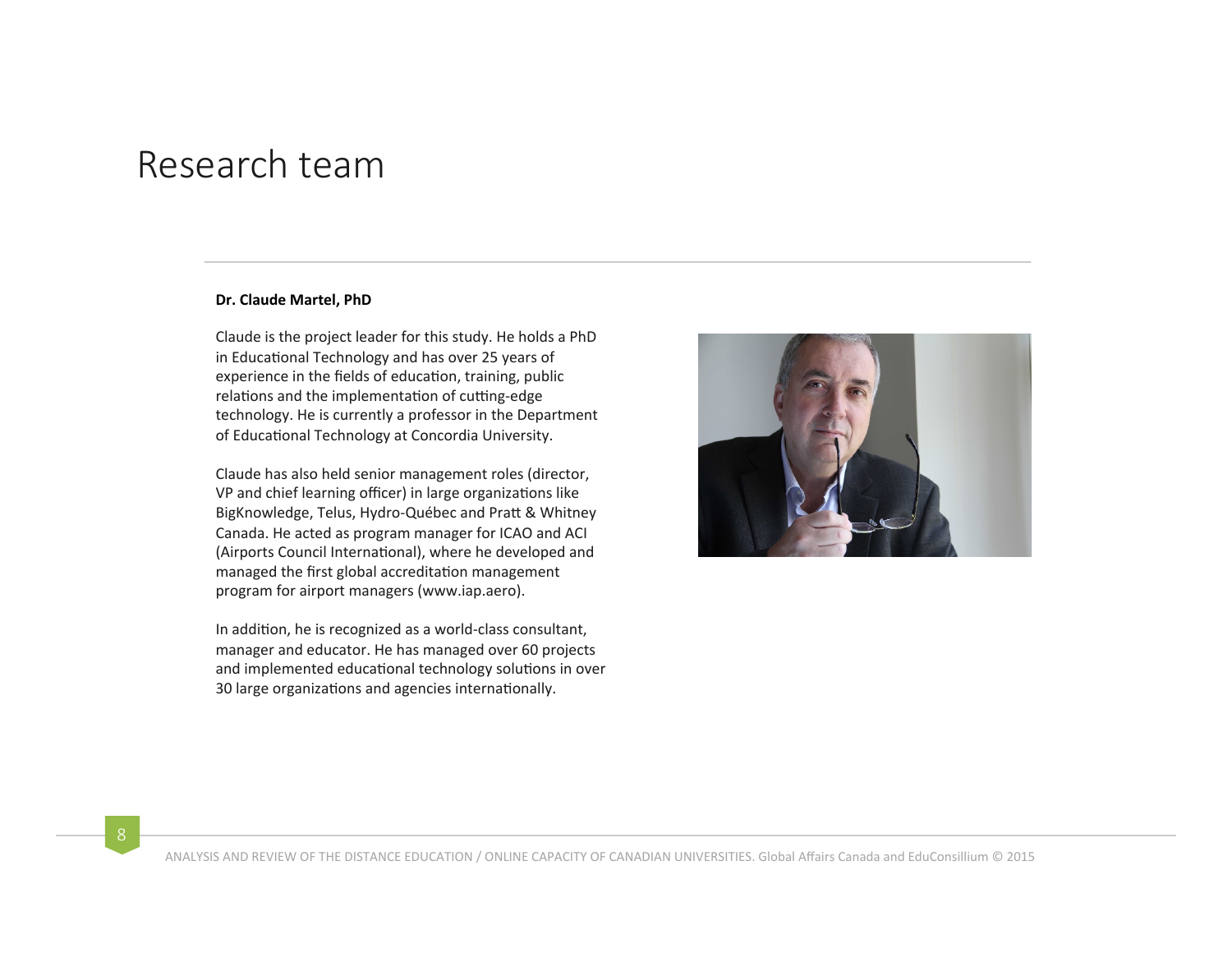

Dr. Daniel Dupont, PhD

Daniel is a former professor at Université de Montréal. He possesses a wealth of experience in change management, and in implementing and managing training/education solutions aimed at improving performance. As a well-established executive, practitioner and educator in the Canadian training/ education community, he has been at the forefront of the development of human performance technology in large national organizations and multiple educational institutions.

Daniel's areas of expertise are organizational architecture, competency development, program design and development, training and management needs assessment, optimizing learning through innovation, and determining performance indicators, measures and ROI, as well as guiding senior management in identifying the integration elements of company-wide learning systems.



Jocelyne Bédard, MA

Jocelyne is a recent graduate of the master's program in Educational Technology at Concordia University. She is an experienced project manager, e-communications specialist and designer.

Jocelyne is a proponent of collaborative practices, accessibility, usability and sustainability. Areas of expertise include ecommunications, graphic design, web design and development, instructional design, educational technology, human performance technology, e-learning, mentoring/coaching, business process improvement and lean leadership.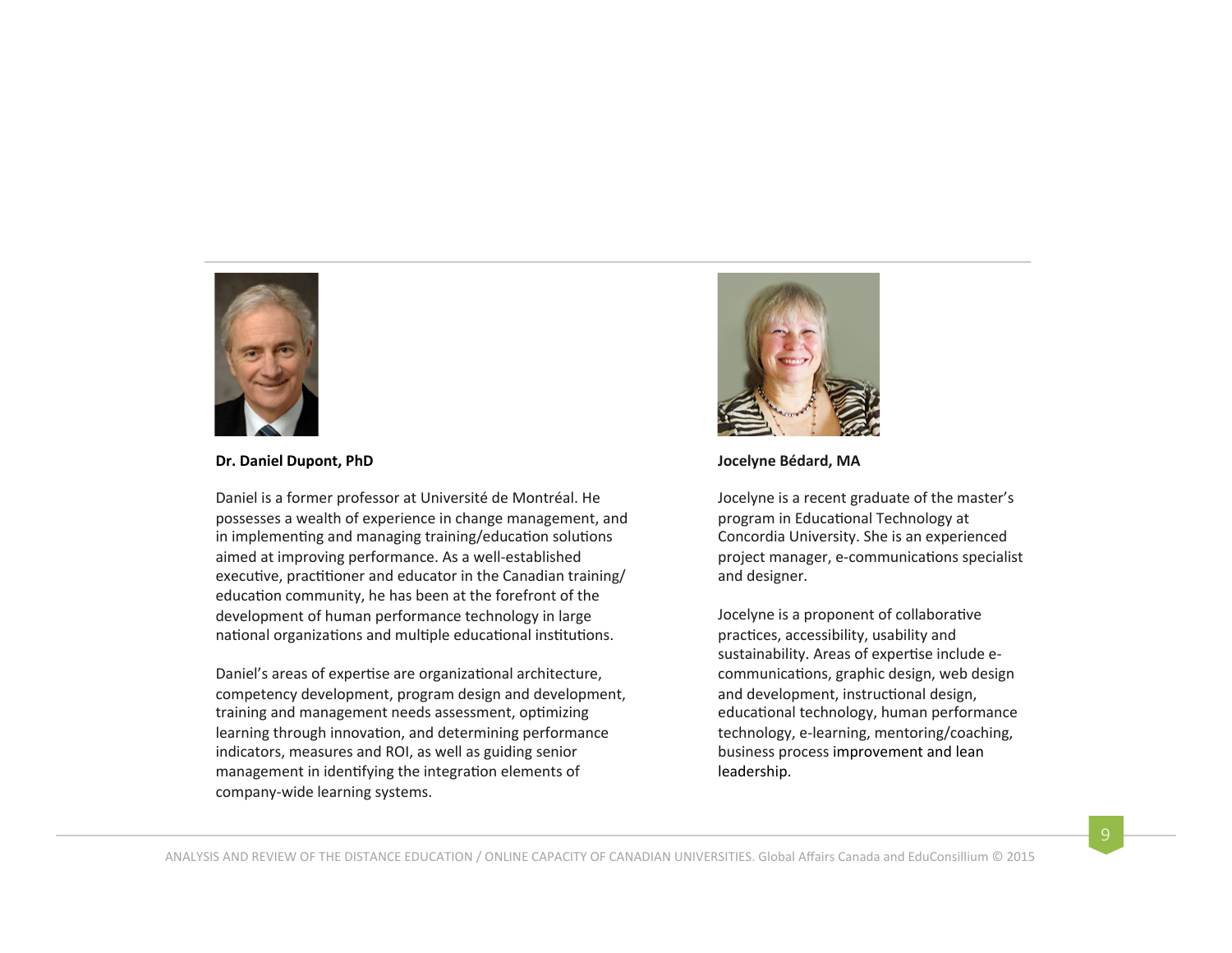# METHODOLOGY CHAPTER 2

This chapter explains the research methods used in conducting the study:

- Production of the questionnaire
- First contact and identification of key resource persons
- Data-gathering approach and follow-ups
- Data compilation

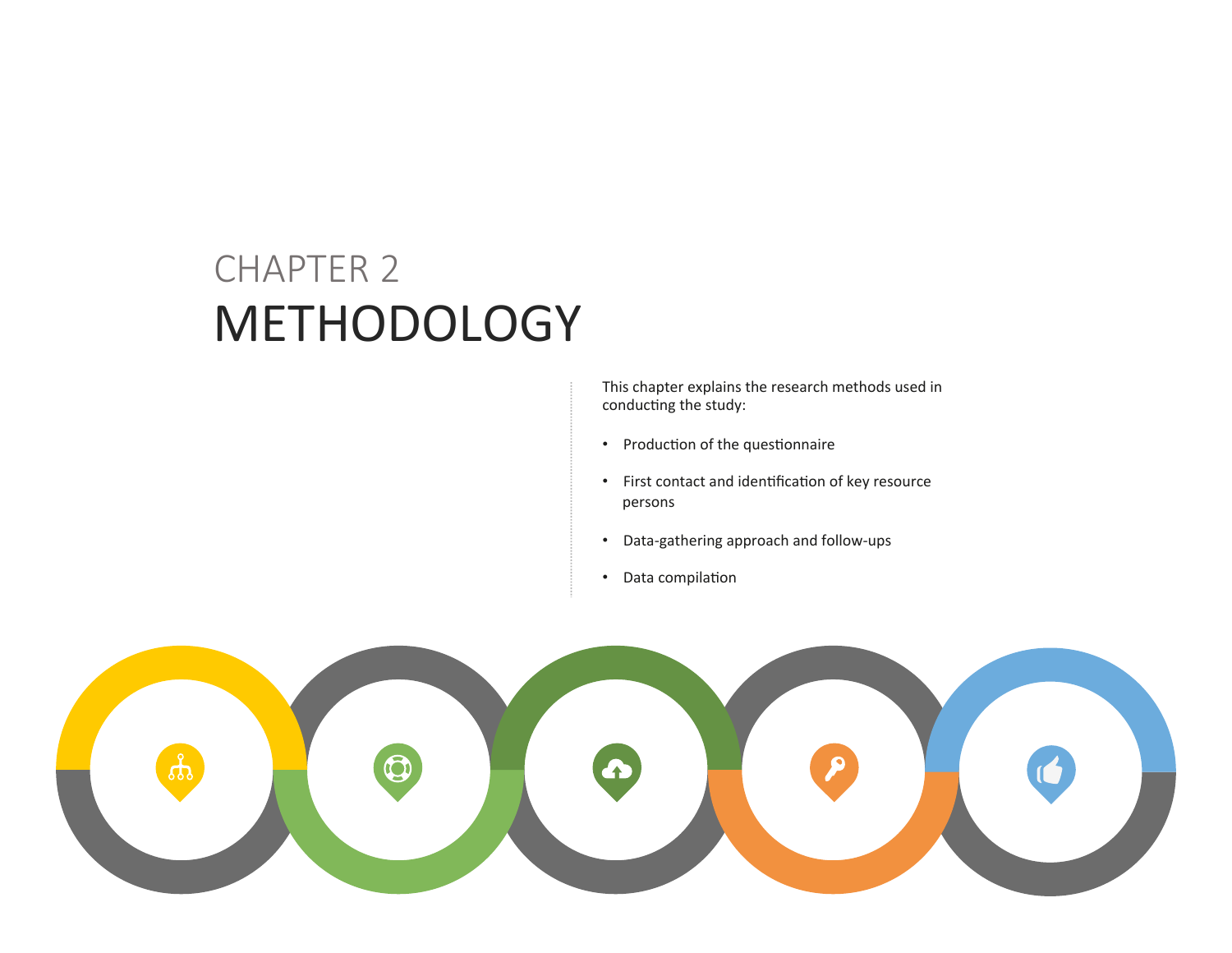# Methodology

This study was a fairly straightforward venture and aimed to create a baseline study that will provide a first portrait of the Canadian online learning offering in Canadian universities. The results of this study will help track the progress of our institutions against other countries in the online/distance education market. 

One of the key objectives of this study was to gather general information about the state of online/distance learning in Canadian universities.

#### **Production of the questionnaire**

The research team produced a questionnaire that would serve to gather data related to the main variable, with the intent of providing baseline information for future comparative studies. The goal was to gather a broad range of information about the online/distance offering. A first draft of the questionnaire was created in early June 2015 and revised by the staff of Global Affairs Canada later that month. 

#### First contact and identification of key resource persons

A preliminary list of 106 institutions was produced. All institutions were contacted by phone to identify:

- Whether they delivered university-level courses and programs (bachelor, master or PhD);
- The person(s) in charge of online or distance learning at the institution.

Following this investigation, 13 institutions were removed, as they offered no university-level courses or programs. So the final sample for the study was composed of 93 universities.

#### **Data-gathering approach and follow-ups**

To obtain information from the 93 institutions selected. members of the research team performed the following tasks: 

• An initial trial of the questionnaire was held with four universities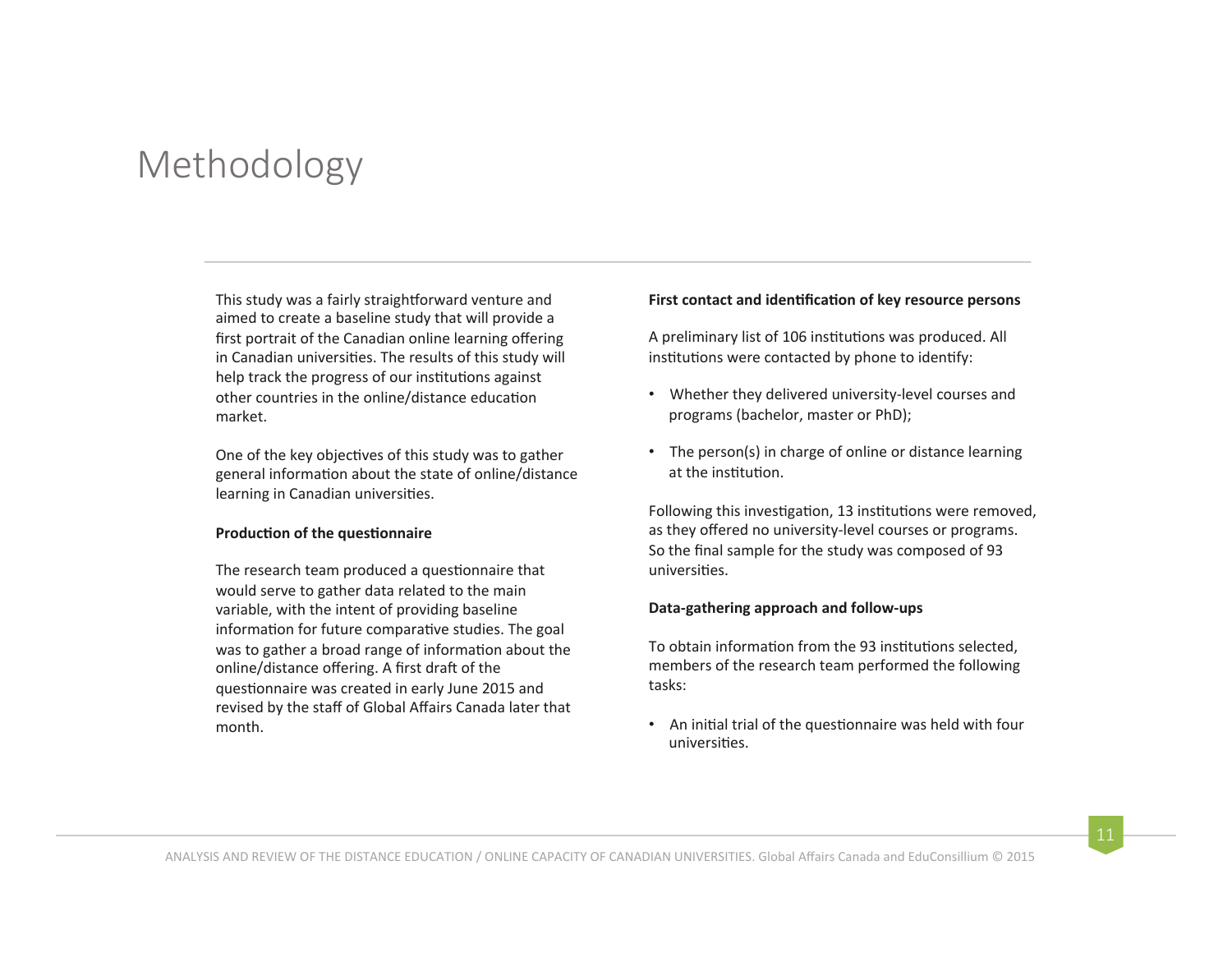- Initial email contact was made in late June with the identified contact person, and a copy of the questionnaire was provided.
- A follow-up email was sent in mid-July with a copy of the questionnaire.
- A follow-up email was sent in early August with a copy of the questionnaire.
- A follow-up phone call to the identified contact person was made at the end of August.
- A follow-up email was sent in early September with a copy of the questionnaire.
- A follow-up email was sent and a follow-up phone call was made in mid-September to the presidents of the remaining institutions, and a copy of the questionnaire was provided.
- The Global Affairs Canada project manager contacted the presidents of the remaining institutions directly in early October.

A confirmation email was sent to institutions once the questionnaire had been completed.

#### **Data compilation**

The following rules were applied to data compilation:

- When data was not provided for a survey question, the item was removed from the analysis and the calculation was done with the remaining data. In these cases, the number of items was also reduced by one, in order not to influence the averages or percentages calculated.
- Raw data is only provided in this report when it was useful in explaining the phenomena in question, otherwise averages and percentages are provided.
- Information specific to an institution will not be disclosed to protect the confidentiality requested by certain institutions.



ANALYSIS AND REVIEW OF THE DISTANCE EDUCATION / ONLINE CAPACITY OF CANADIAN UNIVERSITIES. Global Affairs Canada and EduConsillium © 2015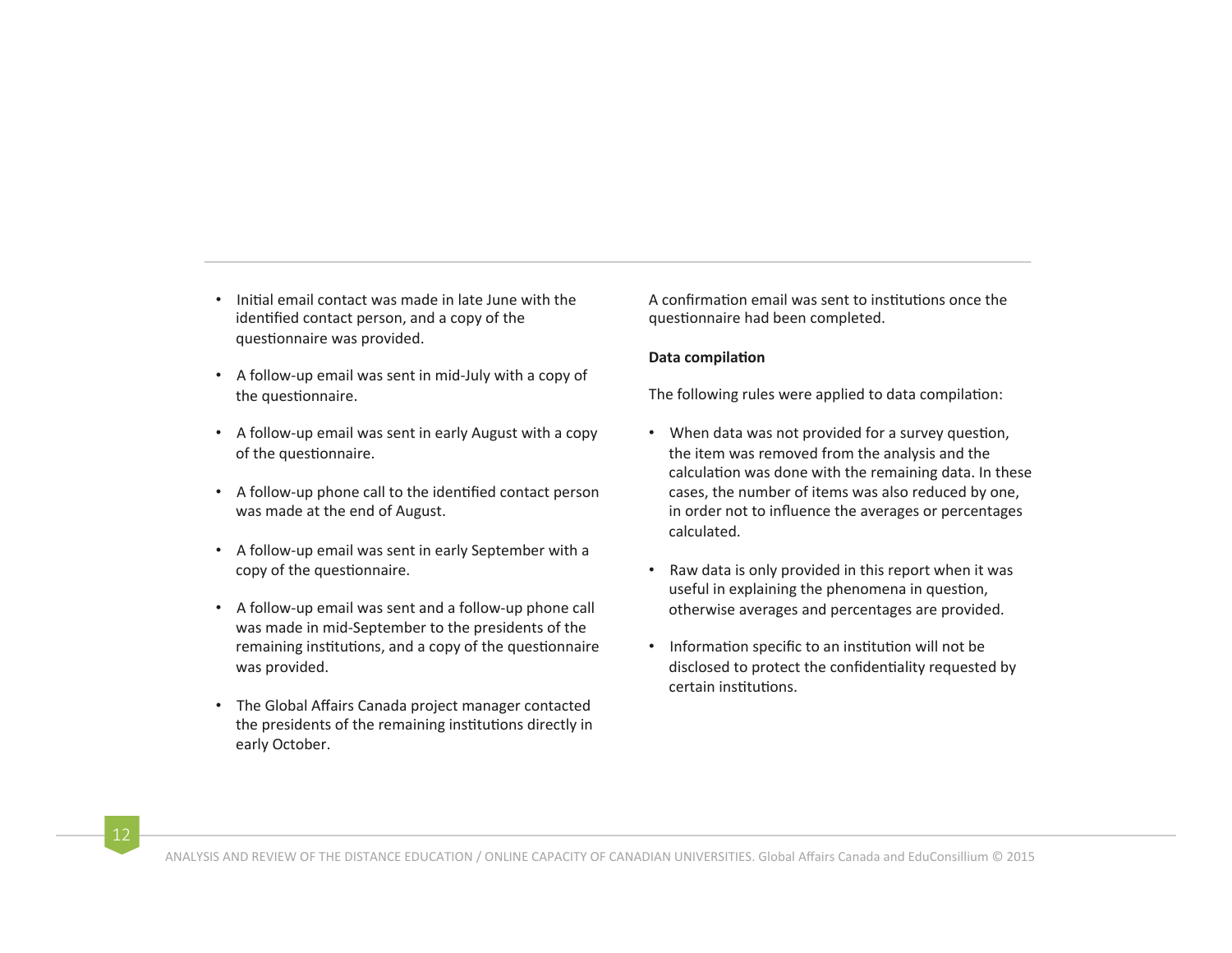# PARTICIPANTS CHAPTER 3

This chapter provides the following information about survey participants:

- Participating universities by province and territory
- Universities that declined
- Validity of the sample

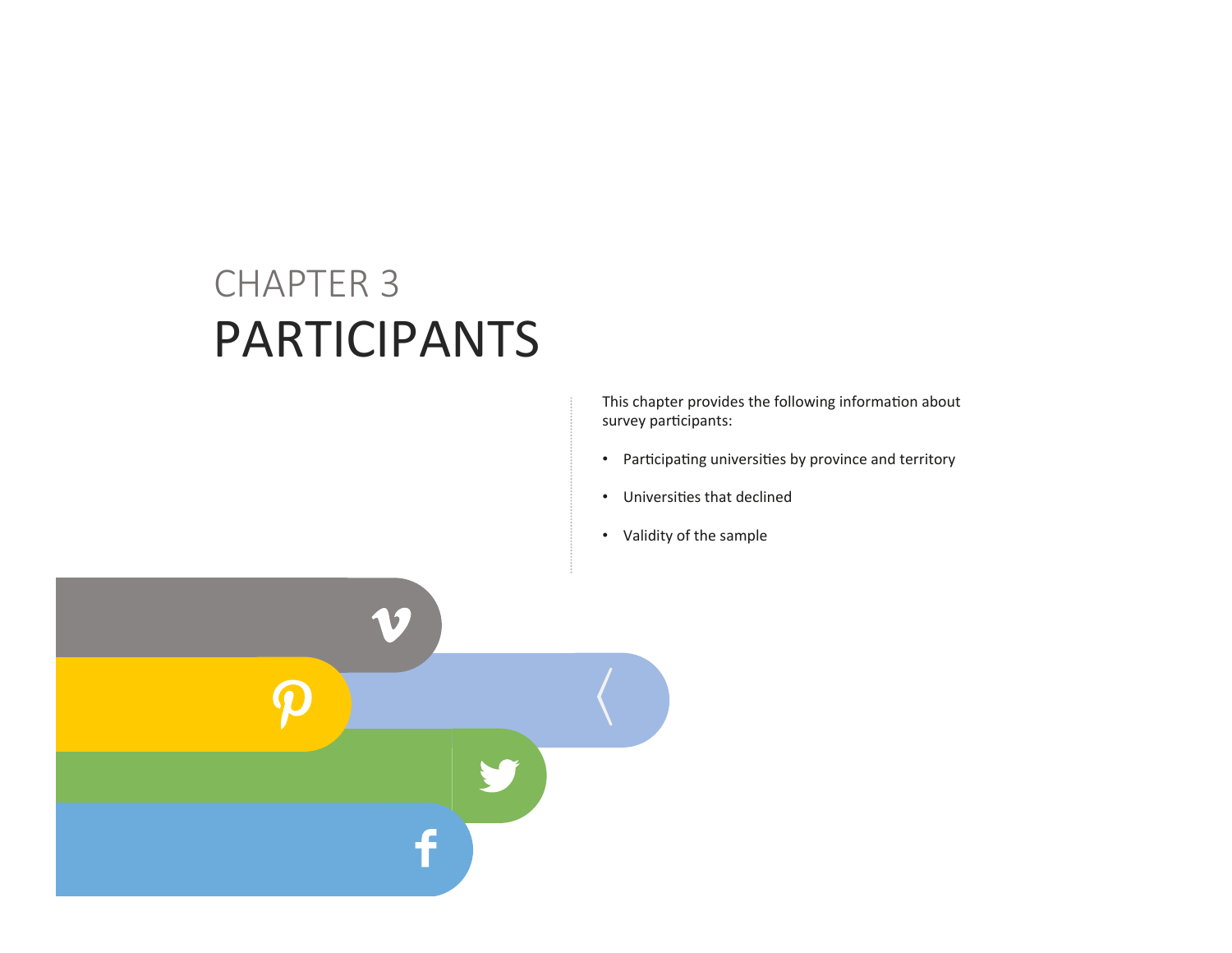## Participants

#### **Alberta**

Athabasca University MacEwan University University of Lethbridge 

#### **British Columbia**

University of British Columbia Royal Roads University University of Victoria Simon Fraser University University of Northern British Columbia Vancouver Island University Thompson Rivers University Trinity Western University Emily Carr University 

#### **Manitoba**

Brandon University Canadian Mennonite University University of Manitoba Université de Saint-Boniface eCampus Manitoba 

#### **New Brunswick**

Yorkville University Université de Moncton University of New Brunswick St. Thomas University

**Newfoundland and Labrador**  Memorial University of Newfoundland

## **Nova Scotia**

Cape Breton University Dalhousie University University of King's College St. Francis Xavier University Mount Saint Vincent University Saint Mary's University Acadia University Université Sainte-Anne 

#### **Ontario**

Université de Hearst **OCAD University** Brock University Laurentian University

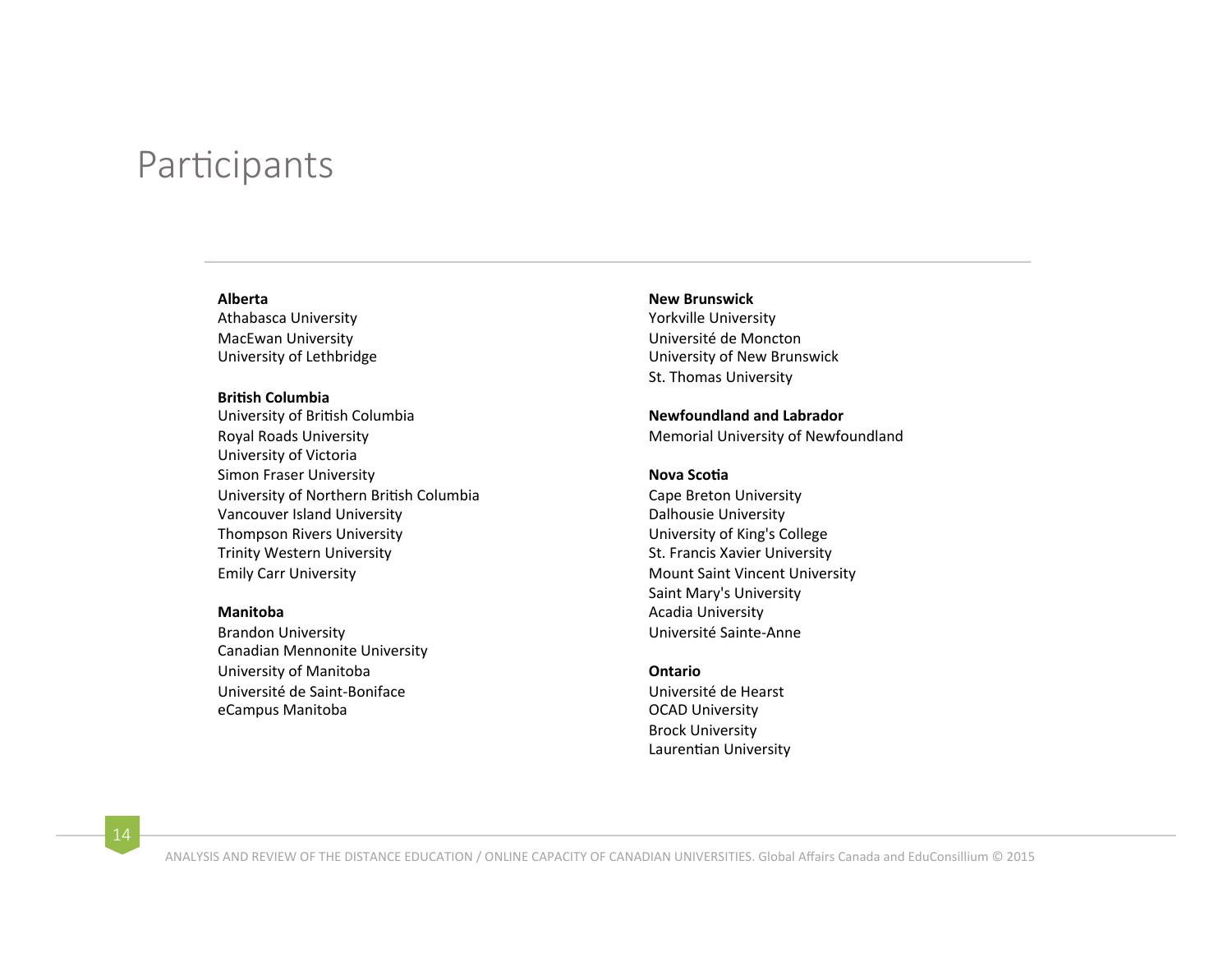**Ontario** (continued) Nipissing University Queen's University Ryerson University York University Algoma University Dominican University College **McMaster University** Université Saint-Paul University Carleton University University of Guelph University of Toronto University of Windsor Wilfrid Laurier University Lakehead University University of Sudbury University of Ottawa **Trent University** 

#### **Quebec**

**Bishop's University** Concordia University McGill University TÉLUQ 

HEC Montréal 

Institut national de la recherche scientifique (INRS) École nationale d'administration publique (ENAP) École de technologie supérieure (ÉTS) Polytechnique Montréal Université de Montréal Université Laval Université de Sherbrooke Université du Québec en Abitibi-Témiscamingue Université du Québec à Trois-Rivières Université du Québec à Chicoutimi Université du Québec en Outaouais Université du Québec à Rimouski 

#### **Prince Edward Island** University of Prince Edward Island

**Saskatchewan**  University of Regina 

Saskatchewan Polytechnic

**Nunavut, Northwest Territories and Yukon** Aurora College 

Nunavut Arctic College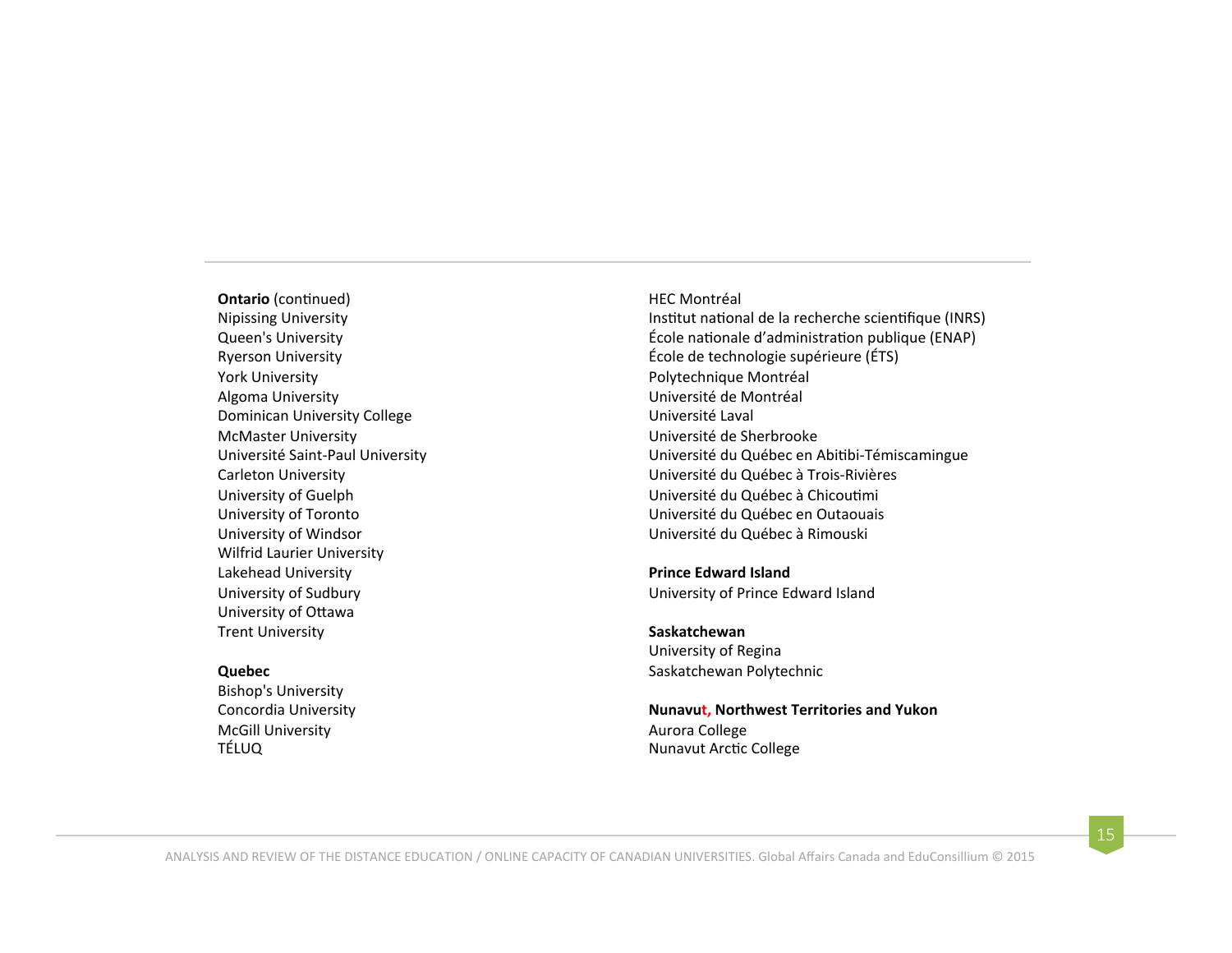The following 19 institutions either declined to participate or did not respond to the questionnaire:

Nova Scotia College of Art and Design Mount Allison University University of Fredericton Université du Québec à Montréal Redeemer University College Royal Military College of Canada University of Ontario Institute of Technology University of Waterloo Western University Kwantlen Polytechnic University Concordia University College of Alberta Mount Royal University University of Alberta eCampus Alberta University of Calgary University of Saskatchewan University of Winnipeg Yukon College Canadian Virtual University

## **Validity of the sample**

This study obtained 73 responses from targeted institutions (78.49% of total sample) and one response from an aggregating institution (eCampus Manitoba). At the Canadian level, the number of responses was greater than first expected and fulfills the general requirement of validity.

At the provincial and territorial level, the response per province ranged from good to satisfactory, as over 50% of all selected institutions provided responses to the questionnaire.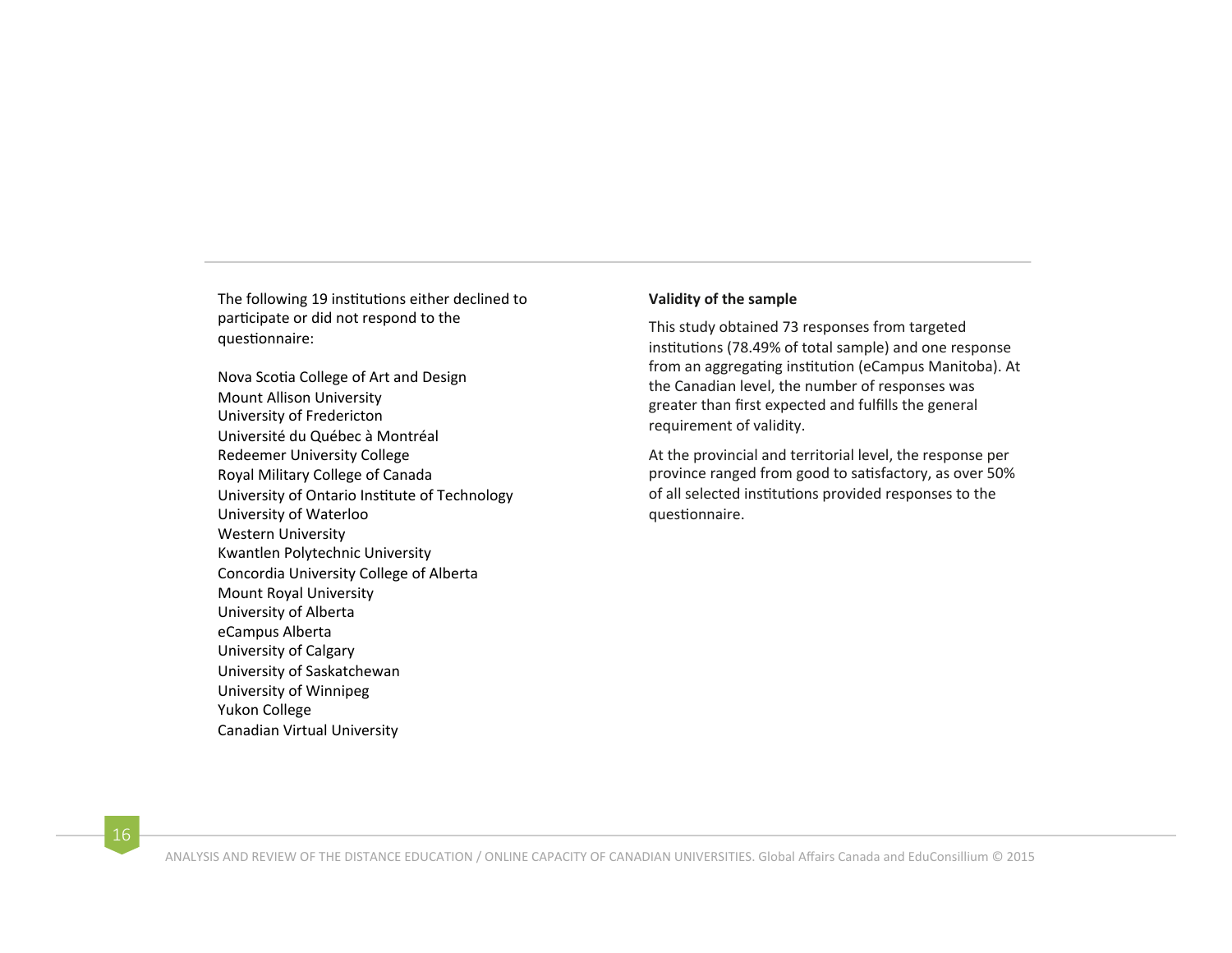# **DATA SEGMENTATION** CHAPTER 4



This chapter provides details about the three types of segmentation applied to survey data:

- Segmentation by province and territory
- Segmentation by the size of the institution
- Segmentation based on linguistic factors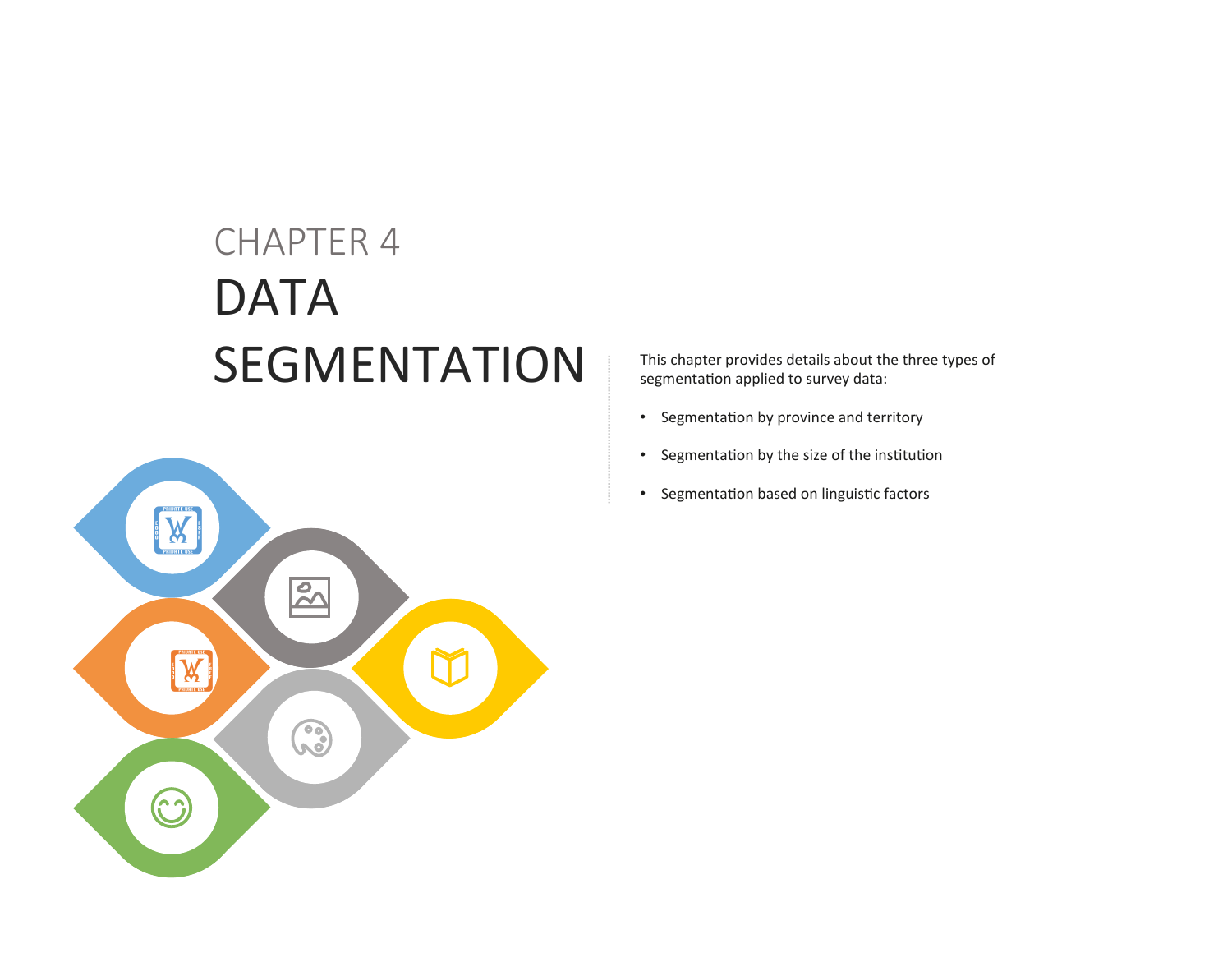## Data segmentation

Segmentation was applied during data analysis, allowing researchers to probe more deeply into the information gathered.

Not all segmentation was applied to all research questions, however. Segmentation was used only when it was significant to the achievement of study goals and provided the most pertinent information and results. The final segmentation was finalized and selectively applied in consultation with Global Affairs Canada.

#### **Segmentation by province and territory**

Since education is a provincial and territorial responsibility, we believe that looking at this segmentation may provide useful insight into the regional use of online/distance learning. Data was segmented as follows:

- All Canadian provinces and territories together;
- Each of the 10 provinces;
- The three territories.

#### **Segmentation by the size of the institution**

We believe that the size of the institution may have an impact on the adoption of online education. Data related to some questions was segmented and filtered according to the number of students registered in the institution:

- $\cdot$   $\leq$  10,000 students;
- > 10,000 and  $\leq$  20,000 students;
- $>$  20,000 and  $\leq$  30,000 students;
- $\cdot$  > 30.000 students.

#### **Segmentation based on linguistic factors**

The official language used by the university may influence the adoption of online education. Data related to some questions was filtered using one or both of the official languages:

- French universities;
- English universities;
- Bilingual universities.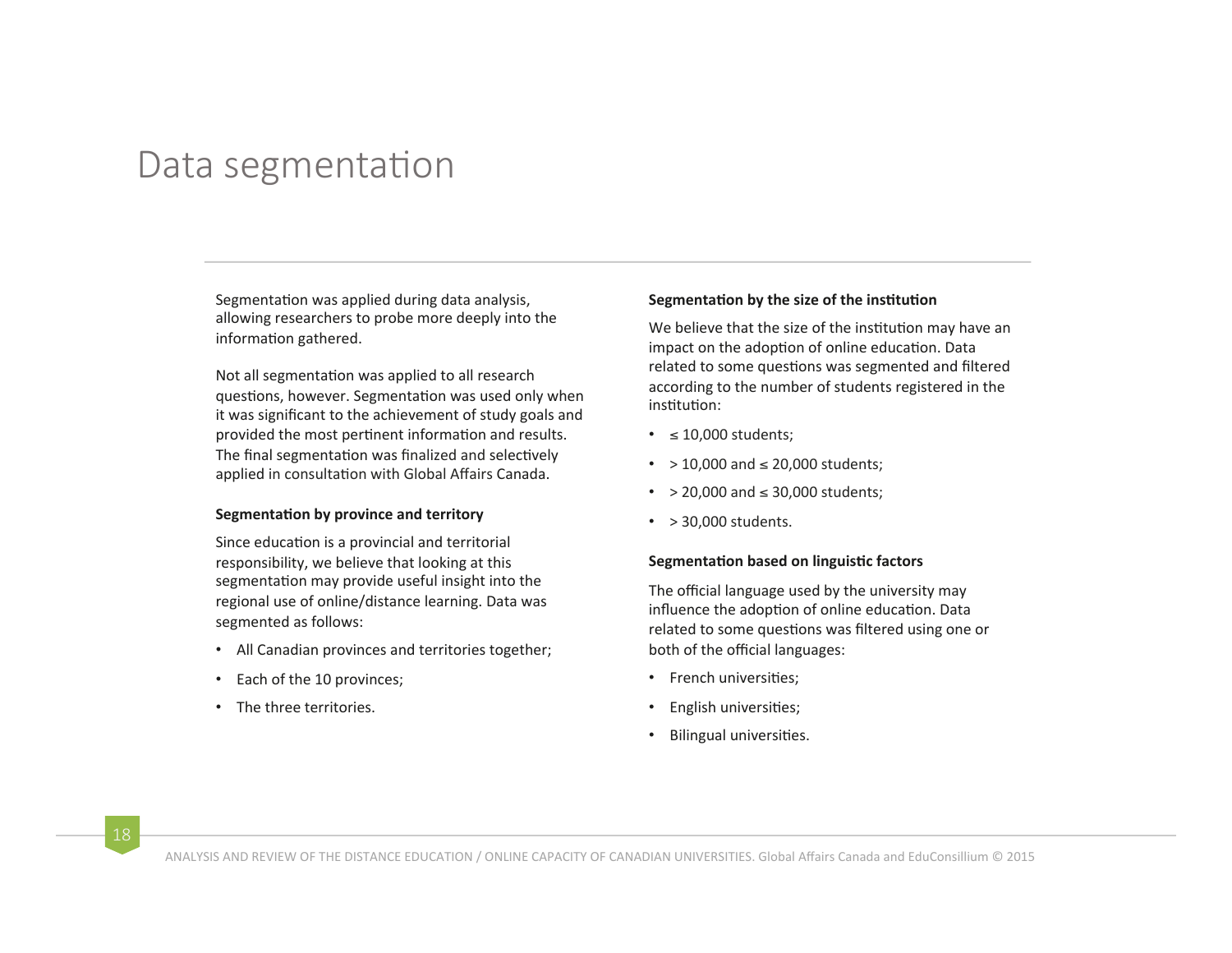# RESULTS OF THE STUDY CHAPTER 5

This chapter summarizes the results of the study by topic and groups them according to the size of the universities.



The following sections review some of the critical aspects of the online/distance learning offering and its planned development by Canadian universities:

5.1. Description of the online/distance learning offering

5.2. Strategic use of online/distance learning by the institution

5.3. Development and delivery of online/distance learning

5.4. Technological choices made by the institution

5.5. Financial implications of online/distance learning

5.6. Planned development of the online/distance learning offering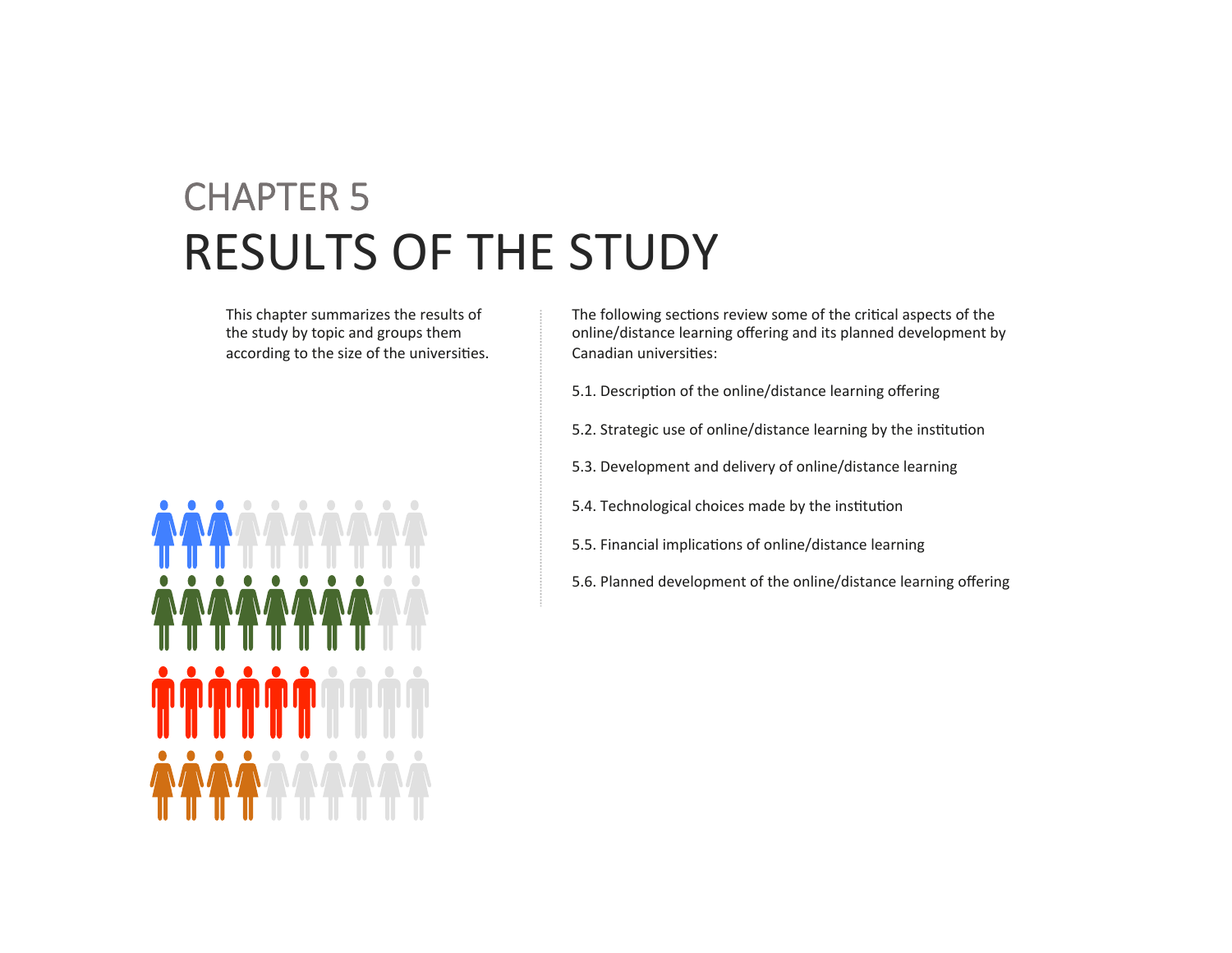#### **RESULTS OF THE STUDY**

## **5.1. DESCRIPTION OF THE ONLINE/DISTANCE LEARNING OFFERING**

This section reviews the various aspects of the online/ distance learning offering in Canadian universities, as well as how it may vary in different jurisdictions and according to the size of the institution.

#### Topics covered

- a) Number of universities offering online/distance learning;
- b) Total number of credited online/distance learning courses offered at each of the undergraduate, graduate and non-credited (professional or executive) levels;
- c) Total number of credited online/distance learning programs offered at each of the undergraduate and graduate levels;
- d) Total number of credited online/distance learning programs offered at the professional and executive levels;
- e) Number and percentage of additional online/ distance learning courses to be added next year;
- f) Number and percentage of students registered in online/distance learning courses or programs;
- g) Number and percentage of international students taking online/distance learning courses or programs at Canadian universities;
- h) Class-scheduling format used for online/distance learning;
- i) Registration approach to online/distance learning;
- j) Average number of online/distance learning courses added in the previous three years.

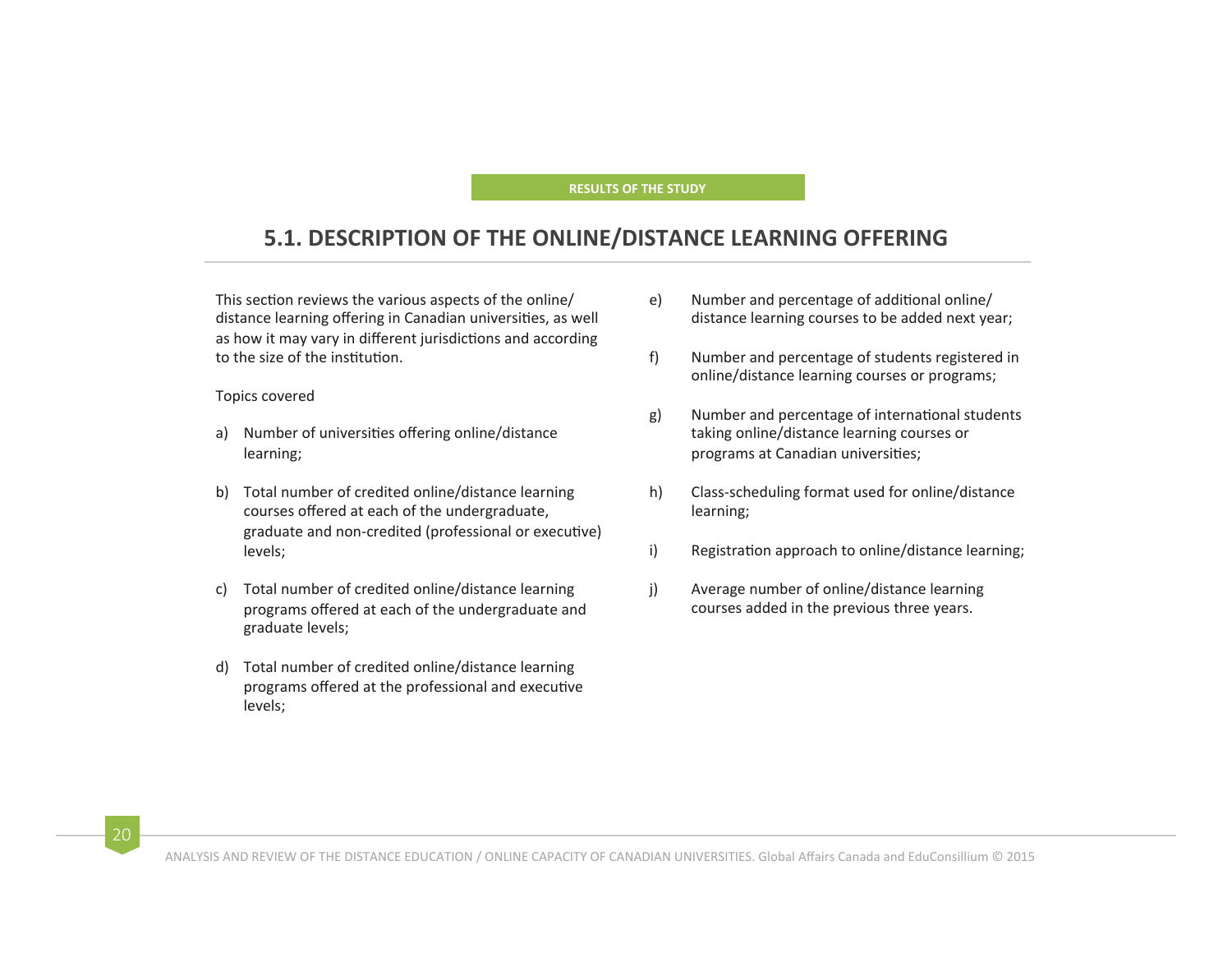## **NUMBER OF UNIVERSITIES OFFERING ONLINE/DISTANCE LEARNING**



#### **Comments**

- There seems to be a general adoption of online/distance learning across Canada (93.15% of all responding institutions).
- Geographically, all provinces have a high level of adoption across their institutions.
- The data suggests that institutions in the three territories (Nunavut, Northwest Territories and Yukon) may be in the early stages of online/distance learning adoption.
- Institutions that do not offer online/distance learning are in the small institution segment  $($  < 10,000 students).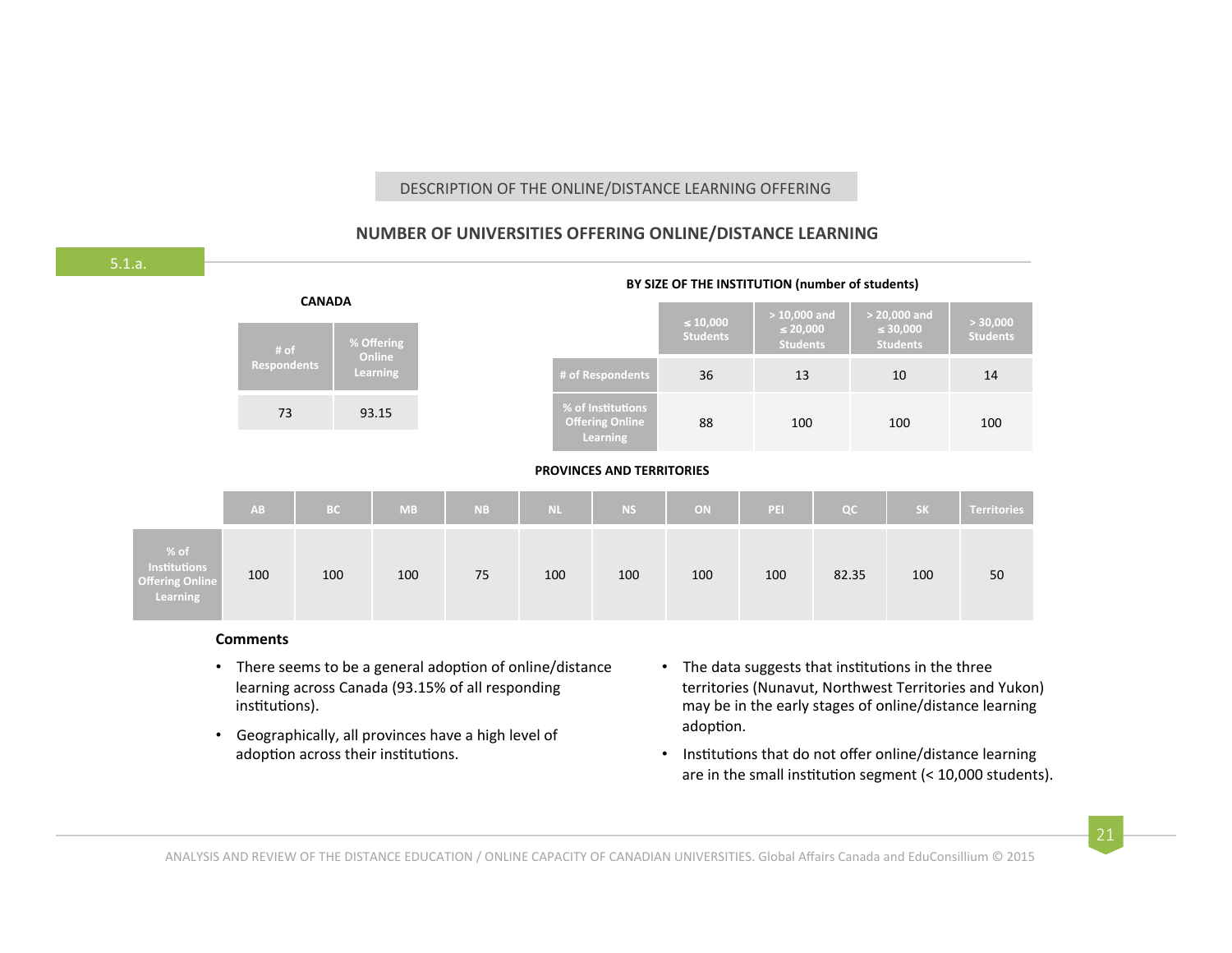## **TOTAL NUMBER OF CREDITED ONLINE/DISTANCE LEARNING COURSES OFFERED AT EACH OF THE UNDERGRADUATE, GRADUATE AND NON-CREDITED (PROFESSIONAL OR EXECUTIVE) LEVELS**

|                 | <b>Number of</b><br><b>Online Courses</b> | Average per<br>Institution | % by Category |
|-----------------|-------------------------------------------|----------------------------|---------------|
| Undergraduate   | 8,623                                     | 130.65                     | 67.74         |
| <b>Graduate</b> | 2,685                                     | 41.31                      | 21.09         |
| Non-credited    | 1,420                                     | 24.07                      | 11.15         |
| <b>Total</b>    | 12,728                                    | 196.03                     | 100           |
|                 |                                           |                            |               |
|                 |                                           |                            |               |

**CANADA**

## **12,728** Online/Distance Learning Courses Offered in Canada **67.74** % of Online/Distance Learning Courses Offered at the Undergraduate Level

#### **Comments**

- Canada currently offers 12,728 online/distance learning courses, mainly at the undergraduate level (67.74%). Graduate courses account for only 21.09% of the offering.
- Canadian universities offered an average of 196.03 online courses last year.
- Four provinces' numbers are much higher than the national average (Alberta, British Columbia, Newfoundland/Labrador and Saskatchewan), with two offering double the national average.
- Not surprisingly, the number of courses increases with the size of the institutions, but institutions of 20,000 to 30,000 students invest significantly more in online/distance learning than other segments.
- The investment level in both English and French universities is fairly high, but bilingual institutions seem to lag behind, with less than half the offering of unilingual universities.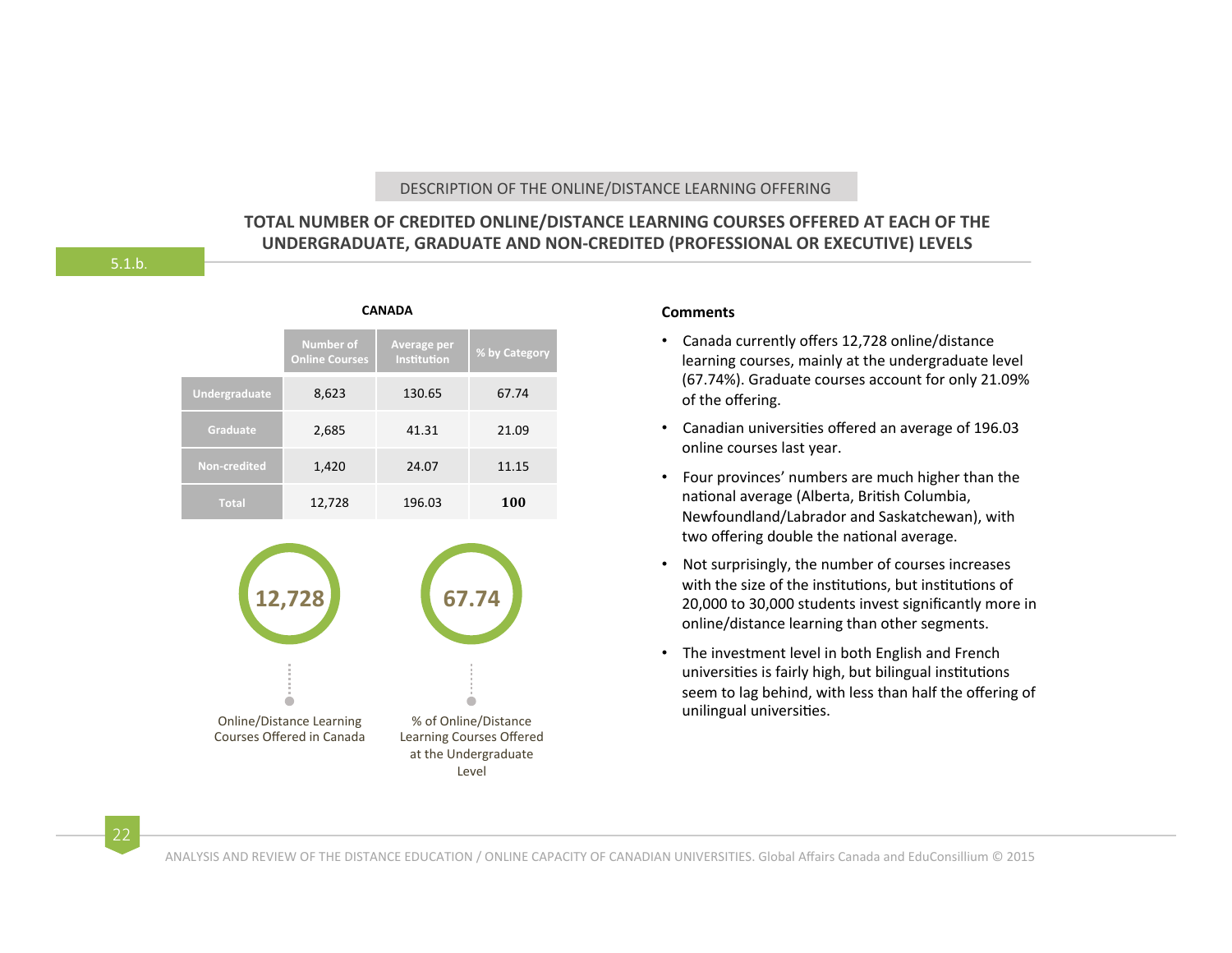## AVERAGE NUMBER OF CREDITED ONLINE/DISTANCE LEARNING COURSES OFFERED AT EACH OF THE **UNDERGRADUATE, GRADUATE AND NON-CREDITED (PROFESSIONAL) LEVELS**

|                            | <b>Per English</b><br>Institution | <b>Per Bilingual</b><br>Institution | <b>Per French</b><br>Institution |
|----------------------------|-----------------------------------|-------------------------------------|----------------------------------|
| Undergraduate<br>(Average) | 146                               | 37                                  | 114                              |
| Graduate<br>(Average)      | 40                                | 13                                  | 54                               |
| Non-credited<br>(Average)  | 28                                | 35                                  | 8                                |

**BY LINGUISTIC FACTOR**

#### **BY SIZE OF THE INSTITUTION (number of students)**

|                            | $\leq 10,000$<br><b>Students</b> | $> 10,000$ and<br>$\leq 20,000$<br><b>Students</b> | $> 20,000$ and<br>$\leq 30,000$<br><b>Students</b> | > 30,000<br><b>Students</b> |
|----------------------------|----------------------------------|----------------------------------------------------|----------------------------------------------------|-----------------------------|
| Undergraduate<br>(Average) | 62.6                             | 143                                                | 302.56                                             | 192.25                      |
| Graduate<br>(Average)      | 27                               | 50                                                 | 62.89                                              | 59.42                       |
| Non-credited<br>(Average)  | 13                               | 26                                                 | 20.38                                              | 72.63                       |

23

#### **PROVINCES AND TERRITORIES**

|                            | AB    | <b>BC</b> | <b>MB</b> | N <sub>B</sub> | <b>NL</b>    | <b>NS</b> | ON     | PEI | OC     | <b>SK</b> | <b>Territories</b> |
|----------------------------|-------|-----------|-----------|----------------|--------------|-----------|--------|-----|--------|-----------|--------------------|
| Undergraduate<br>(Average) | 332   | 211.13    | 57        | 72.67          | 250          | 100.75    | 106.91 | 48  | 119.77 | 236       |                    |
| Graduate<br>(Average)      | 74.67 | 89.88     | 19.25     | 41.67          | 200          | 34.57     | 16.38  | 16  | 50.93  | 12.5      |                    |
| Non-credited<br>(Average)  | 25.5  | 10        | 25.5      | 22.33          | $\mathbf{0}$ | 15.71     | 47.22  | 3   | 11.69  | 7.5       |                    |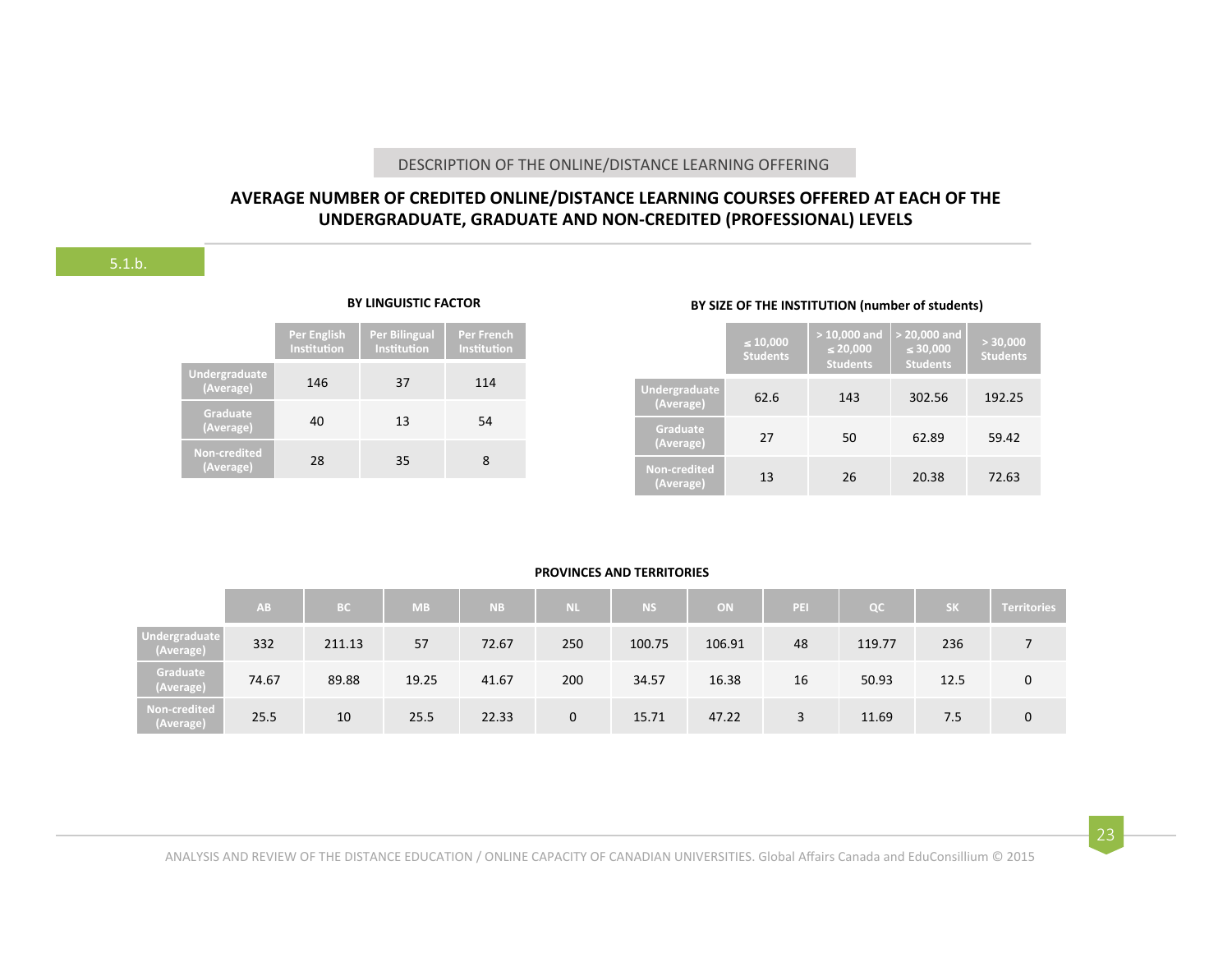## **TOTAL NUMBER OF CREDITED ONLINE/DISTANCE LEARNING PROGRAMS OFFERED AT EACH OF THE UNDERGRADUATE AND GRADUATE LEVELS**

|                                                               |                                            | <b>CANADA</b>                                                                      |                            |  |  |
|---------------------------------------------------------------|--------------------------------------------|------------------------------------------------------------------------------------|----------------------------|--|--|
|                                                               | <b>Number of Online</b><br><b>Programs</b> | <b>Average per</b><br>Institution                                                  | % at the Differe<br>Levels |  |  |
| Undergraduate                                                 | 587                                        | 8.89                                                                               | 72.55                      |  |  |
| Graduate                                                      | 222                                        | 3.42                                                                               | 27.45                      |  |  |
| <b>Total</b>                                                  | 809                                        | 12.31                                                                              | 100                        |  |  |
| 809                                                           |                                            | 72.55                                                                              |                            |  |  |
|                                                               |                                            |                                                                                    |                            |  |  |
| <b>Online/Distance Learning</b><br>Programs Offered in Canada |                                            | % of Online/Distance<br>Learning Programs<br>Offered at the<br>Undergraduate Level |                            |  |  |

#### **Comments**

- Most of the online/distance learning programs are currently offered at the undergraduate level (72.55%).
- Four provinces offer more online/distance programs than the Canadian average (Alberta, British Columbia, Newfoundland/Labrador and Quebec).
- These numbers might be influenced by provinces that have a fair number of larger universities that offer only online programs (e.g. Athabasca, Royal Roads, TÉLUQ).
- The size of the institution clearly influences the number of online programs offered, but institutions of 20,000 to 30,000 students invest significantly more in online/distance learning than other segments.
- On average, French universities offer significantly more online/distance programs at the undergraduate and graduate levels than do English universities (31.30% more).
- Bilingual institutions lag behind, with 20% fewer online/distance programs than unilingual institutions.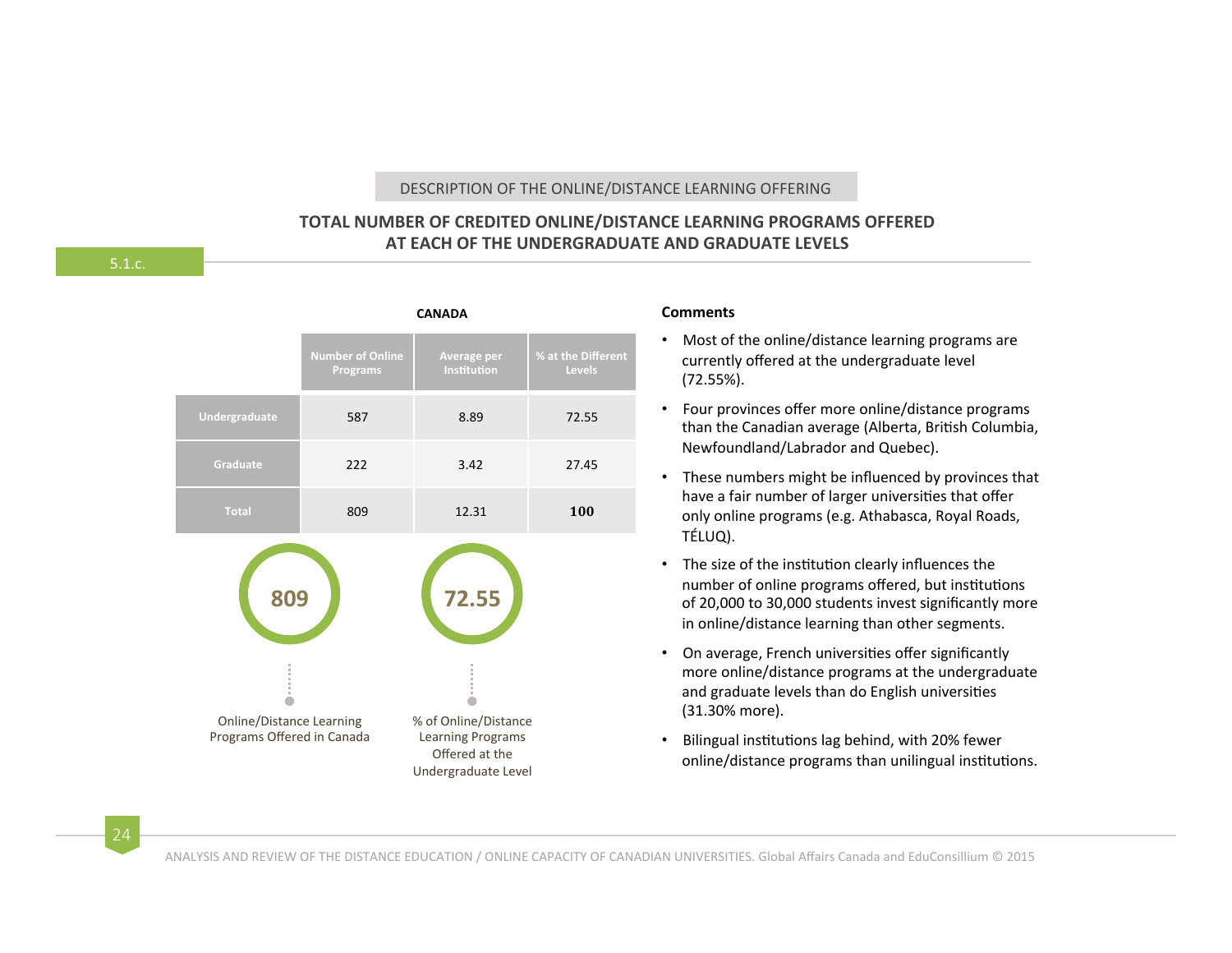## **AVERAGE NUMBER OF CREDITED ONLINE/DISTANCE LEARNING PROGRAMS OFFERED AT EACH OF THE UNDERGRADUATE AND GRADUATE LEVELS**

|                            | Per English<br>Institution | Per Bilingual<br>Institution | <b>Per French</b><br>Institution |
|----------------------------|----------------------------|------------------------------|----------------------------------|
| Undergraduate<br>(Average) |                            | 5                            | 11                               |
| Graduate<br>(Average)      | 3                          |                              | 6                                |
| <b>Total Average</b>       | 12                         |                              | 17                               |

#### **BY LINGUISTIC FACTOR**

#### **BY SIZE OF THE INSTITUTION (number of students)**

|                            | $\leq 10,000$<br><b>Students</b> | $> 10,000$ and<br>$\leq 20,000$<br><b>Students</b> | $> 20,000$ and<br>$\leq 30,000$<br><b>Students</b> | > 30,000<br><b>Students</b> |
|----------------------------|----------------------------------|----------------------------------------------------|----------------------------------------------------|-----------------------------|
| Undergraduate<br>(Average) | 3                                | 10                                                 | 26                                                 | 12.45                       |
| Graduate<br>(Average)      | っ                                | 4                                                  | 4.67                                               | 7.73                        |
| <b>Total Average</b>       | 5                                | 14                                                 | 30.67                                              | 20.18                       |

25

#### **PROVINCES AND TERRITORIES**

|                            | AB    | <b>IBC</b> | <b>MB</b> | <b>NB</b> | <b>NL</b> | NS. | ON   | PEI         | OC    | <b>SK</b> | <b>Territories</b> |
|----------------------------|-------|------------|-----------|-----------|-----------|-----|------|-------------|-------|-----------|--------------------|
| Undergraduate<br>(Average) | 41.33 | 12.75      | 1.25      | 5         | 8         | 3.5 | 4.76 | $\mathbf 0$ | 11.07 | 25        |                    |
| Graduate<br>(Average)      | 8     | 4.38       | 1.5       | 2.33      | 13        | 2.5 | 0.85 |             | 6.36  |           |                    |
| Total Average              | 49.33 | 17.13      | 2.75      | 7.33      | 21        | 6   | 5.61 | 1           | 17.43 | 30        | $\mathbf{0}$       |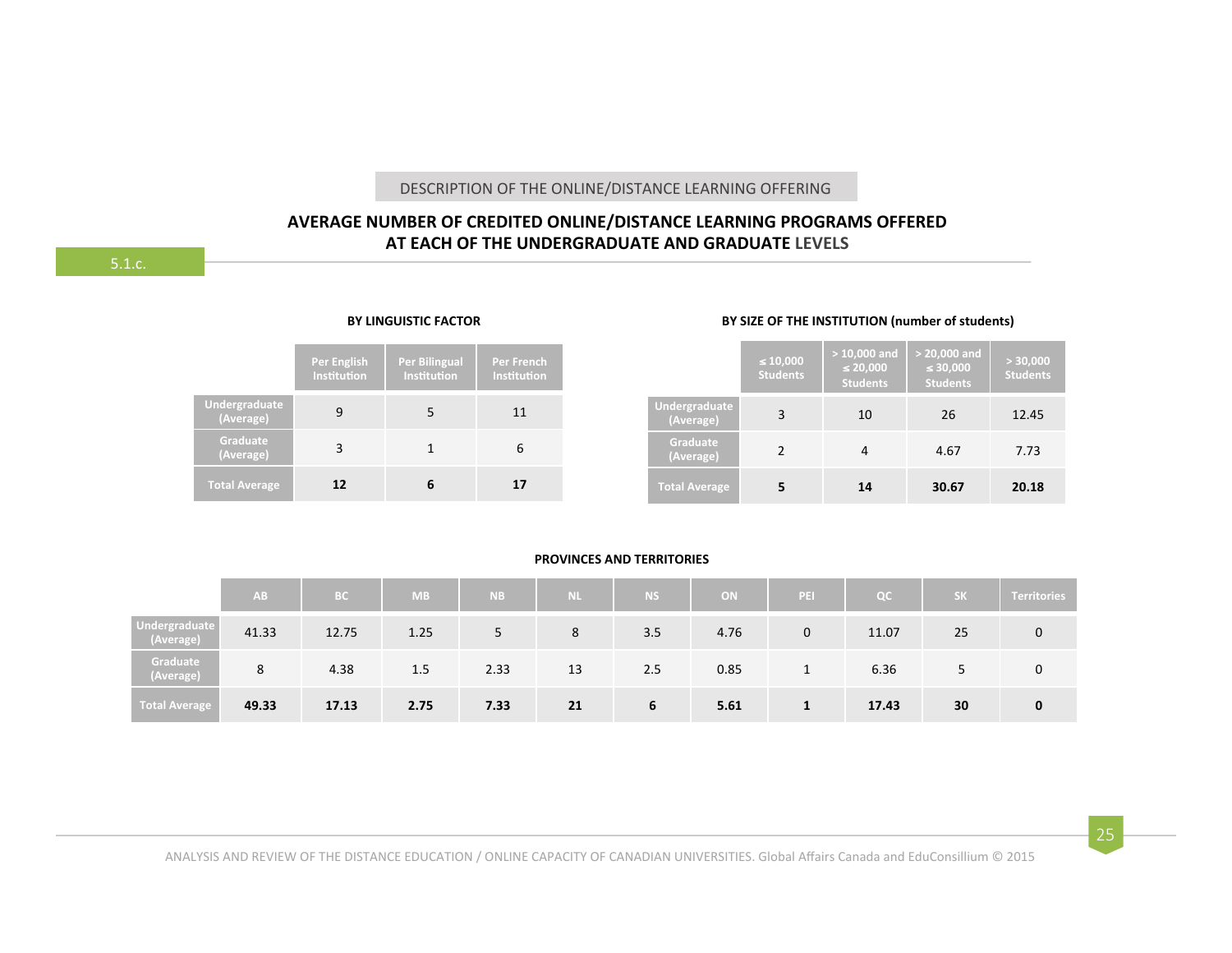## **TOTAL NUMBER OF CREDITED ONLINE/DISTANCE LEARNING PROGRAMS OFFERED AT THE PROFESSIONAL AND EXECUTIVE LEVELS**

#### **AB BC MB NB NL NS ON PEI QC SK Territories Average per**  Perige Peri 5 2.38 9.33 3.33 0 0.33 2.19 0 9.31 0 0<br>Institution 5 2.38 9.33 3.33 0 0.33 2.19 0 9.31 0 0 ≤ **10,000 Students > 10,000 and**  ≤ **20,000 Students 20,000** and ≤ **30,000 Students > 30,000 Students** Average 1 1 10 8 4.25 **Number** of **Programs Average per Institution** 225 3.95 **CANADA BY LINGUISTIC FACTOR Per English Institution Per Bilingua Institution Per French Institution Average** 3 0.33 9 **PROVINCES AND TERRITORIES BY SIZE OF THE INSTITUTION (number of students)**

#### **Comments**

- Canadian universities offer an average of 3.95 professional or executive online/distance programs.
- Three provinces offer significantly more professional or executive online/distance programs (Alberta, Manitoba and Quebec).
- Mid-sized universities (between 10,000 and 30,000 students) account for 77.42% of the professional or executive online programs.
- On average, French universities offer significantly more online/distance programs at the professional and executive levels than do English universities (50% more).
- $\cdot$  Bilingual institutions lag way behind, with a very small part of the market (less than 3%).

26

ANALYSIS AND REVIEW OF THE DISTANCE EDUCATION / ONLINE CAPACITY OF CANADIAN UNIVERSITIES. Global Affairs Canada and EduConsillium © 2015

5.1.d.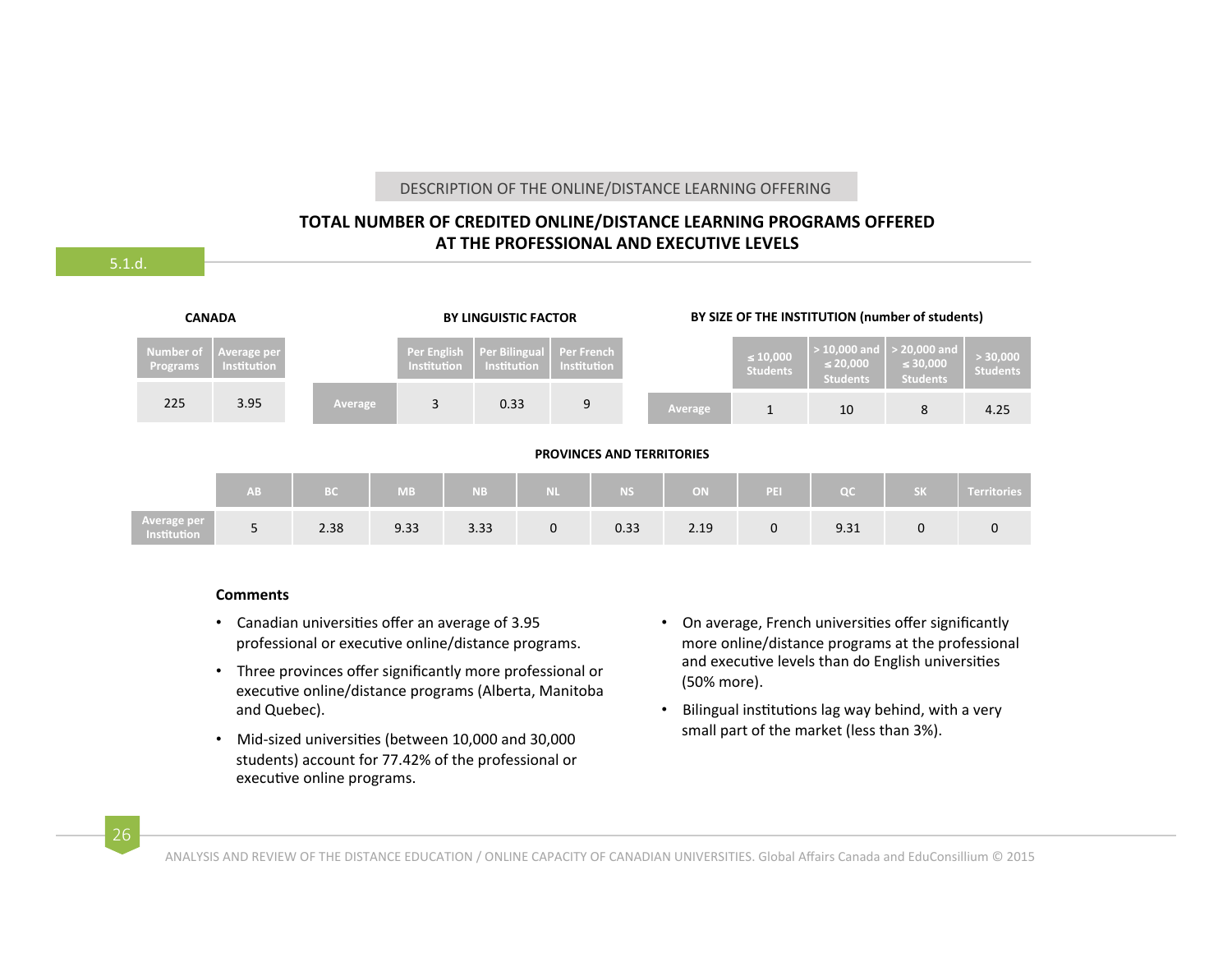## **NUMBER AND PERCENTAGE OF ADDITIONAL ONLINE/DISTANCE LEARNING COURSES TO BE ADDED NEXT YEAR**

|                                        | <b>CANADA</b>                                                     |                                                                              |                            |                                  |                                                   | BY SIZE OF THE INSTITUTION (number of students)    |                             |
|----------------------------------------|-------------------------------------------------------------------|------------------------------------------------------------------------------|----------------------------|----------------------------------|---------------------------------------------------|----------------------------------------------------|-----------------------------|
| Number of<br><b>Additional Courses</b> | Average Number of<br>Additional Courses per<br><b>Institution</b> | % Increase over Existing<br><b>Online Offering per</b><br><b>Institution</b> |                            | $\leq 10,000$<br><b>Students</b> | $>10,000$ and<br>$\leq 20,000$<br><b>Students</b> | $> 20,000$ and<br>$\leq 30,000$<br><b>Students</b> | > 30,000<br><b>Students</b> |
| 824                                    | 15.26                                                             | 6.47                                                                         | Average<br>per Institution | 9.5                              | 24.2                                              | 18.88                                              | 25.38                       |

#### **PROVINCES AND TERRITORIES**

|                            | AB | <b>BC</b> | <b>MB</b> | N <sub>B</sub> | <b>NL</b> | NS.  | ON    | PEI. | OC    | <b>SK</b> | <b>Territories</b> |
|----------------------------|----|-----------|-----------|----------------|-----------|------|-------|------|-------|-----------|--------------------|
| Average<br>per Institution | 17 | Ō         | 9.67      | 16             | 70        | 9.43 | 13.72 | 0    | 17.64 | 34.5      | 10                 |

#### **Comments**

- Canadian universities offering online/distance courses will add an average of 15.26 courses in 2015-2016.
- This will increase the total online offering by 6.47%.
- Five provinces will add more new online/distance courses than the national average (Alberta, New Brunswick, Newfoundland/Labrador, Quebec and Saskatchewan).
- The large number of courses added by Newfoundland/Labrador in 2015-2016 will inflate the national average.
- Only the smaller university segment (fewer than 10,000 students) is below the national average, with an average of 9.5 new courses next year.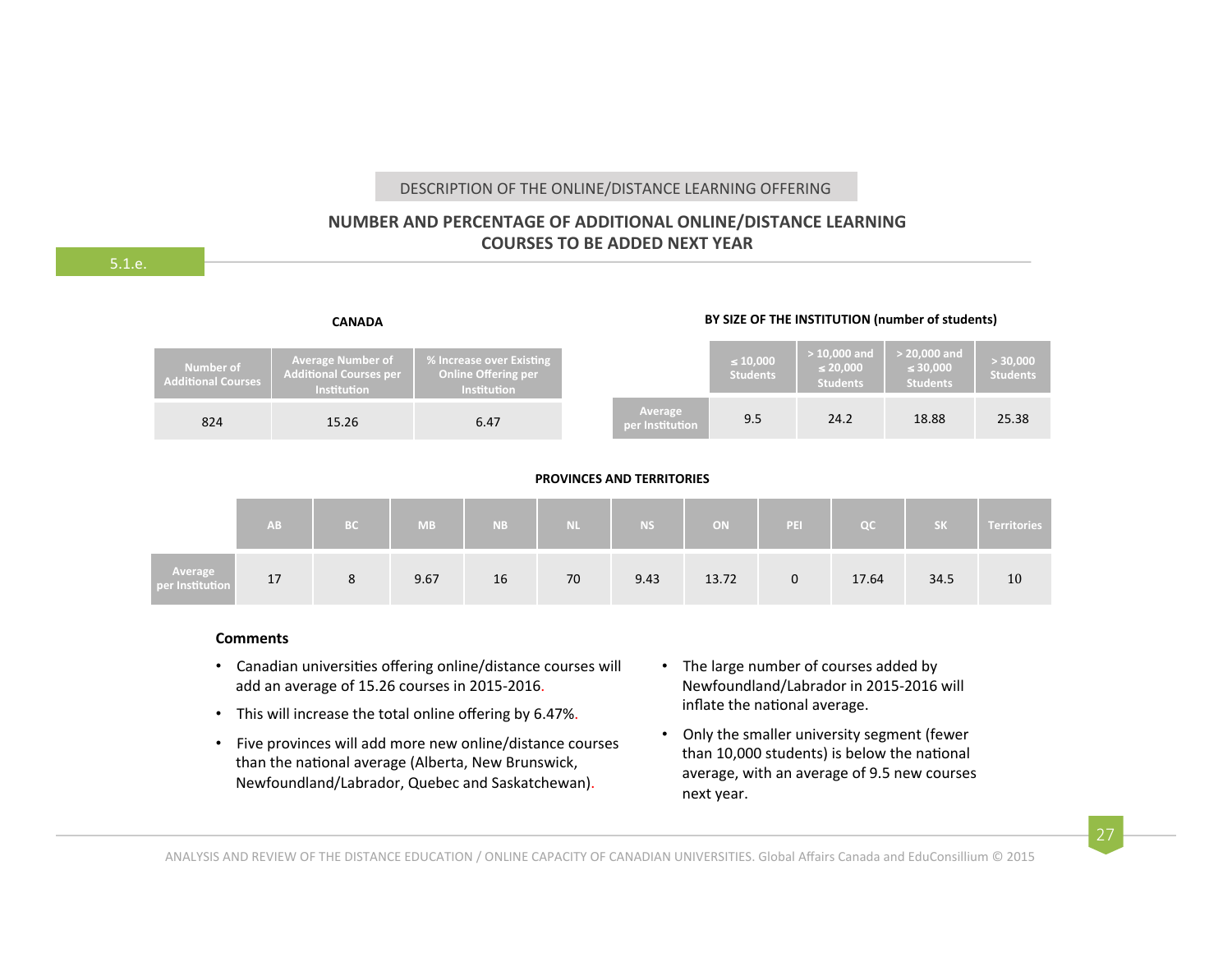## TOTAL NUMBER OF STUDENTS REGISTERED IN ONLINE/DISTANCE LEARNING COURSES OR PROGRAMS

| 5.1.f.                                                            |                                                                            |          |                                                                                                |           |                                                                                         |           |           |                                                         |          |                                  | BY SIZE OF THE INSTITUTION (number of students)    |                                                    |                             |  |
|-------------------------------------------------------------------|----------------------------------------------------------------------------|----------|------------------------------------------------------------------------------------------------|-----------|-----------------------------------------------------------------------------------------|-----------|-----------|---------------------------------------------------------|----------|----------------------------------|----------------------------------------------------|----------------------------------------------------|-----------------------------|--|
|                                                                   | <b>CANADA</b><br>% of Students                                             |          |                                                                                                |           |                                                                                         |           |           |                                                         |          | $\leq 10,000$<br><b>Students</b> | $> 10,000$ and<br>$\leq 20,000$<br><b>Students</b> | $> 20,000$ and<br>$\leq 30,000$<br><b>Students</b> | > 30,000<br><b>Students</b> |  |
|                                                                   | <b>Number of Students</b><br><b>Registered in Online</b><br><b>Courses</b> |          | Average Number of<br><b>Students Registered in</b><br><b>Online Courses per</b><br>Institution |           | <b>Registered in Online</b><br><b>Courses out of Total</b><br><b>Student Enrollment</b> |           |           | <b>Average Number</b><br>of Students<br>per Institution |          | 1,287.96                         | 6,956.58                                           | 10,274                                             | 13,813.82                   |  |
|                                                                   | 361,385                                                                    | 5,924.34 |                                                                                                |           | 29.06                                                                                   |           |           | % of Total<br><b>Students</b>                           |          | 20.67                            | 41.81                                              | 40.30                                              | 23.29                       |  |
|                                                                   | <b>PROVINCES AND TERRITORIES</b>                                           |          |                                                                                                |           |                                                                                         |           |           |                                                         |          |                                  |                                                    |                                                    |                             |  |
|                                                                   | AB                                                                         |          | <b>BC</b>                                                                                      | <b>MB</b> |                                                                                         | <b>NB</b> | <b>NL</b> | <b>NS</b>                                               | ON       | PEI                              | OC                                                 | <b>SK</b>                                          | <b>Territories</b>          |  |
| Average<br><b>Number of</b><br><b>Students</b><br>per Institution | 10,846.67                                                                  |          | 5,980.83                                                                                       | 1,417     |                                                                                         | 1,994.33  | 5,870     | 2,335.14                                                | 6,908.26 | 1,320                            | 6,269.53                                           | 3,692                                              | 150                         |  |
| % of Total<br><b>Students</b>                                     | 62.21                                                                      |          | 17.51                                                                                          | 13.49     |                                                                                         | 27.54     | 31.87     | 36.78                                                   | 29.53    | 29.98                            | 32.54                                              | 18.03                                              | 13.04                       |  |

#### **Comments**

- Over 361,000 students took online/distance courses last year in the 73 universities of the sample, which represents 29.06% of their enrollment.
- Only four provinces had over 30% of their students enrolled in online/distance courses (Alberta, Nova Scotia, Newfoundland/Labrador and Quebec).
- Alberta clearly leads in this area with 62.21%.
- Mid-sized universities (from 10,000 to 30,000 students) have about twice as many students taking online courses.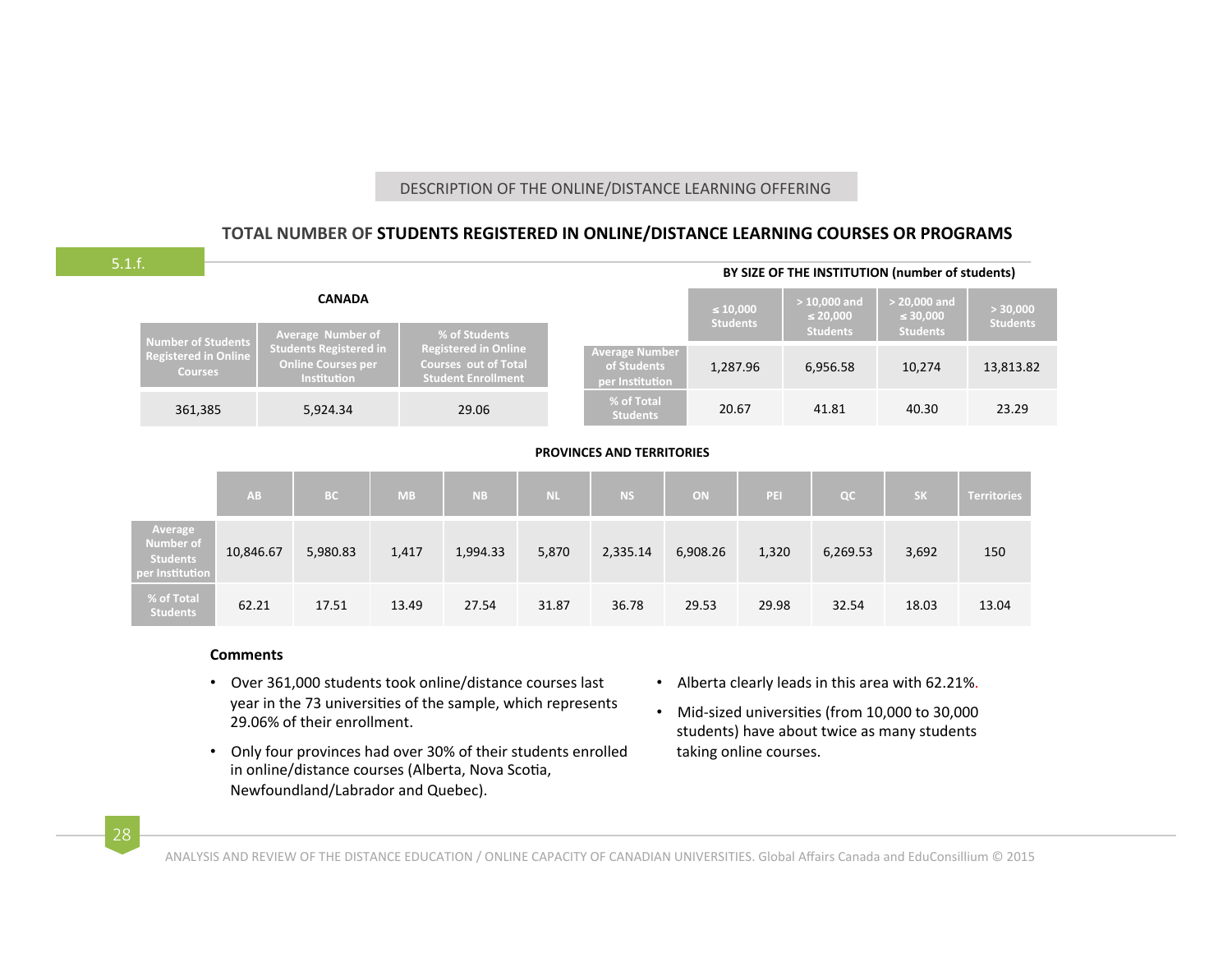## **NUMBER AND PERCENTAGE OF INTERNATIONAL STUDENTS TAKING ONLINE/DISTANCE** LEARNING COURSES OR PROGRAMS AT CANADIAN UNIVERSITIES

5.1.g.

#### <sup>≤</sup> **10,000 Students > 10,000 and**  ≤ **20,000 Students > 20,000 and**  ≤ **30,000 Students > 30,000 Average Number of International Students Taking Online Courses per Institution** 89.53 259.75 1,009.33 730.14 **% of Total International<br>Students Students** 9.51 11.74 23.75 6.39 **CANADA International Students Taking Online Courses** per Institution **% of Total International Students** 360.17 10.61

## **PROVINCES AND TERRITORIES**

|                                                                                                       | AB    | <b>BC</b> | <b>NB</b> | <b>NB</b> | <b>NL</b> | <b>NS</b> | ON.    | PEI   | QC     | / sk | <b>Territories</b> |
|-------------------------------------------------------------------------------------------------------|-------|-----------|-----------|-----------|-----------|-----------|--------|-------|--------|------|--------------------|
| Average Number of<br><b>International Students</b><br><b>Taking Online Courses</b><br>per Institution | 426   | 592.4     | 1,159     | 91.33     | 75        | 195.4     | 311.46 | 142   | 300.33 | 78.5 | $\mathbf 0$        |
| % of Total International<br><b>Students</b>                                                           | 31.50 | 14.82     | 77.56     | 13.71     | 3.53      | 15.85     | 7.89   | 20.73 | 3.79   | 1.29 | 0                  |

#### **Comments**

- International students in this study are defined as students travelling to Canada to study in our universities, as well as international students taking online programs from abroad.
- It should be noted that 34% of respondents did not have data on this topic.
- No comments were provided regarding the strategic use of online/distance learning in relation to international students.
- Only 10.61% of international students were registered in at least one online course.

**BY SIZE OF THE INSTITUTION (number of students)** 

• Twice as many international students at universities with 20,000 to 30,000 students have taken online courses (23.75%).

ANALYSIS AND REVIEW OF THE DISTANCE EDUCATION / ONLINE CAPACITY OF CANADIAN UNIVERSITIES. Global Affairs Canada and EduConsillium © 2015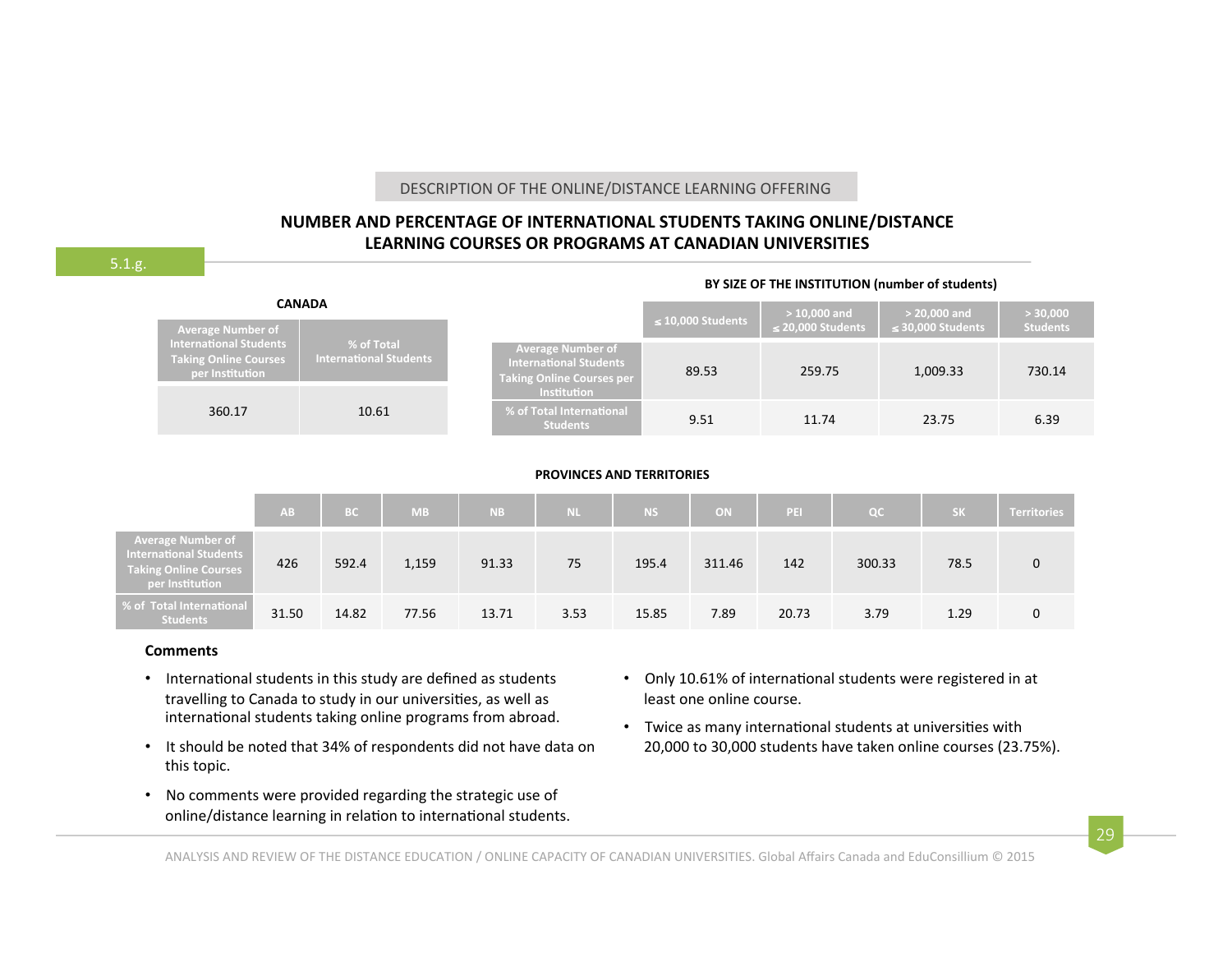## **CLASS-SCHEDULING FORMAT USED FOR ONLINE/DISTANCE LEARNING**

| %     | <b>Class-scheduling Format</b>                                                                                                                                                                                                                                                                                                                                                                                                                                                                                                                                                                                                                                                                                                                                                                                                                                                                                                                     | <b>Comments</b>                                                                                               |
|-------|----------------------------------------------------------------------------------------------------------------------------------------------------------------------------------------------------------------------------------------------------------------------------------------------------------------------------------------------------------------------------------------------------------------------------------------------------------------------------------------------------------------------------------------------------------------------------------------------------------------------------------------------------------------------------------------------------------------------------------------------------------------------------------------------------------------------------------------------------------------------------------------------------------------------------------------------------|---------------------------------------------------------------------------------------------------------------|
| 75.34 | Follow the institution's regular course calendar.                                                                                                                                                                                                                                                                                                                                                                                                                                                                                                                                                                                                                                                                                                                                                                                                                                                                                                  | Most universities (75.<br>٠<br>use the regular univer                                                         |
| 6.35  | Offer an on-demand format wherein students can register and take courses<br>when they want.                                                                                                                                                                                                                                                                                                                                                                                                                                                                                                                                                                                                                                                                                                                                                                                                                                                        | schedule online/dista<br>programs.                                                                            |
| 23.29 | Use a mix of class schedules (some following the course calendar and some<br>on demand) depending on the situation.                                                                                                                                                                                                                                                                                                                                                                                                                                                                                                                                                                                                                                                                                                                                                                                                                                | Less than a quarter (2<br>universities use a mix<br>scheduling and the no                                     |
| 12.33 | Other formats (comments from the institutions)<br>For some external contracts, we use alternate registration.<br>$\bullet$<br>Some of our programs do not follow the regular course calendar.<br>There are special courses that are not on the regular schedule, but are not on<br>$\bullet$<br>demand.<br>Some courses follow the semester format, some overlap semesters, some are<br>on demand.<br>We have one online undergraduate course where students can register at the<br>start of each month.<br>Our graduate online/hybrid programs have start dates prior to the regular<br>$\bullet$<br>semester.<br>A limited number of courses at the undergraduate level are primarily in an on-<br>$\bullet$<br>demand format.<br>Four sessions per year for AQ (Additional Qualification) courses are off<br>$\bullet$<br>scheduling.<br>MOOCs are on demand, but all other credited courses, including online courses,<br>follow the calendar. | calendar.<br>For all others, schedu<br>$\bullet$<br>specific program requ<br>12.33% mentioned ha<br>programs. |

- .34% of sample) rsity calendar to nce courses and
- 23.29%) of of on-demand ormal course
- lling depends on uirements. Only **iving** such special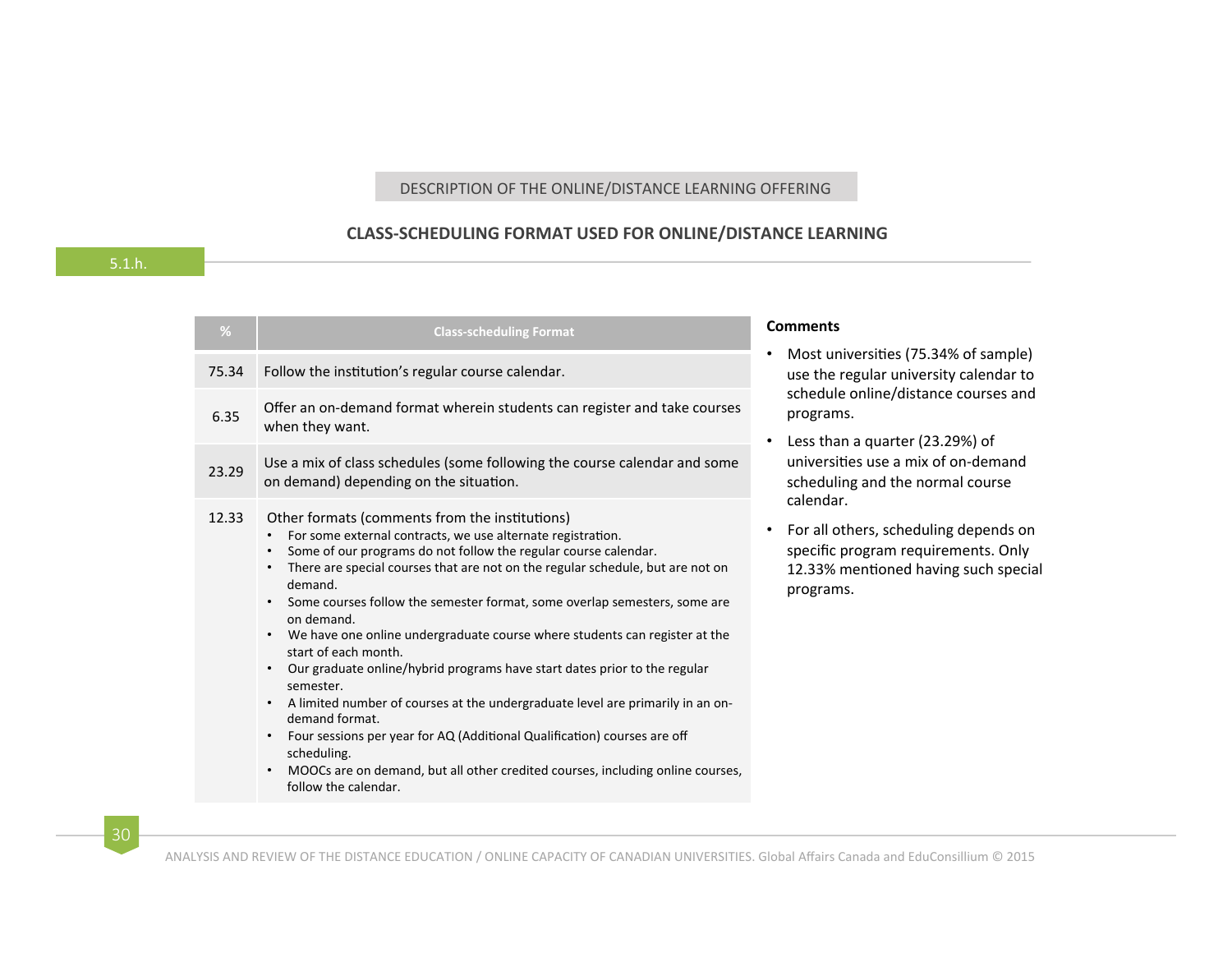## **REGISTRATION APPROACH TO ONLINE/DISTANCE LEARNING**

| %     | <b>Registration Approach</b>                                                                                                                                                                                                                                                                                                                                                                                                                                                                                                                                                                                                                                                                                                                                                                                                                                                                                                                                                                                                                                                                                                                                                                                                                      | <b>Comments</b>                                                                                                                                                                 |
|-------|---------------------------------------------------------------------------------------------------------------------------------------------------------------------------------------------------------------------------------------------------------------------------------------------------------------------------------------------------------------------------------------------------------------------------------------------------------------------------------------------------------------------------------------------------------------------------------------------------------------------------------------------------------------------------------------------------------------------------------------------------------------------------------------------------------------------------------------------------------------------------------------------------------------------------------------------------------------------------------------------------------------------------------------------------------------------------------------------------------------------------------------------------------------------------------------------------------------------------------------------------|---------------------------------------------------------------------------------------------------------------------------------------------------------------------------------|
| 87.67 | Use the same process and tools as classroom-based course registration.                                                                                                                                                                                                                                                                                                                                                                                                                                                                                                                                                                                                                                                                                                                                                                                                                                                                                                                                                                                                                                                                                                                                                                            | 87.67% of universities use the same                                                                                                                                             |
| 20.55 | Use a separate portal for online/distance courses and programs.                                                                                                                                                                                                                                                                                                                                                                                                                                                                                                                                                                                                                                                                                                                                                                                                                                                                                                                                                                                                                                                                                                                                                                                   | portal and tool to process both<br>classroom-based and online/distance                                                                                                          |
| 23.29 | Offer online courses and programs through a third party within the<br>institution (e.g. Continuing Education).                                                                                                                                                                                                                                                                                                                                                                                                                                                                                                                                                                                                                                                                                                                                                                                                                                                                                                                                                                                                                                                                                                                                    | course registration.<br>Roughly 9% to 23% of universities use<br>another portal or tool to carry out                                                                            |
| 12.33 | Offer online/distance courses and programs through a third party outside<br>the institution (e.g. resellers, eCampus, Massive Open Online Courses or<br>other institutions).                                                                                                                                                                                                                                                                                                                                                                                                                                                                                                                                                                                                                                                                                                                                                                                                                                                                                                                                                                                                                                                                      | registration for some or all of their<br>online/distance courses and programs.                                                                                                  |
| 9.59  | Other approaches (comments from the institutions)<br>There are various methods of registration.<br>$\bullet$<br>Contracted professional sections may have students register through employer.<br>The Extension has its own portal to register students.<br>$\bullet$<br>High school students can take certain courses and must register online.<br>$\bullet$<br>Online courses are taken by on-campus students as well as distance students.<br>$\bullet$<br>New distance students are admitted using an application process that differs<br>from the on-campus admission process.<br>New "splash page" created to encourage registration for online courses (but it is<br>$\bullet$<br>still the same registration process).<br>While we have a MOOC service (Open Education by Blackboard), it is not a<br>commercial provider.<br>In Contact North's portal and the new eCampus Ontario portal, they use their<br>$\bullet$<br>own enrollment process.<br>Payment can be done on the online portal site.<br>$\bullet$<br>The registration system varies according to the academic status of the course<br>(credit or non-credit) rather than the mode of delivery.<br>For professional development, a third-party portal is used.<br>$\bullet$ | Only 12.33% of universities surveyed<br>mentioned using a portal from an<br>external third party (resellers, eCampus,<br>Massive Open Online Courses or other<br>institutions). |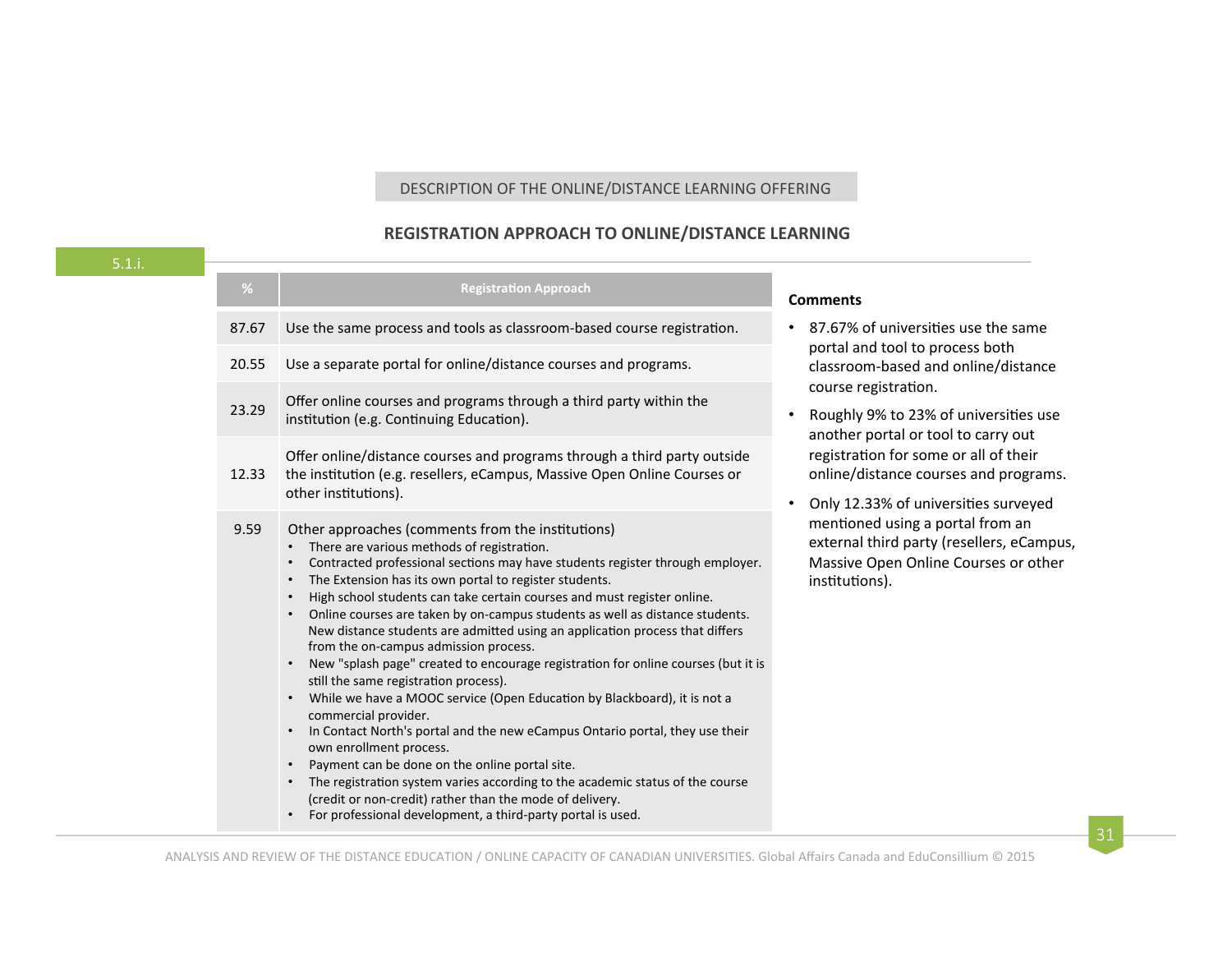#### Average per<br>Institution InsWtuWon **AB BC MB NB NL NS ON PEI QC SK Territories** 3 Years Ago | 18 | 24.50 | 10 | 21 | 50 | 9.29 | 16.38 | 26 | 18.58 | 20 | 0 2 Years Ago | 6.33 | 32.67 | 9.50 | 15 | 35 | 11 | 17.17 | 17 | 22.83 | 20.50 | 5 **Last Tear** 14 23.83 7.5 8.33 22 11.29 19.83 21 24.25 32.5 2 **Total over 3**<br>**Years Years** 38.33 81 27 44.33 107 31.58 53.38 64 65.66 73 7 **BY SIZE OF THE INSTITUTION (number of students)** Average per<br>Institution **Institute Solution** Students > 10,000 and ≤ **20,000 Students > 20,000 and**  ≤ **30,000 Students > 30,000 Students 3** Years Ago 12.13 18.9 18.44 26.25 **2** Years Ago **14.63** 19 19.11 28.25 **Last Year** 12.88 21.4 25.11 28.15 **Total over 3 Years** 39.64 59.3 62.66 82.65 Average per institution **TOTAL Courses Added Average per Institution 3** Years Ago **929** 17.53 **2** Years Ago 1,056 18.53 Last Year 1,077 18.89 **PROVINCES AND TERRITORIES** 5.1.j. **CANADA**

## AVERAGE NUMBER OF ONLINE/DISTANCE LEARNING COURSES ADDED IN THE PREVIOUS THREE YEARS

#### **Comments**

- Sixteen institutions (21.9%) did not provide data for this topic.
- Canadian universities have added an average of 17 to 19 new courses in each of the past three years.
- Universities in five provinces have invested more than the Canadian average (British Columbia, Newfoundland/ Labrador, Prince Edward Island, Quebec and Saskatchewan).
- The capacity to produce online/distance courses seems to go hand in hand with the size of the institution (larger institutions having a proportionally larger capacity to produce online courses than smaller ones).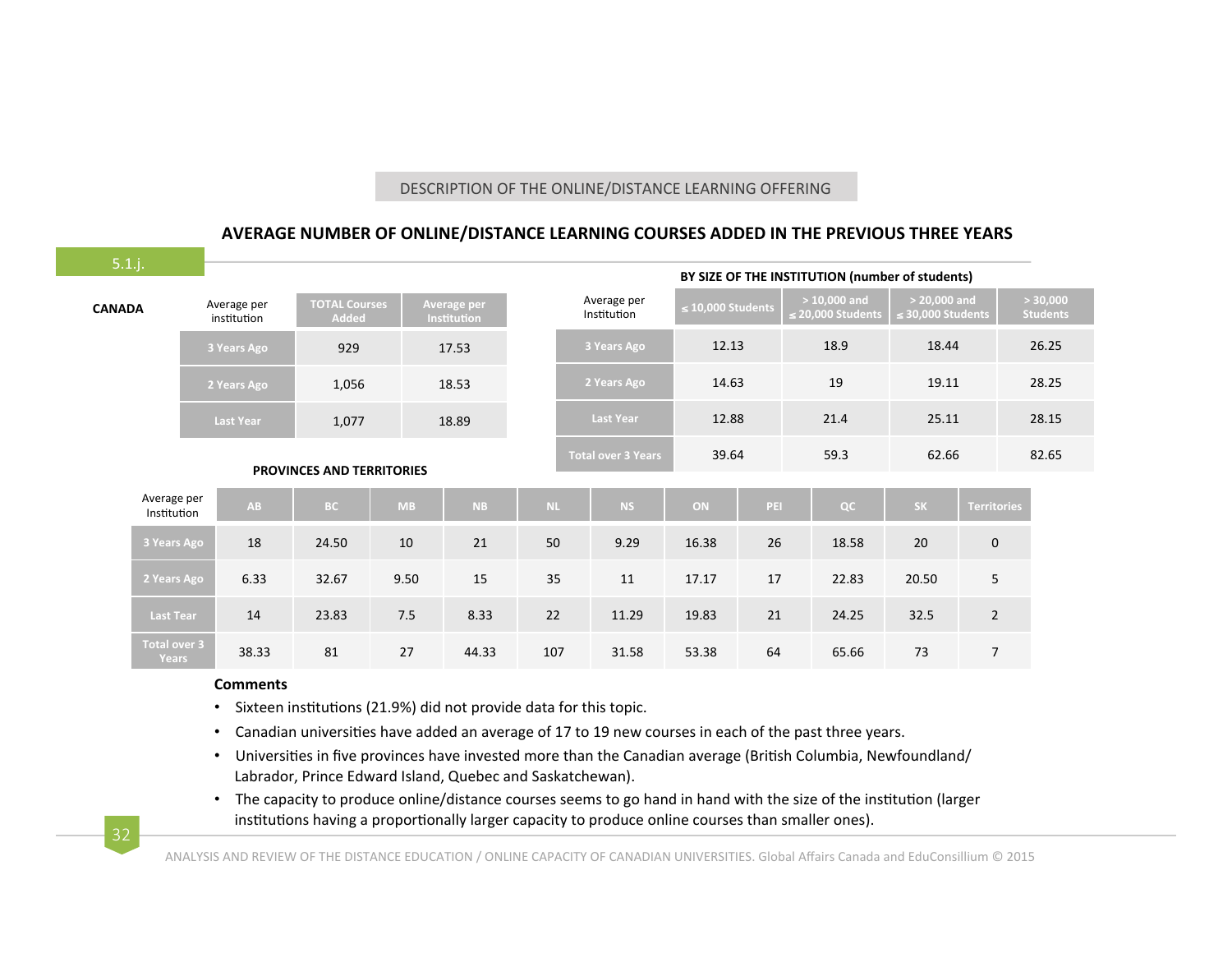**RESULTS OF THE STUDY** 

## **5.2. STRATEGIC USE OF ONLINE/DISTANCE LEARNING BY THE INSTITUTION**

This section reviews the different aspects of the strategic use of online/distance learning by the institution.

Topics covered 

- a) Use of online/distance learning to reach strategic goals;
- b) Integration of online/distance learning offerings.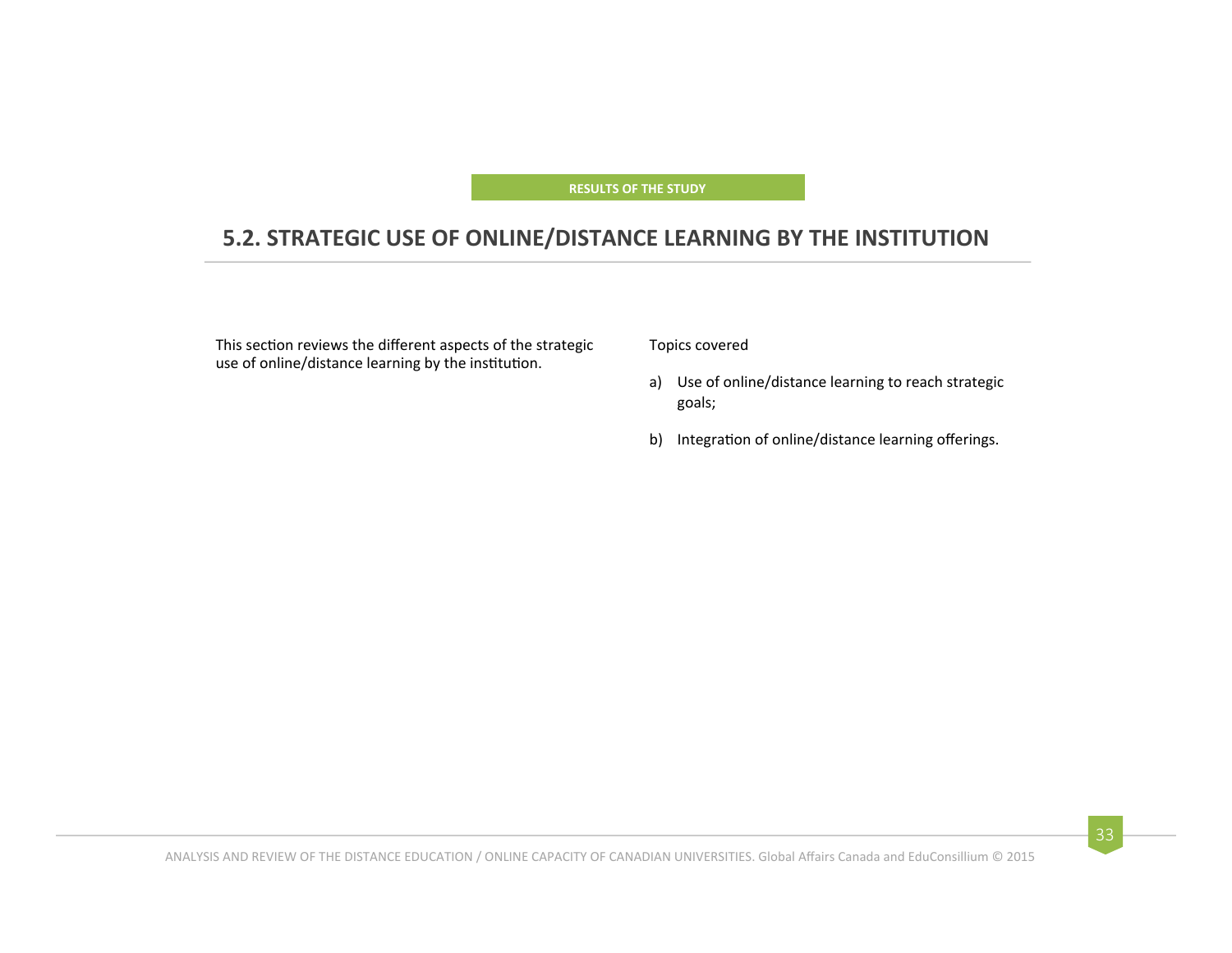## STRATEGIC USE OF ONLINE/DISTANCE LEARNING BY THE INSTITUTION

## **USE OF ONLINE/DISTANCE LEARNING TO REACH STRATEGIC GOALS**

|                                          | <b>To Increase</b><br><b>Registration Without</b><br><b>Adding Infrastructure</b><br><b>Costs</b> | <b>To Attract Students</b><br>from Regions or<br><b>Provinces Further</b><br><b>Away from</b><br><b>Institutions</b> | <b>To Attract</b><br>International<br><b>Students</b> |  |
|------------------------------------------|---------------------------------------------------------------------------------------------------|----------------------------------------------------------------------------------------------------------------------|-------------------------------------------------------|--|
|                                          | % of Institutions                                                                                 | % of Institutions                                                                                                    | % of Institutions                                     |  |
| <b>All of Canada</b>                     | 68.49                                                                                             | 76.71                                                                                                                | 53.42                                                 |  |
| By size of the institution               |                                                                                                   |                                                                                                                      |                                                       |  |
| $\leq$ 10,000 students                   | 62.5                                                                                              | 72.5                                                                                                                 | 50                                                    |  |
| $> 10,000$ and<br>$\leq$ 20,000 students | 83                                                                                                | 83                                                                                                                   | 58                                                    |  |
| $> 20,000$ and<br>$\leq$ 30,000 students | 77.78                                                                                             | 77.78                                                                                                                | 44.44                                                 |  |
| > 30,000 students                        | 66.67                                                                                             | 83.33                                                                                                                | 66.67                                                 |  |

#### **Comments**

- Most institutions use online courses to increase registration without increasing infrastructure costs.
- Only about 50% of institutions use online/ distance learning as a strategy to attract international students.
- Although 45% of respondents mentioned other strategies, very few comments were pertinent. Five respondents mentioned using MOOCs as a university promotion strategy.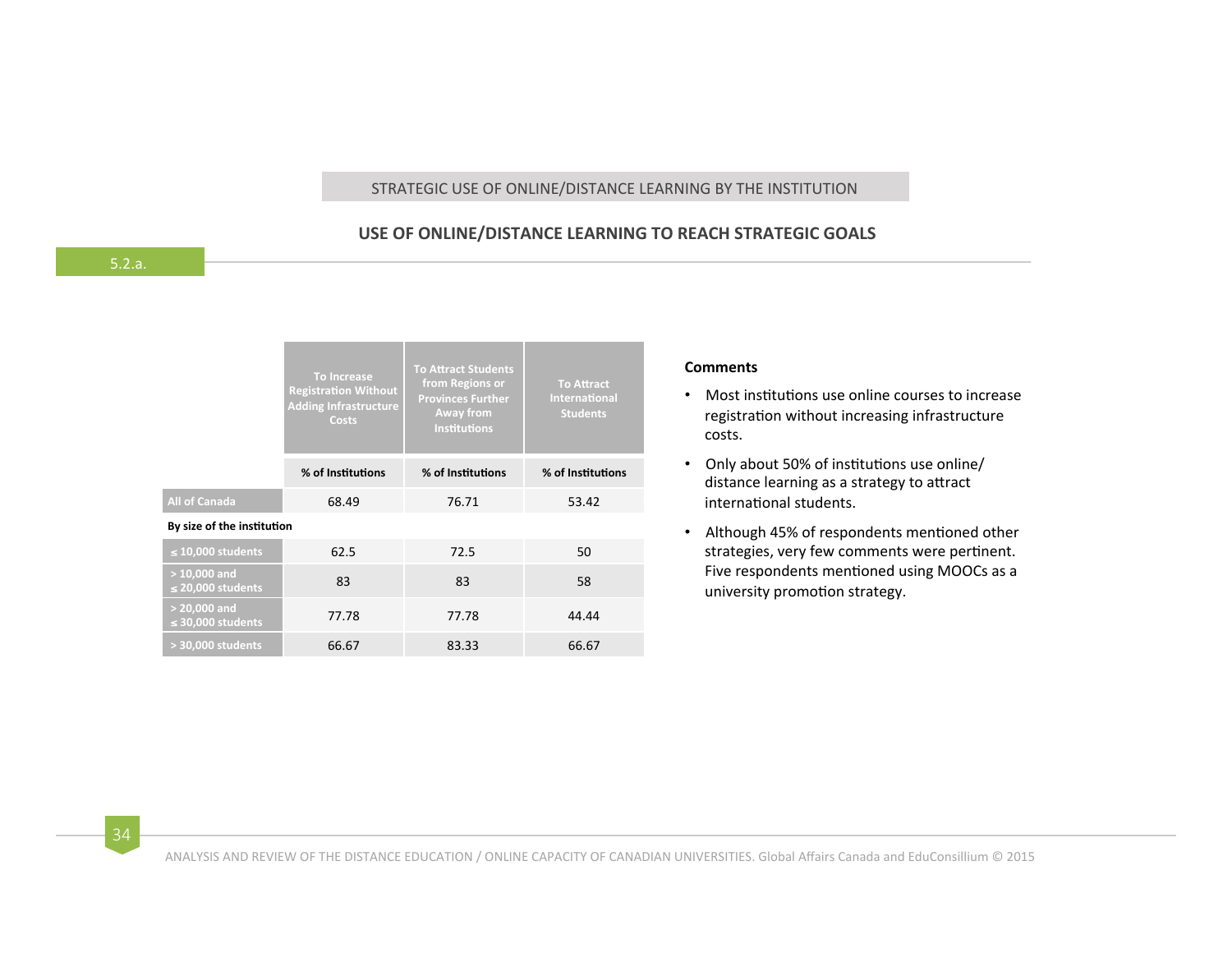## STRATEGIC USE OF ONLINE/DISTANCE LEARNING BY THE INSTITUTION

## **INTEGRATION OF ONLINE/DISTANCE LEARNING OFFERINGS**

|                                          | <b>Online/Distance</b><br><b>Courses Totally</b><br><b>Integrated into</b><br><b>Every Program</b> |                   | <b>Online/Distance</b><br><b>Courses Managed by</b><br>Independent or<br>Separate<br>Organization(s) | <b>Some Courses Offered</b><br>to Both Internal<br><b>Students and Outside</b><br><b>Resellers</b> | <b>Courses Specifically</b><br><b>Offered to Potential</b><br><b>International Students</b> |  |
|------------------------------------------|----------------------------------------------------------------------------------------------------|-------------------|------------------------------------------------------------------------------------------------------|----------------------------------------------------------------------------------------------------|---------------------------------------------------------------------------------------------|--|
|                                          | % of Institutions                                                                                  | % of Institutions | % of Institutions                                                                                    | % of Institutions                                                                                  | % of Institutions                                                                           |  |
| <b>All of Canada</b>                     | 19.18                                                                                              | 65.75             | 6.85                                                                                                 | 6.85                                                                                               | 5.48                                                                                        |  |
| By size of the institution               |                                                                                                    |                   |                                                                                                      |                                                                                                    |                                                                                             |  |
| $\leq$ 10,000 students                   | 17.5                                                                                               | 57.5              | 5                                                                                                    | $\Omega$                                                                                           | 2.5                                                                                         |  |
| $>10,000$ and<br>$\leq$ 20,000 students  | 25                                                                                                 | 75                | $\overline{0}$                                                                                       | 17                                                                                                 | $\mathbf{0}$                                                                                |  |
| $> 20,000$ and<br>$\leq$ 30,000 students | 22.22                                                                                              | 77.78             | 33.33                                                                                                | 22                                                                                                 | 11.11                                                                                       |  |
| $>$ 30,000 students                      | 16.67                                                                                              | 75                | 0                                                                                                    | 8.33                                                                                               | 16.67                                                                                       |  |

#### **Comments**

- Most universities have integrated some online/distance courses into some programs (65.75%).
- Only about 19% of institutions have courses integrated into all programs.
- Roughly 7% of universities have their online courses managed by an independent or separate organization (e.g. MOOC).
- 19.18% mentioned that they use specialized services or external portals for professional, high school, contractual or qualification courses.
- Universities do not systematically use online courses to recruit international students (5.48% across Canada).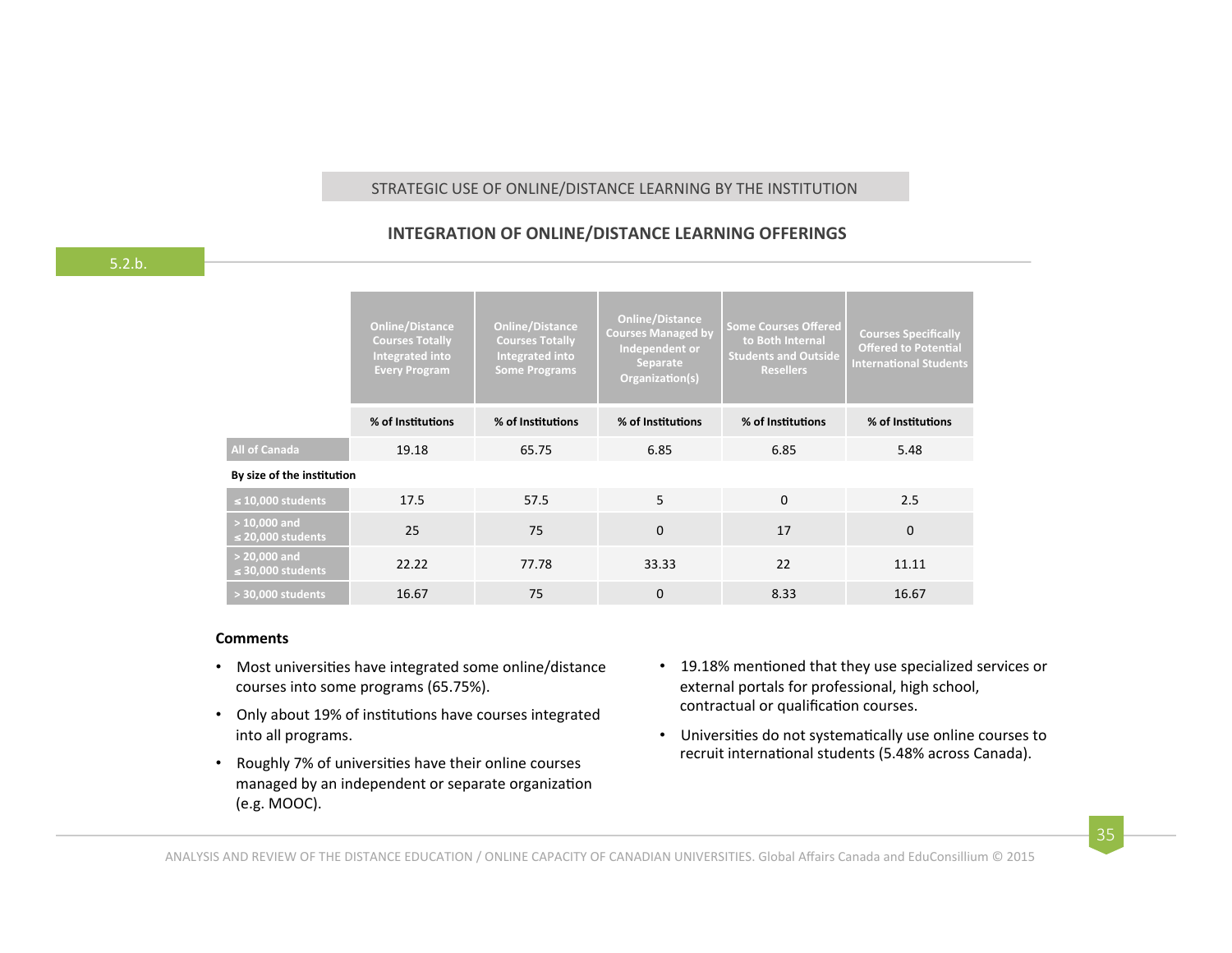## **RESULTS OF THE STUDY**

## **5.3. DEVELOPMENT AND DELIVERY OF ONLINE/DISTANCE LEARNING**

This section reviews the different aspects of the development and delivery of online/distance learning.

#### Topics covered

- a) Responsibility for online learning development and standards;
- b) Instructional strategies used in online/distance course development;
- c) Most-used types of delivery approaches.

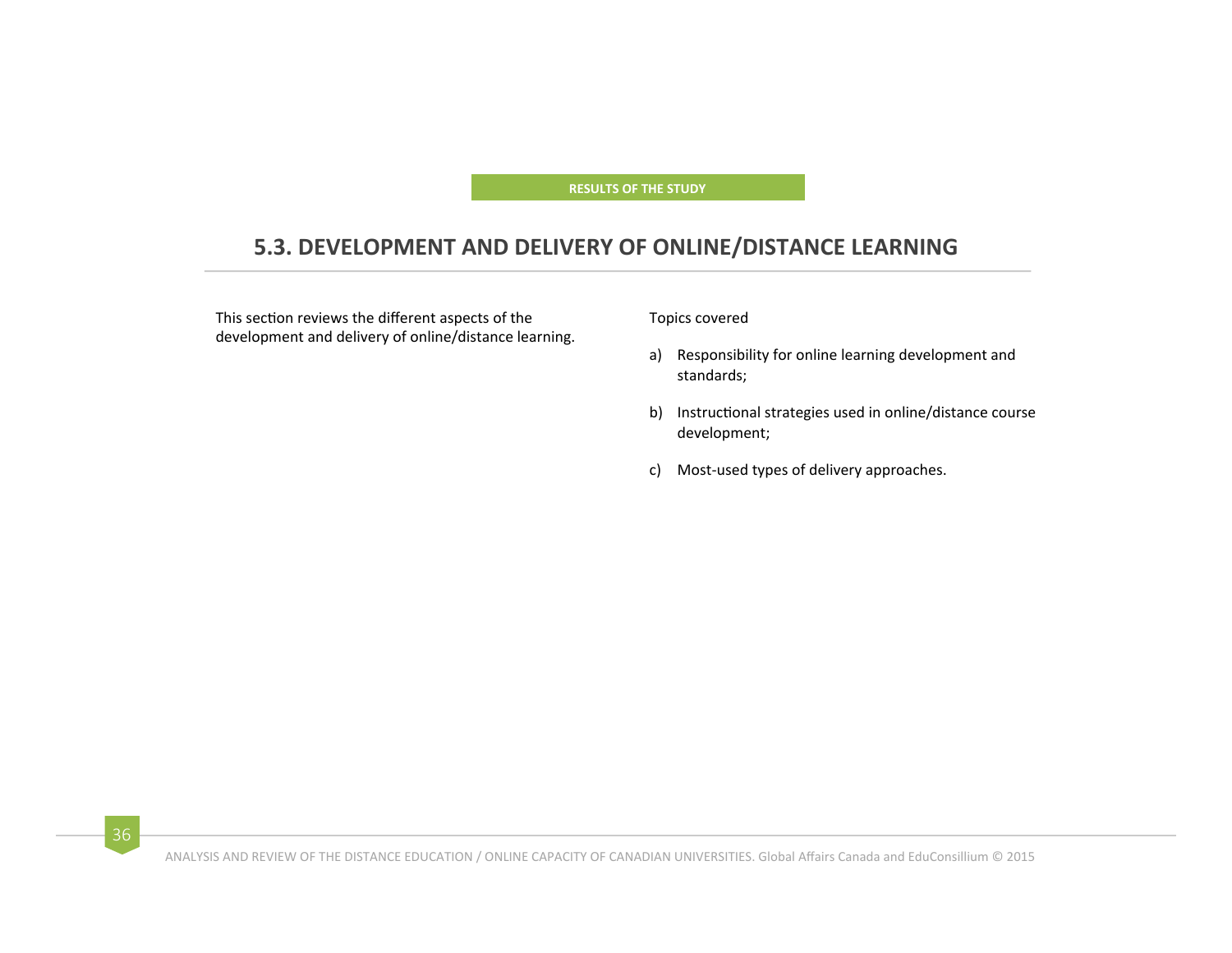#### DEVELOPMENT AND DELIVERY OF ONLINE/DISTANCE LEARNING

## **RESPONSIBILITY FOR ONLINE LEARNING DEVELOPMENT AND STANDARDS**

|                                          | <b>Central Group or</b><br><b>Department</b> | <b>Each Faculty or</b><br><b>Department</b><br><b>Responsible for</b><br><b>Development and</b><br><b>Standards</b> | <b>Individual</b><br><b>Professors</b><br><b>Responsible for</b><br><b>Development and</b><br><b>Standards</b> | <b>Other Approach</b> |  |  |  |
|------------------------------------------|----------------------------------------------|---------------------------------------------------------------------------------------------------------------------|----------------------------------------------------------------------------------------------------------------|-----------------------|--|--|--|
|                                          | % of Institutions                            | % of Institutions                                                                                                   | % of Institutions                                                                                              | % of Institutions     |  |  |  |
| <b>All of Canada</b>                     | 61.64                                        | 43.84                                                                                                               | 31.51                                                                                                          | 24.66                 |  |  |  |
| By size of the institution               |                                              |                                                                                                                     |                                                                                                                |                       |  |  |  |
| $\leq$ 10,000 students                   | 47.5                                         | 32.5                                                                                                                | 3.5                                                                                                            | 22.5                  |  |  |  |
| $> 10,000$ and<br>$\leq$ 20,000 students | 83.33                                        | 58.33                                                                                                               | 50                                                                                                             | 25                    |  |  |  |
| $> 20,000$ and<br>$\leq$ 30,000 students | 77.78                                        | 55.56                                                                                                               | 22.22                                                                                                          | 33.33                 |  |  |  |
| > 30,000 students                        | 75                                           | 58.33                                                                                                               | 16.67                                                                                                          | 25                    |  |  |  |

#### **Comments**

- Most universities assign responsibility for online learning development to more than one entity/person.
- Most universities across Canada have a dedicated group responsible for development standards (61.64%).
- A fewer number of universities (43.84%) rely on faculties or departments to produce development standards.
- A smaller group (31.51%) of universities have their professors define development standards.
- Larger universities  $(>10,000$  students) tend to have a central group that defines development standards.
- Because some institutions redistribute some of their online courses on other platforms (eCampus Manitoba and eCampus Alberta, for example) or through other universities and MOOCs, they must then apply the standards of the redistributing organization.

37

ANALYSIS AND REVIEW OF THE DISTANCE EDUCATION / ONLINE CAPACITY OF CANADIAN UNIVERSITIES. Global Affairs Canada and EduConsillium © 2015

5.3.a.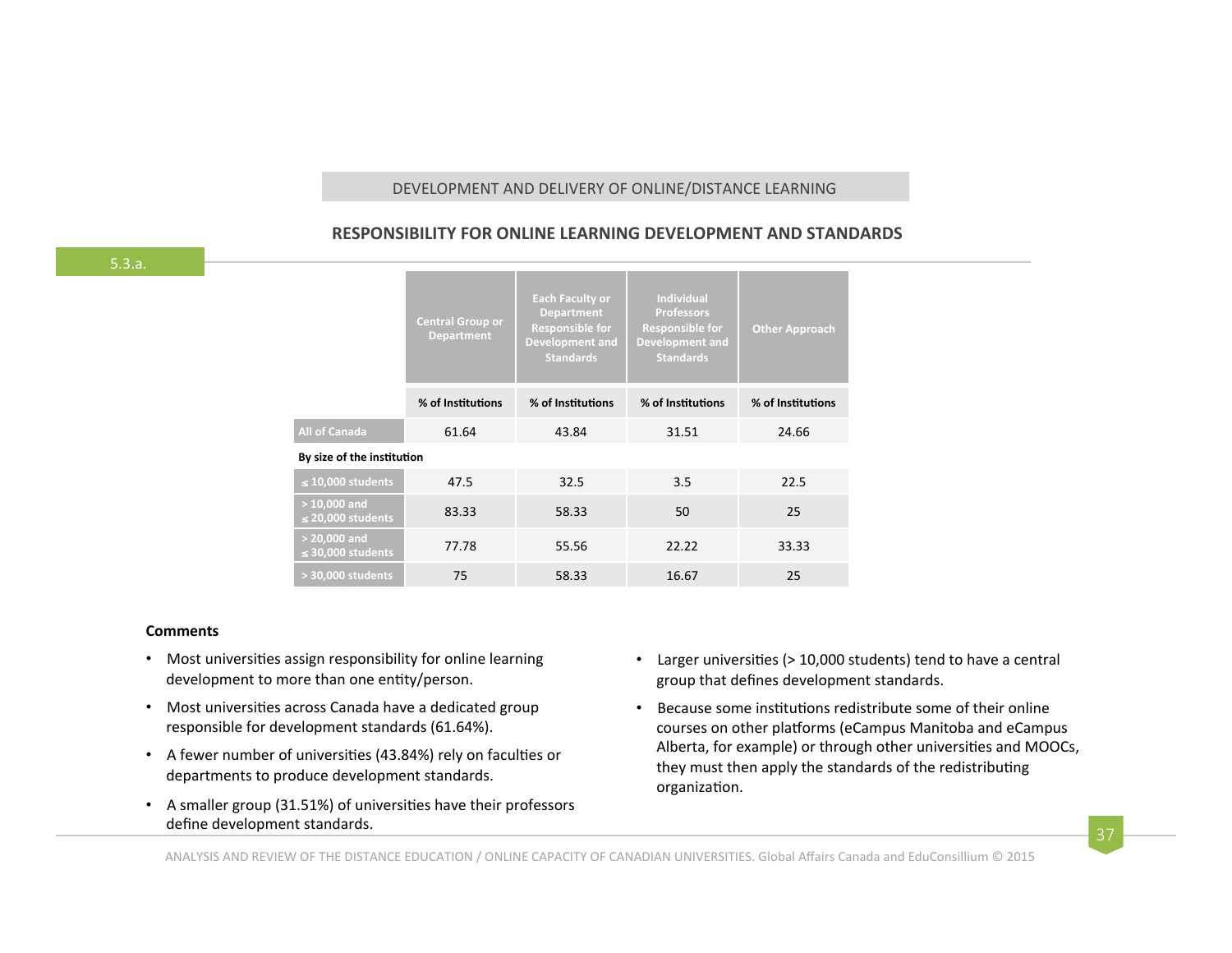## DEVELOPMENT AND DELIVERY OF ONLINE/DISTANCE LEARNING

## **INSTRUCTIONAL STRATEGIES USED IN ONLINE/DISTANCE COURSE DEVELOPMENT**

#### 5.3.b.

|                                          | <b>Direct Instruction:</b><br><b>Basic e-Learning</b><br>Texts, Images<br>and Testing) |                   | <b>Direct Instruction:</b><br>Instructor-led in<br><b>Virtual</b><br><b>Classrooms</b> | <b>Interactive</b><br>Instruction:<br>Case-based /<br><b>Problem-based</b><br>Learning | <b>Interactive</b><br>Instruction:<br><b>Simulation</b> | <b>Blended</b><br><b>Approaches</b> | <b>Online Coaching</b> |  |
|------------------------------------------|----------------------------------------------------------------------------------------|-------------------|----------------------------------------------------------------------------------------|----------------------------------------------------------------------------------------|---------------------------------------------------------|-------------------------------------|------------------------|--|
|                                          | % of Institutions                                                                      | % of Institutions | % of Institutions                                                                      | % of Institutions                                                                      | % of Institutions                                       | % of Institutions                   | % of Institutions      |  |
| All of Canada                            | 72.6                                                                                   | 83.56             | 68.49                                                                                  | 75.34                                                                                  | 47.95                                                   | 79.45                               | 44.63                  |  |
| By size of the institution               |                                                                                        |                   |                                                                                        |                                                                                        |                                                         |                                     |                        |  |
| $\leq$ 10,000 students                   | 62.5                                                                                   | 75                | 65                                                                                     | 65                                                                                     | 30                                                      | 72.5                                | 30                     |  |
| $> 10,000$ and<br>$\leq$ 20,000 students | 100                                                                                    | 100               | 66.67                                                                                  | 100                                                                                    | 91.67                                                   | 83.33                               | 50                     |  |
| $> 20,000$ and<br>$\leq$ 30,000 students | 66.67                                                                                  | 77.78             | 44.44                                                                                  | 77.78                                                                                  | 33.33                                                   | 77.78                               | 44.44                  |  |
| > 30,000 students                        | 83.33                                                                                  | 100               | 100                                                                                    | 83.33                                                                                  | 75                                                      | 100                                 | 58.33                  |  |

#### **Comments**

- The majority of respondents mention using some type of direct instructional approach.
- While 83.56% of respondents mention using interactive e-learning, most of them mention using many if not most of the instructional strategies presented.
- Only simulations and online coaching were mentioned less than 50% of the time by respondents.
- Only 10.96% of respondents mention using other approaches like mobile learning and the flipped classroom.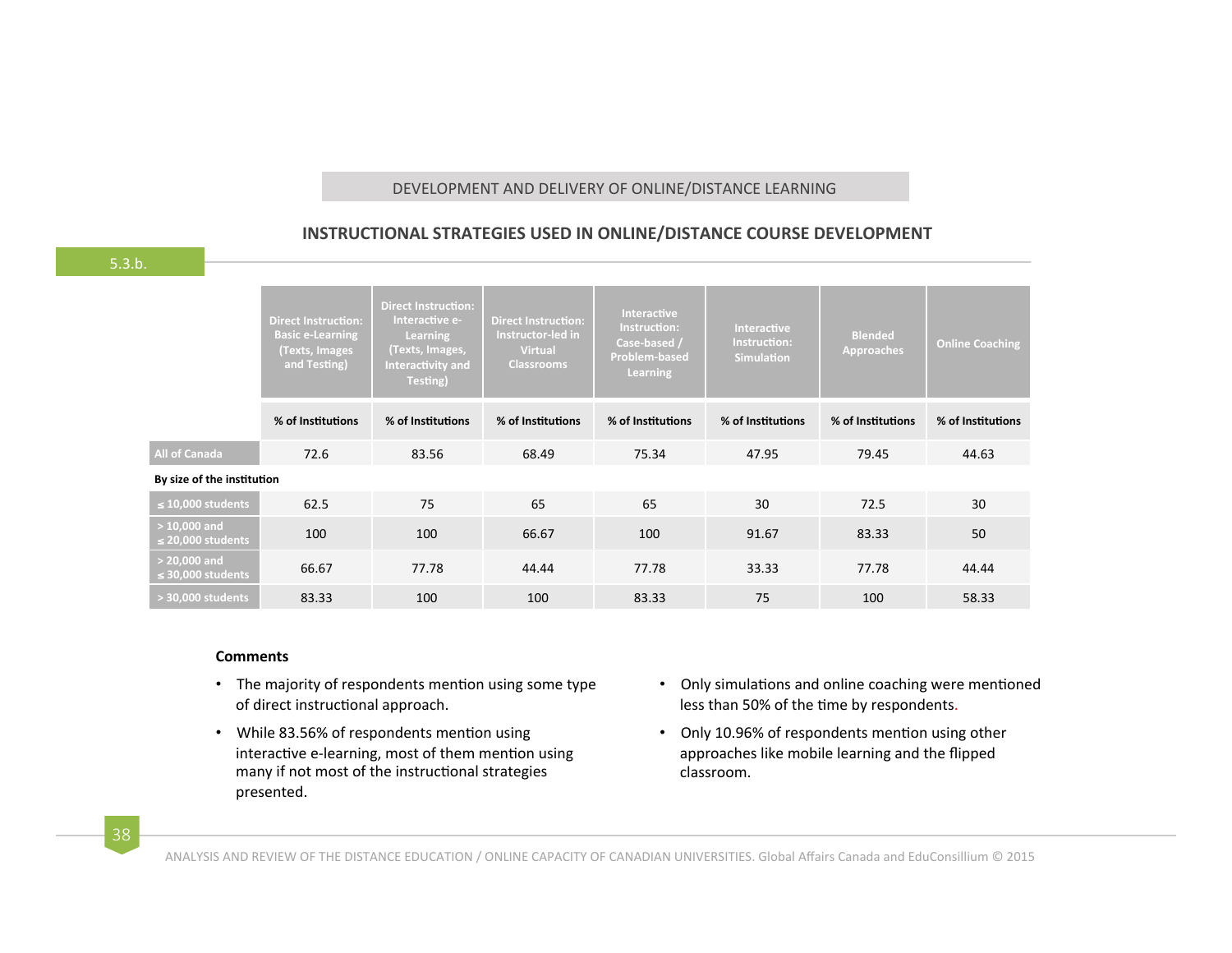## DEVELOPMENT AND DELIVERY OF ONLINE/DISTANCE LEARNING

## **MOST-USED TYPES OF DELIVERY APPROACHES**

|                                          | <b>Teacher-led</b><br><b>Online Courses</b><br>(Virtual Classes) | <b>Autonomous</b><br>(Computer-led)<br><b>Online Learning</b> | <b>Class Capture and</b><br><b>Delayed</b><br><b>Redelivery of</b><br><b>Courses</b> | <b>Blended</b><br>Approaches | <b>Community of</b><br><b>Practice</b> | Resources /<br><b>Student-driven</b><br><b>Approaches (Like</b><br>MOOCs) |  |
|------------------------------------------|------------------------------------------------------------------|---------------------------------------------------------------|--------------------------------------------------------------------------------------|------------------------------|----------------------------------------|---------------------------------------------------------------------------|--|
|                                          | % of Institutions                                                | % of Institutions                                             | % of Institutions                                                                    | % of Institutions            | % of Institutions                      | % of Institutions                                                         |  |
| <b>All of Canada</b>                     | 72.6                                                             | 47.95                                                         | 27.4                                                                                 | 65.75                        | 24.66                                  | 16.44                                                                     |  |
| By size of the institution               |                                                                  |                                                               |                                                                                      |                              |                                        |                                                                           |  |
| $\leq$ 10,000 students                   | 67.5                                                             | 47.5                                                          | 25                                                                                   | 55                           | 22.5                                   | 7.5                                                                       |  |
| $>10,000$ and<br>$\leq$ 20,000 students  | 83.33                                                            | 58.33                                                         | 25                                                                                   | 83.33                        | 33.33                                  | 25                                                                        |  |
| $> 20,000$ and<br>$\leq$ 30,000 students | 77.78                                                            | 55.56                                                         | 33.33                                                                                | 66.67                        | 33.33                                  | 33.33                                                                     |  |
| > 30,000 students                        | 75                                                               | 33.33                                                         | 33.33                                                                                | 83.33                        | 16.67                                  | 25                                                                        |  |

#### **Comments**

- The majority of institutions use either synchronous tools (72.6%) or blended approaches (65.75%) to deliver their courses.
- Autonomous online learning is used by only 47.95% of universities to deliver online courses.
- Most institutions use teacher-led online classrooms (72.6%) and a blended approach of instructor-led and autonomous elearning (65.75%).
- Approaches like communities of practice and student-driven approaches (MOOCs) are the least used.

5.3.c.

ANALYSIS AND REVIEW OF THE DISTANCE EDUCATION / ONLINE CAPACITY OF CANADIAN UNIVERSITIES. Global Affairs Canada and EduConsillium © 2015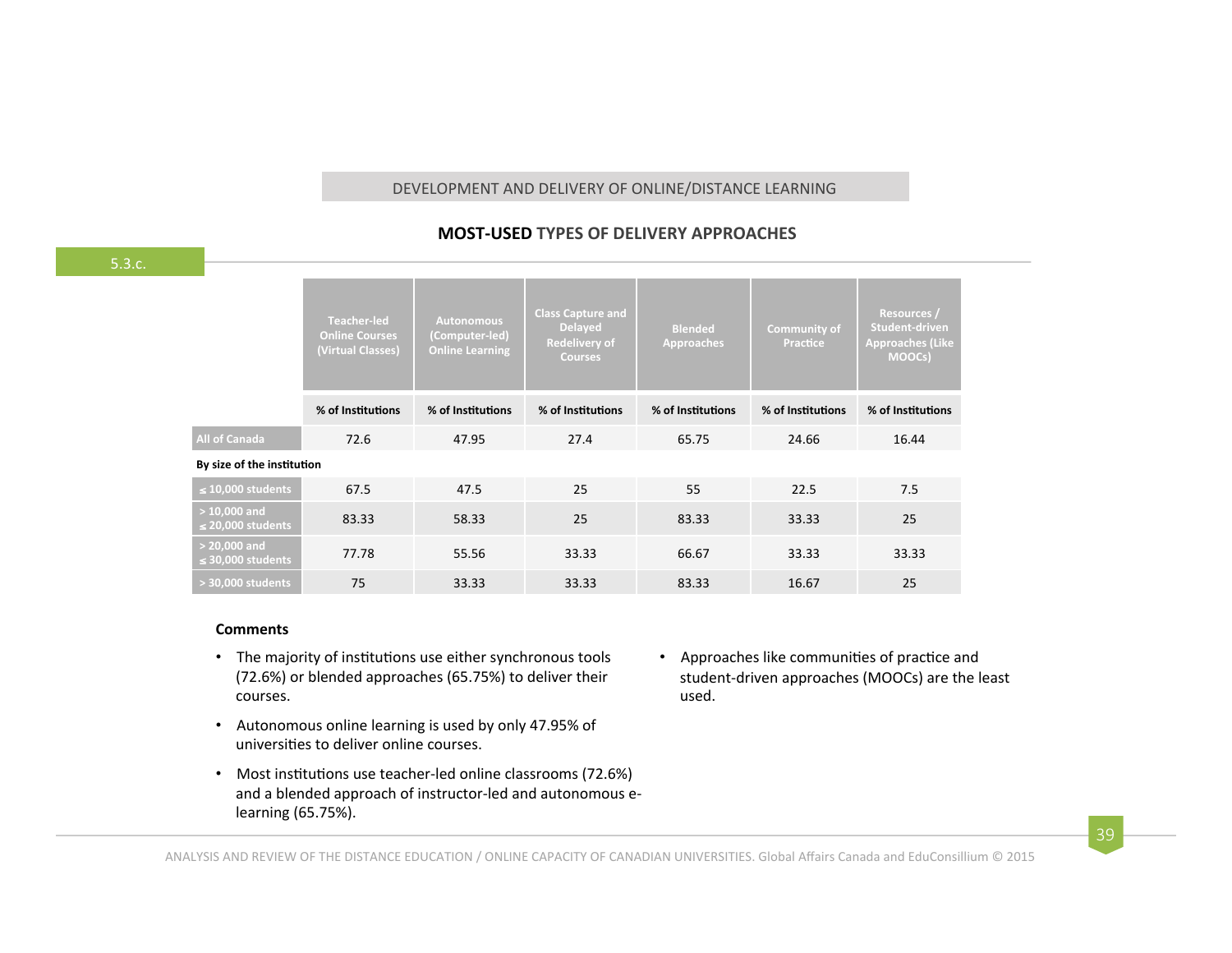**RESULTS OF THE STUDY** 

## **5.4. TECHNOLOGICAL CHOICES MADE BY THE INSTITUTION**

This section reviews the different technological choices made by institutions.

Topics covered 

- a) Institutions using a Learning Management System (LMS);
- b) Institutions that plan to change their current LMS in the near future;
- c) Types of technological resources most used to develop online/distance material.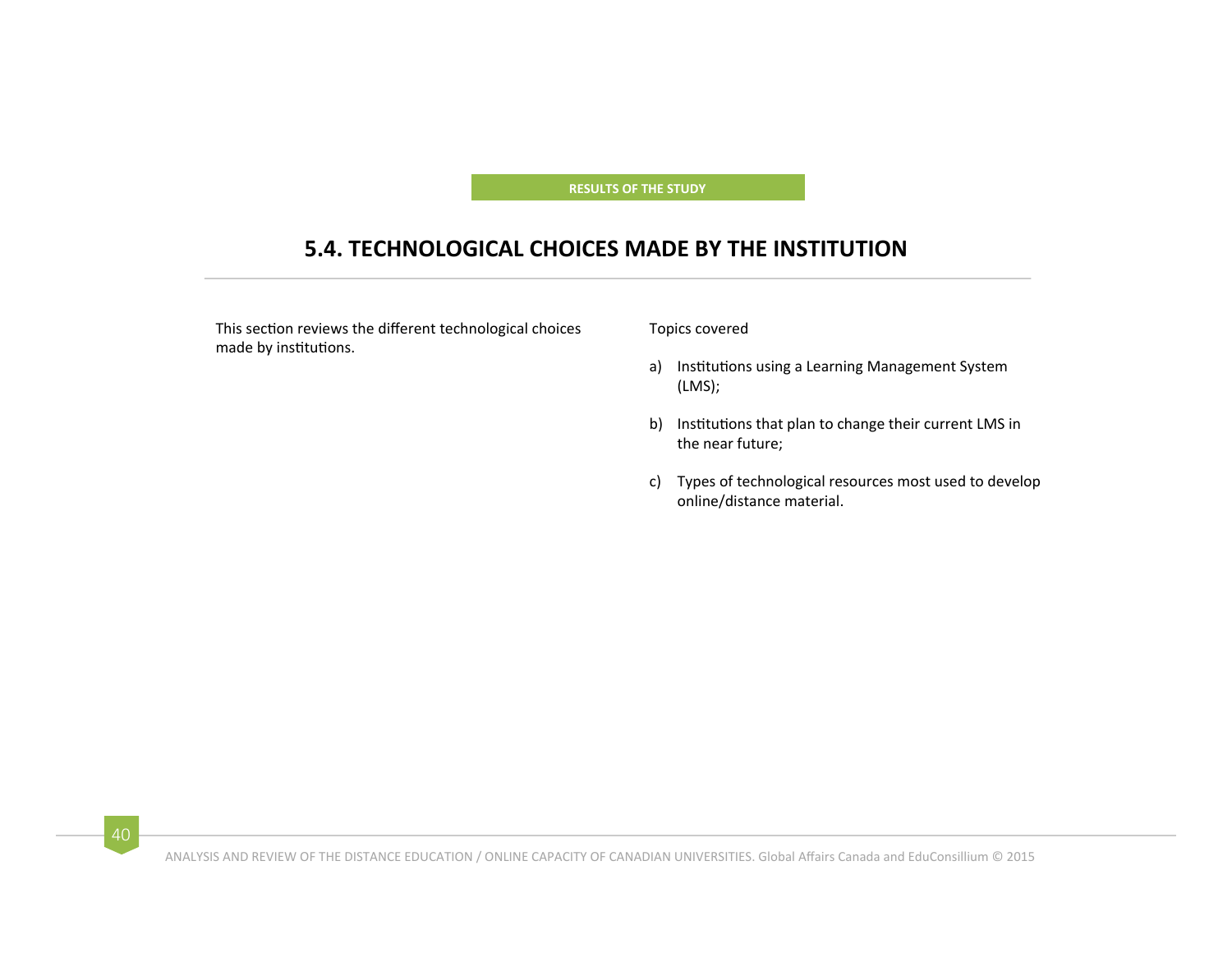## TECHNOLOGICAL CHOICES MADE BY THE INSTITUTION

## **INSTITUTIONS USING A LEARNING MANAGEMENT SYSTEM (LMS)**

|                                          | <b>Use a Learning</b><br><b>Management System</b><br>(LMS) |
|------------------------------------------|------------------------------------------------------------|
|                                          | % Yes                                                      |
| <b>All of Canada</b>                     | 91.78                                                      |
| By size of the institution               |                                                            |
| $\leq$ 10,000 students                   | 85                                                         |
| $> 10,000$ and<br>$\leq$ 20,000 students | 100                                                        |
| $> 20,000$ and<br>$\leq$ 30,000 students | 100                                                        |
| > 30,000 students                        | 100                                                        |

#### **Comments**

- Almost all universities use some type of Learning Management System.
- Only 15% of smaller universities (under 10,000 students) mention not having an LMS.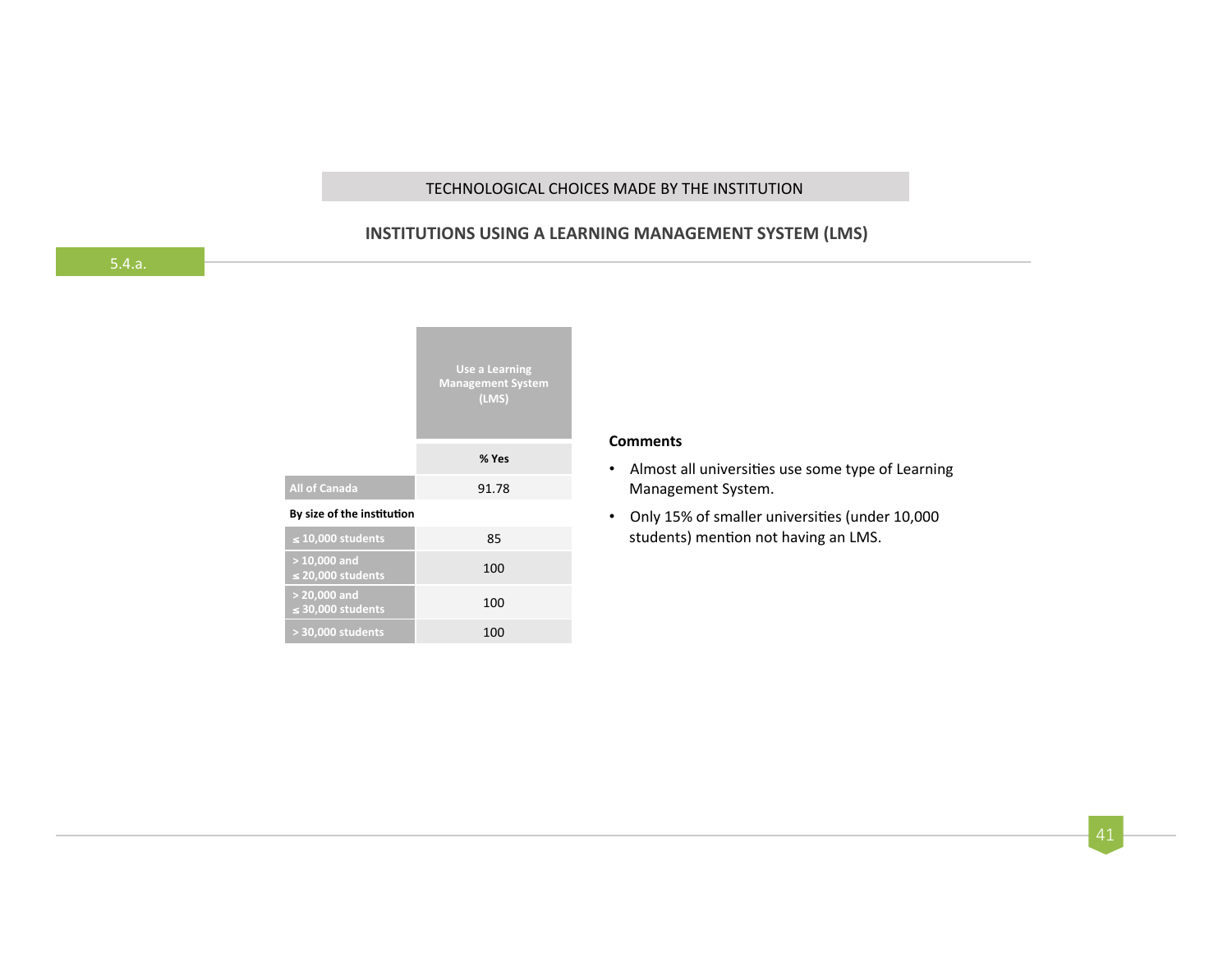## TECHNOLOGICAL CHOICES MADE BY THE INSTITUTION

## **INSTITUTIONS THAT PLAN TO CHANGE THEIR CURRENT LMS IN THE NEAR FUTURE**

|                                          | <b>Plan to Change</b><br><b>Current LMS</b><br>in the Near Future |       |  |  |  |
|------------------------------------------|-------------------------------------------------------------------|-------|--|--|--|
|                                          | % Yes                                                             | % No  |  |  |  |
| <b>All of Canada</b>                     | 16.67                                                             | 83.33 |  |  |  |
| By size of the institution               |                                                                   |       |  |  |  |
| $\leq$ 10,000 students                   | 9.09                                                              | 90.91 |  |  |  |
| $> 10,000$ and<br>$\leq$ 20,000 students | 8.33                                                              | 91.67 |  |  |  |
| $> 20,000$ and<br>$\leq$ 30,000 students | 33.33                                                             | 66.67 |  |  |  |
| > 30,000 students                        | 33.33                                                             | 66.67 |  |  |  |

#### **Comments**

- The majority of universities (83.33%) do not plan to change their LMS in the near future.
- A third of larger universities (more than 20,000 students) plan to change their LMS in the near future.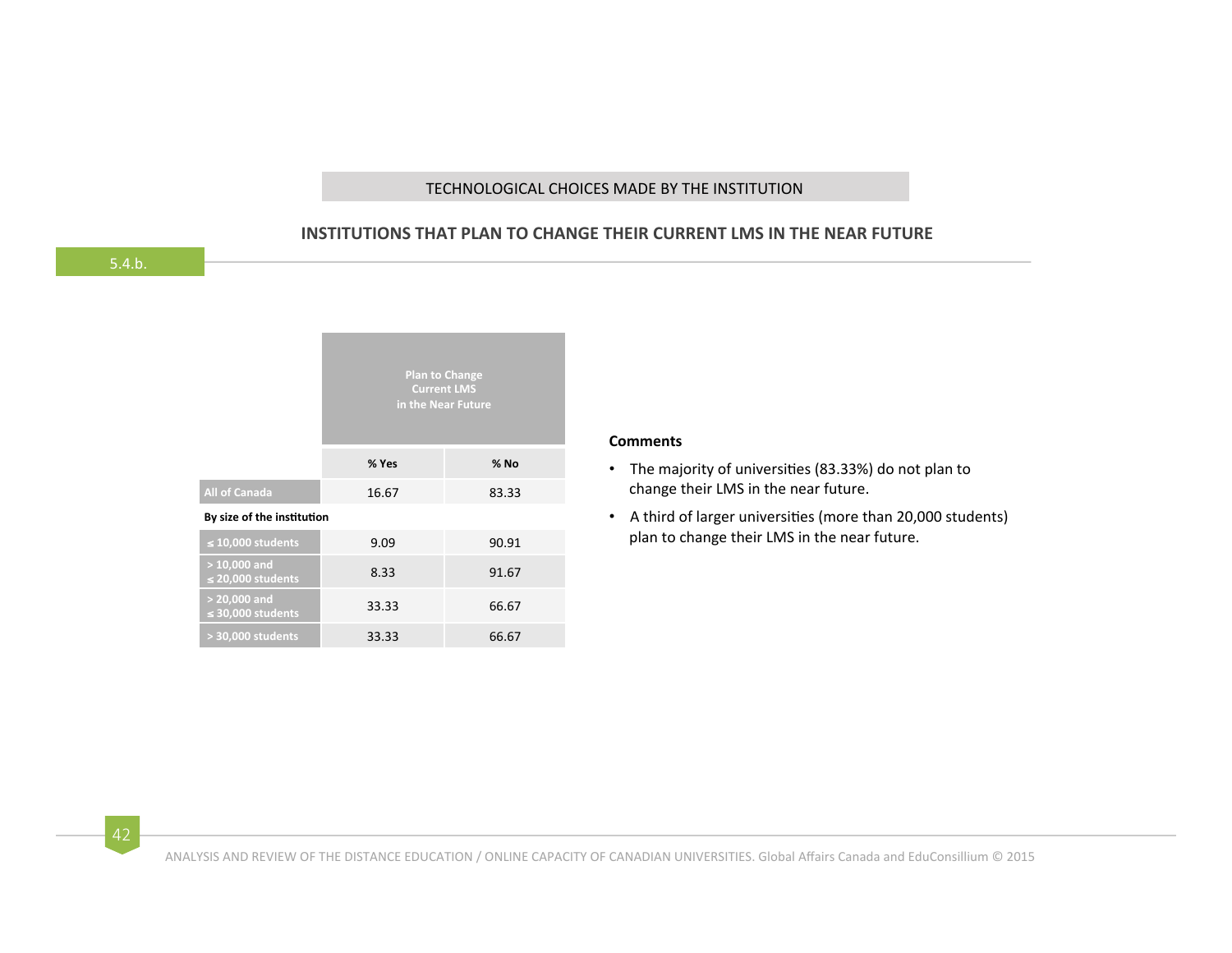## TECHNOLOGICAL CHOICES MADE BY THE INSTITUTION

## **TYPES OF TECHNOLOGICAL RESOURCES MOST USED TO DEVELOP ONLINE/DISTANCE MATERIAL**

5.4.c.

|                                          | Industry-recognized<br><b>Authoring Tools</b><br>(Articulate,<br>Captivate) | <b>Locally or Internally</b><br>Produced<br><b>Authoring Tools</b> | <b>Virtual Classroom</b><br>Tools (WebEx,<br>Connect) | Separate<br>Questionnaire/<br><b>Exam and Other</b><br><b>Testing Tools</b> | <b>Learning Content</b><br>Management<br><b>System (LCMS/CMS)</b><br>Tools | <b>Open Source Tools</b> | <b>Course Production</b><br><b>Provided by</b><br><b>External or</b><br><b>Contractual</b><br><b>Resources</b> |
|------------------------------------------|-----------------------------------------------------------------------------|--------------------------------------------------------------------|-------------------------------------------------------|-----------------------------------------------------------------------------|----------------------------------------------------------------------------|--------------------------|----------------------------------------------------------------------------------------------------------------|
|                                          | % of Institutions                                                           | % of Institutions                                                  | % of Institutions                                     | % of Institutions                                                           | % of Institutions                                                          | % of Institutions        | % of Institutions                                                                                              |
| <b>All of Canada</b>                     | 58.9                                                                        | 36.99                                                              | 72.6                                                  | 45.21                                                                       | 72.6                                                                       | 68.49                    | 21.92                                                                                                          |
| By size of the institution               |                                                                             |                                                                    |                                                       |                                                                             |                                                                            |                          |                                                                                                                |
| $\leq$ 10,000 students                   | 40                                                                          | 22.5                                                               | 62.5                                                  | 30                                                                          | 60                                                                         | 57.5                     | 22.5                                                                                                           |
| $>10,000$ and<br>$\leq$ 20,000 students  | 91.67                                                                       | 58.33                                                              | 91.67                                                 | 75                                                                          | 75                                                                         | 91.67                    | 25                                                                                                             |
| $> 20,000$ and<br>$\leq$ 30,000 students | 77.78                                                                       | 33.33                                                              | 77.78                                                 | 55.56                                                                       | 100                                                                        | 77.78                    | 11.11                                                                                                          |
| > 30,000 students                        | 75                                                                          | 66.67                                                              | 83.33                                                 | 91.67                                                                       | 75                                                                         | 25                       | 16.67                                                                                                          |

#### **Comments**

- The majority of larger institutions (over 10,000 students) mention using recognized authoring tools.
- A large majority of institutions (72.6%) mention using virtual classroom tools.
- 36.99% of universities still use their own authoring tools.
- 72.6% of universities have a content management system (CMS or LCMS).
- Open source is mostly used in small and mid-sized universities (under 30,000 students).
- Course production is provided by external or contractual resources for 21.92% of responding institutions.

ANALYSIS AND REVIEW OF THE DISTANCE EDUCATION / ONLINE CAPACITY OF CANADIAN UNIVERSITIES. Global Affairs Canada and EduConsillium © 2015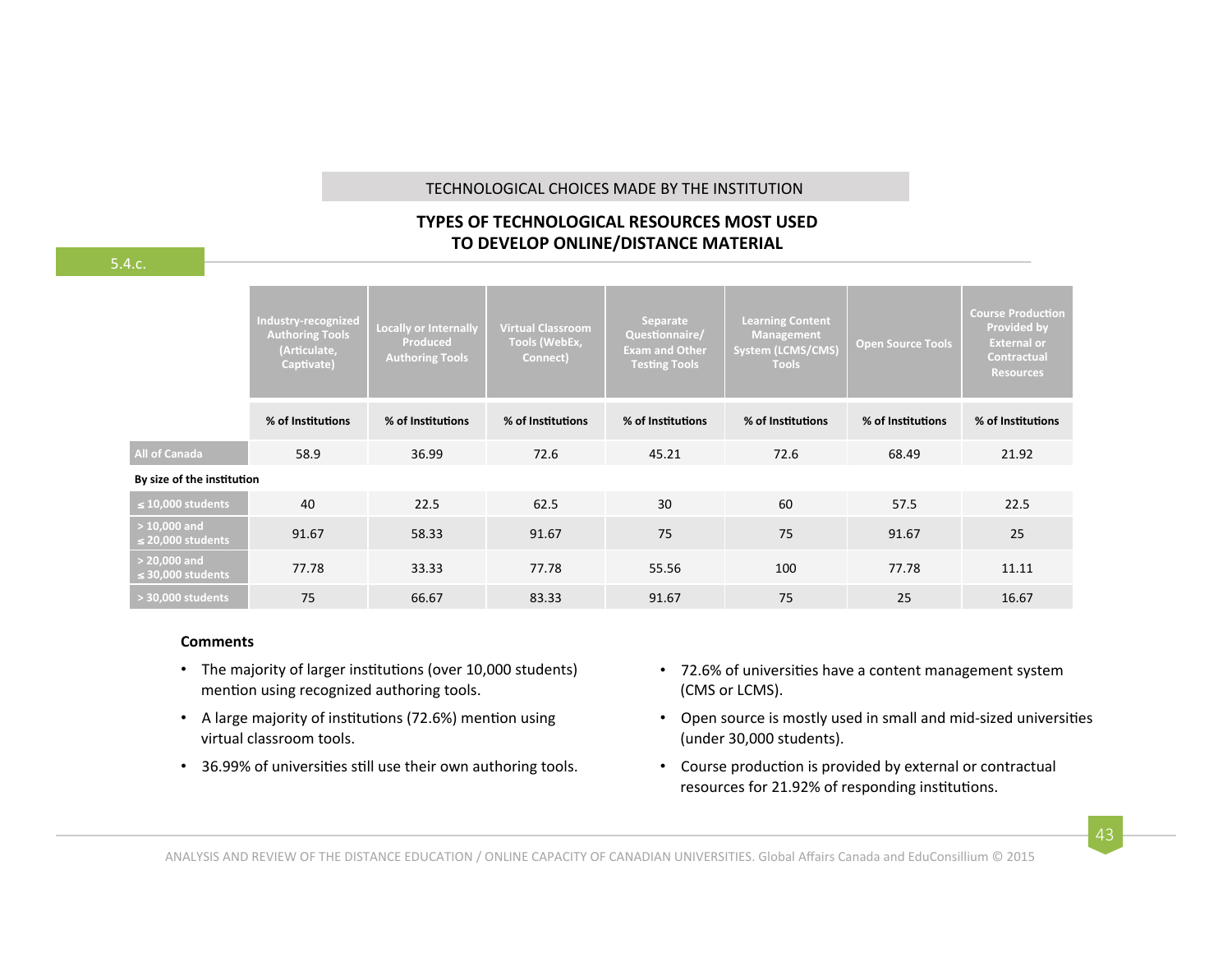**RESULTS OF THE STUDY** 

## **5.5. FINANCIAL IMPLICATIONS OF ONLINE/DISTANCE LEARNING**

This section reviews the different financial implications of online/distance learning.

Topics covered 

- a) Approaches to tuition fees for online/distance courses or programs;
- b) Sources of financing for the development of online/ distance courses or programs.

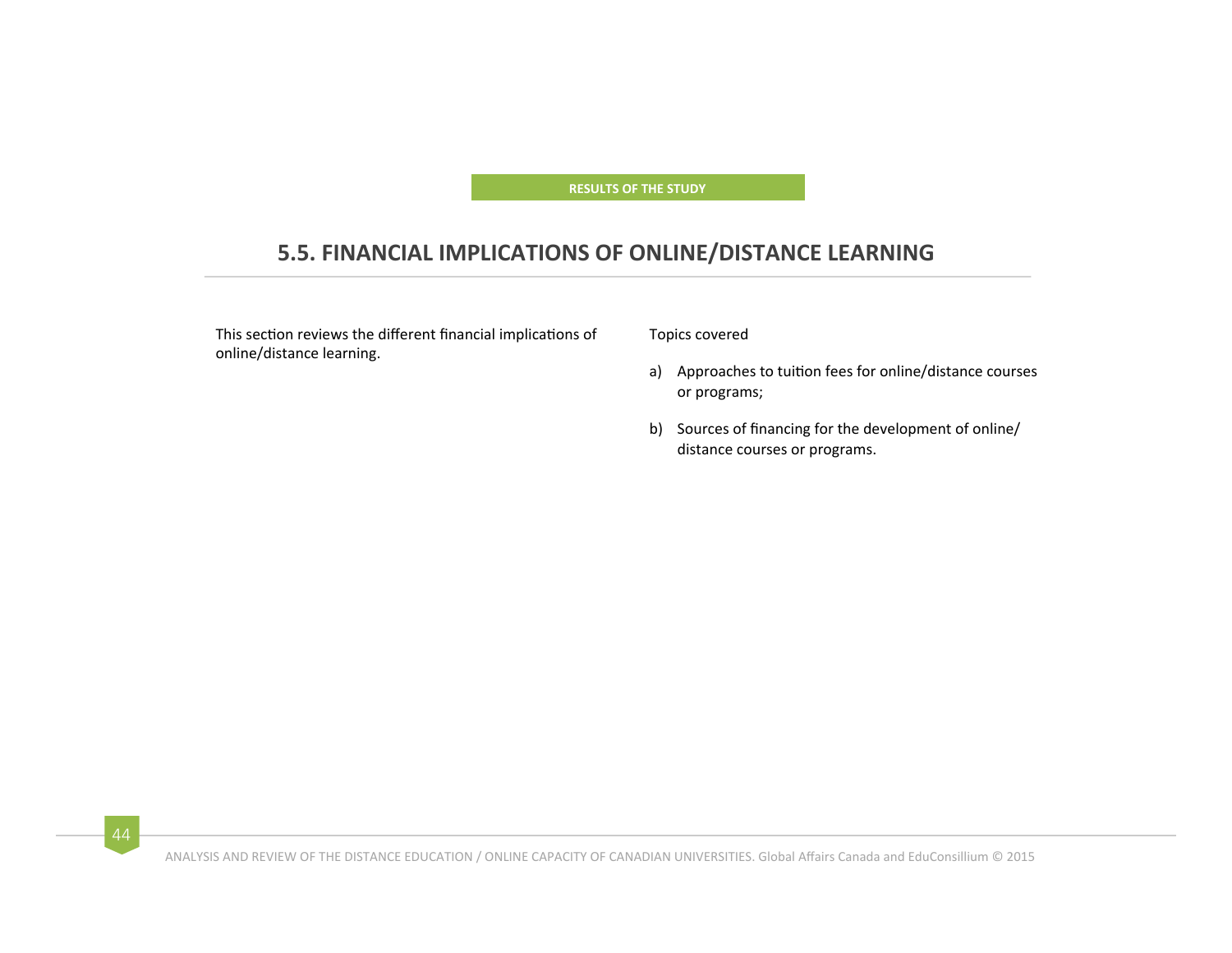#### FINANCIAL IMPLICATIONS OF ONLINE/DISTANCE LEARNING

## APPROACHES TO TUITION FEES FOR ONLINE/DISTANCE COURSES OR PROGRAMS

5.5.a.

|                                          | <b>Charge Same Amount</b><br>as Classroom-<br>delivered Courses | <b>Fees Are Lower than</b><br><b>Normal Fees for</b><br><b>Classroom-delivered</b><br><b>Courses</b> | <b>Fees Are Higher than</b><br><b>Normal Fees for</b><br><b>Classroom-delivered</b><br><b>Courses</b> | <b>Online Courses Are</b><br><b>Free but Students Pay</b><br>for Certification or<br><b>Recognized Credits</b> | <b>Some Online Courses</b><br><b>Are Free</b> |  |
|------------------------------------------|-----------------------------------------------------------------|------------------------------------------------------------------------------------------------------|-------------------------------------------------------------------------------------------------------|----------------------------------------------------------------------------------------------------------------|-----------------------------------------------|--|
|                                          | % of Institutions                                               | % of Institutions                                                                                    | % of Institutions                                                                                     | % of Institutions                                                                                              | % of Institutions                             |  |
| <b>All of Canada</b>                     | 67.12                                                           | 5.48                                                                                                 | 21.92                                                                                                 | 4.11                                                                                                           | 13.7                                          |  |
| By size of the institution               |                                                                 |                                                                                                      |                                                                                                       |                                                                                                                |                                               |  |
| $\leq$ 10,000 students                   | 55                                                              | 5                                                                                                    | 25                                                                                                    | $\Omega$                                                                                                       | 10                                            |  |
| $> 10,000$ and<br>$\leq$ 20,000 students | 75                                                              | 16.67                                                                                                | 33.33                                                                                                 | $\mathbf{0}$                                                                                                   | 25                                            |  |
| $> 20,000$ and<br>$\leq$ 30,000 students | 66.67                                                           | 0                                                                                                    | 22.22                                                                                                 | 22.22                                                                                                          | 22.22                                         |  |
| > 30,000 students                        | 100                                                             | 0                                                                                                    | $\mathbf{0}$                                                                                          | 8.33                                                                                                           | 8.33                                          |  |

#### **Comments**

- The majority of institutions across Canada (67.12%) charge the same tuition fees for traditional courses and online courses.
- All large universities (over 30,000 students) charge the same amount for classroom and online/distance courses.
- 13.7% of institutions mention that some of their online courses are free.
- While 21.92% of all institutions charge a higher amount for online/distance courses, these are only institutions under 30,000 students.
- Some universities commented that they add an online or technological fee on top of the tuition cost.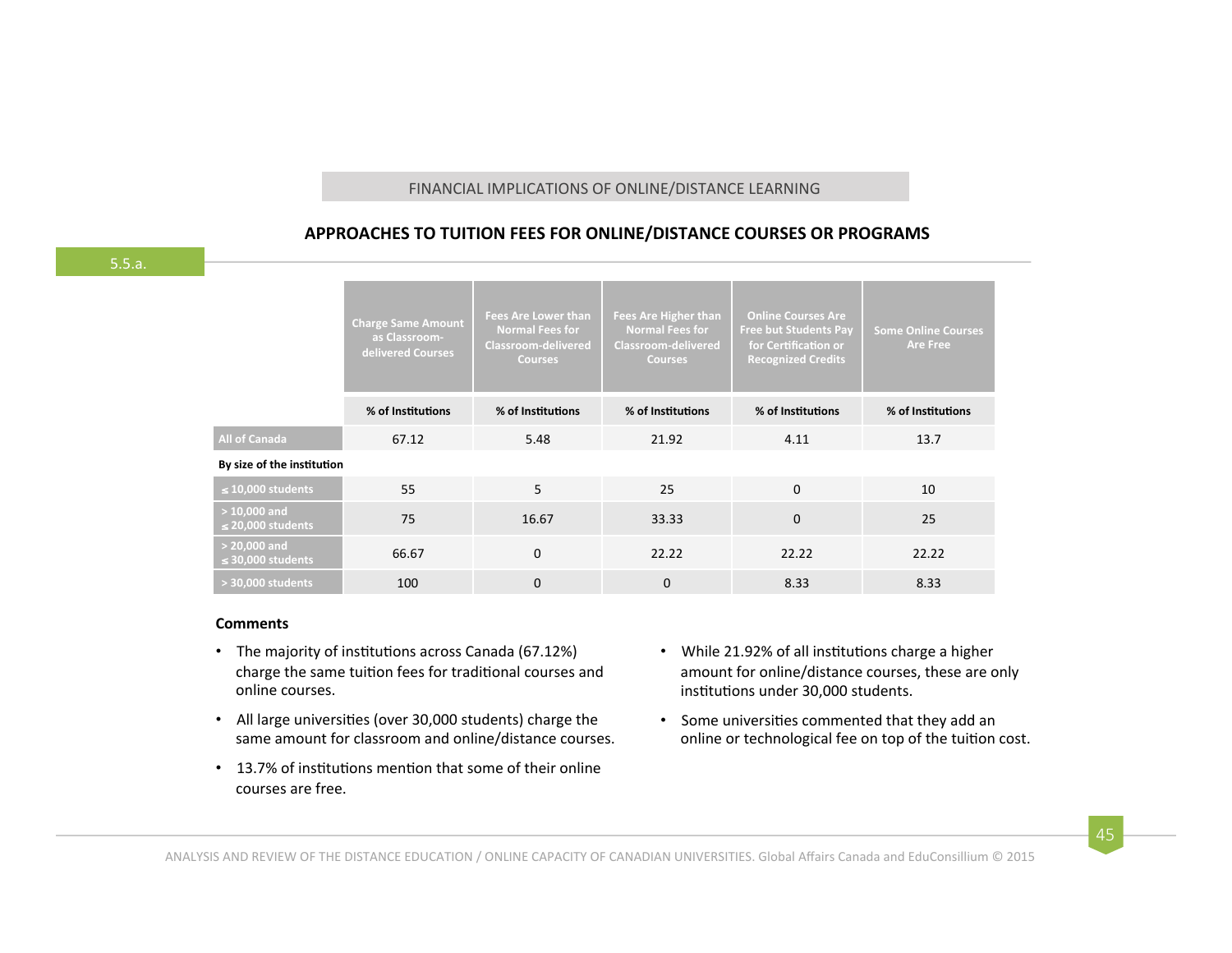#### FINANCIAL IMPLICATIONS OF ONLINE/DISTANCE LEARNING

## SOURCES OF FINANCING FOR THE DEVELOPMENT OF ONLINE/DISTANCE COURSES OR PROGRAMS

5.5.b.

|                                          | <b>Financed by Overall</b><br><b>University Budget</b> | <b>Financed by</b><br>Departmental or<br><b>Faculty Budget</b> | <b>Courses/Programs</b><br><b>Must Use a Cost-</b><br><b>Recovery Financial</b><br><b>Model (from Fees)</b> | <b>External Sponsors or</b><br><b>Clients Finance</b><br><b>Online/Distance</b><br><b>Courses/Programs</b> | Other             |
|------------------------------------------|--------------------------------------------------------|----------------------------------------------------------------|-------------------------------------------------------------------------------------------------------------|------------------------------------------------------------------------------------------------------------|-------------------|
|                                          | % of Institutions                                      | % of Institutions                                              | % of Institutions                                                                                           | % of Institutions                                                                                          | % of Institutions |
| <b>All of Canada</b>                     | 71.23                                                  | 36.99                                                          | 21.92                                                                                                       | 17.81                                                                                                      | 16.44             |
| By size of the institution               |                                                        |                                                                |                                                                                                             |                                                                                                            |                   |
| $\leq$ 10,000 students                   | 70                                                     | 22.5                                                           | 15                                                                                                          | 10                                                                                                         | 10                |
| $>10,000$ and<br>$\leq$ 20,000 students  | 91.67                                                  | 50                                                             | 16.67                                                                                                       | 25                                                                                                         | 25                |
| $> 20,000$ and<br>$\leq$ 30,000 students | 55.56                                                  | 44.44                                                          | 66.67                                                                                                       | 33.33                                                                                                      | 22.22             |
| > 30,000 students                        | 66.67                                                  | 66.67                                                          | 16.67                                                                                                       | 25                                                                                                         | 25                |

#### **Comments**

- The majority of institutions (71.23%) mention that online learning is financed through a central university budget.
- 36.99% of institutions say that financing is at the department or faculty level.
- About 20% mention using a cost-recovery or external financing model.
- 16.44% mention other potential sources of financing that include government grants, private financing or international projects.

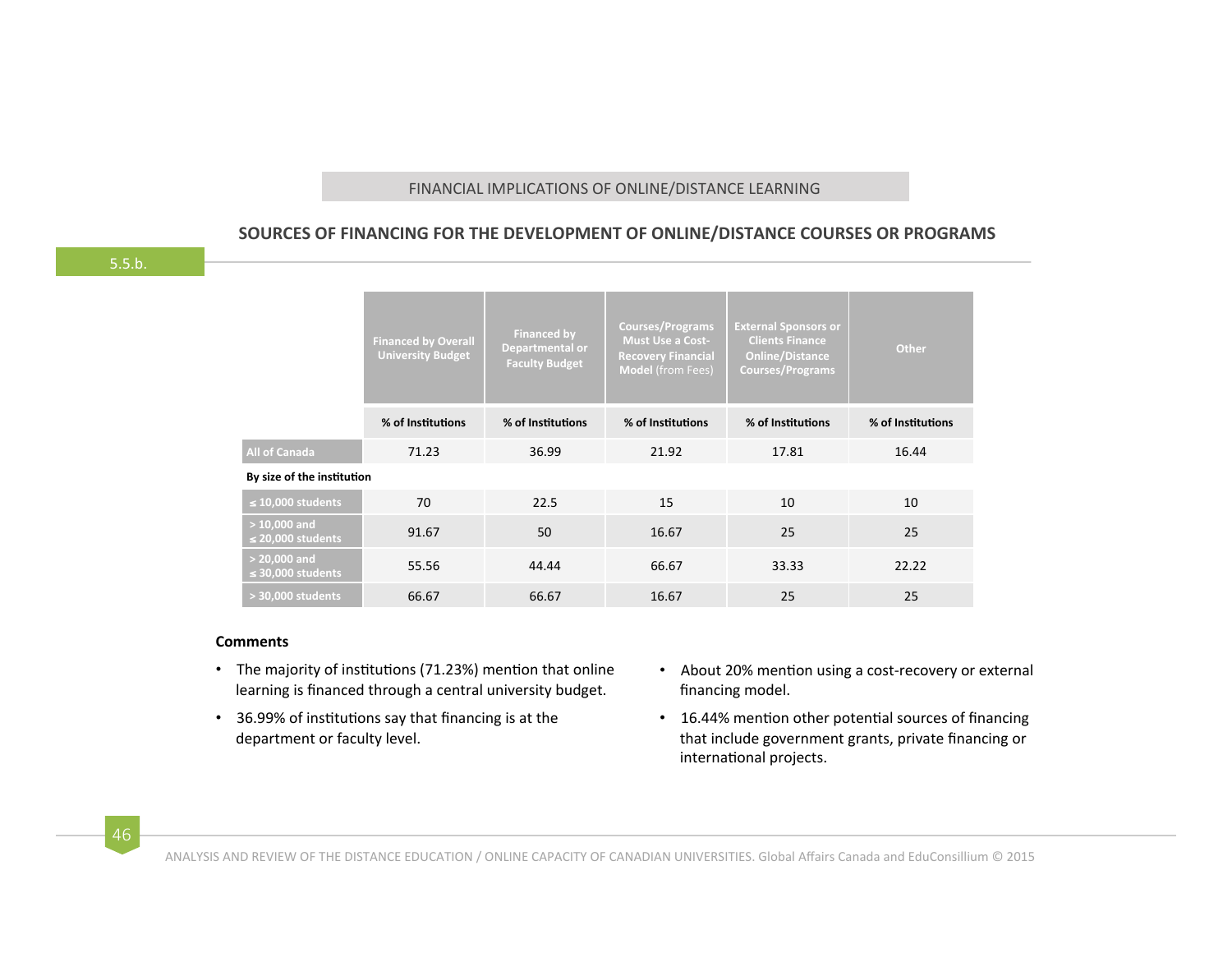#### **RESULTS OF THE STUDY**

## **5.6. PLANNED DEVELOPMENT OF THE ONLINE/DISTANCE LEARNING OFFERING**

This section reviews the planned development of the online/distance learning offering.

#### Topics covered

- a) Plan to enhance the online/distance learning offering from 2016 to 2018;
- b) Method to enhance the online/distance learning offering from 2016 to 2018;
- c) Measure of success or performance of the online/ distance learning offering.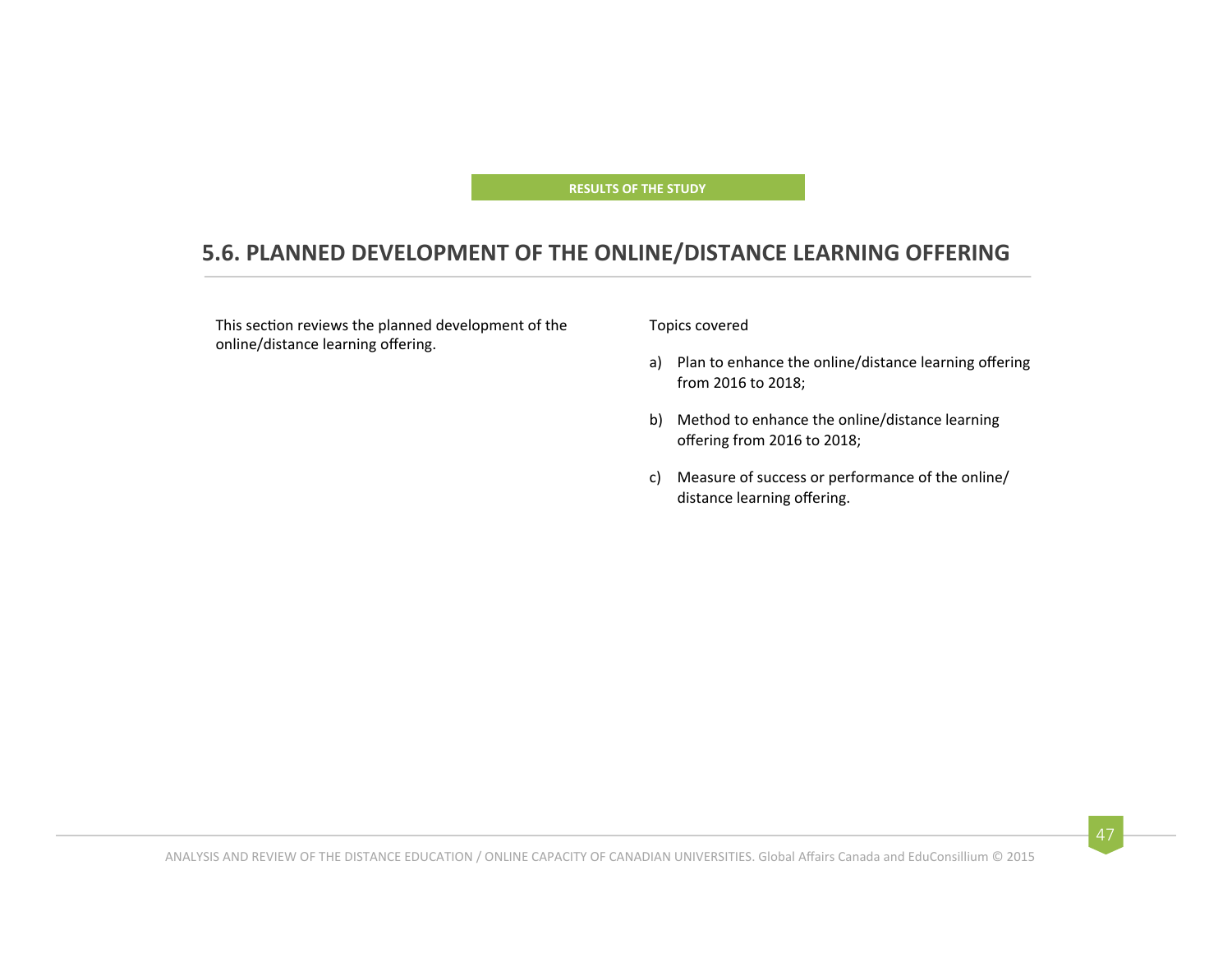## PLANNED DEVELOPMENT OF THE ONLINE/DISTANCE LEARNING OFFERING

## **PLAN TO ENHANCE THE ONLINE/DISTANCE LEARNING OFFERING FROM 2016 TO 2018**

**2016-2017 2017-2018 Intend to Increase Online/Distance Courses Online/Distance Courses % of InsPtuPons % of InsPtuPons All of Canada** 52.05 43.84 **By size of the institution** ≤ **10,000 students** 52.5 45 **> 10,000** and <sup>≤</sup> **20,000 students** 58.33 58.33 **> 20,000 and**  <sup>≤</sup> **30,000 students** 33.33 33.33 **b**  $\sim$  30,000 students **58.33** 33.33

|                                          | 2016-2017                                                                                 | 2017-2018                                                                          |
|------------------------------------------|-------------------------------------------------------------------------------------------|------------------------------------------------------------------------------------|
|                                          |                                                                                           |                                                                                    |
|                                          | <b>Intend to Increase</b><br>the Number of<br><b>Online/Distance</b><br><b>Courses by</b> | <b>Intend to Increase</b><br>the Number of<br><b>Online/Distance</b><br>Courses by |
|                                          | <b>Average Number of</b><br><b>Courses</b>                                                | <b>Average Number</b><br>of Courses                                                |
| <b>All of Canada</b>                     | 16.61                                                                                     | 16.71                                                                              |
| By size of the institution               |                                                                                           |                                                                                    |
| $\leq$ 10,000 students                   | 10.14                                                                                     | 11                                                                                 |
| $> 10,000$ and<br>$\leq$ 20,000 students | 18.75                                                                                     | 19.29                                                                              |
| $> 20,000$ and<br>$\leq$ 30,000 students | 36.5                                                                                      | 21.25                                                                              |
| > 30,000 students                        | 27                                                                                        | 24.17                                                                              |

#### **Comments**

- Over 50% of respondents have already planned to increase the number of online/distance courses during the 2016-2018 period.
- These universities plan to add an average of 16.61 new courses in 2016-2017 and 16.71 in 2017-2018.
- Larger universities (over 20,000 students) plan to invest more in the development of online courses than the Canadian average.



ANALYSIS AND REVIEW OF THE DISTANCE EDUCATION / ONLINE CAPACITY OF CANADIAN UNIVERSITIES. Global Affairs Canada and EduConsillium © 2015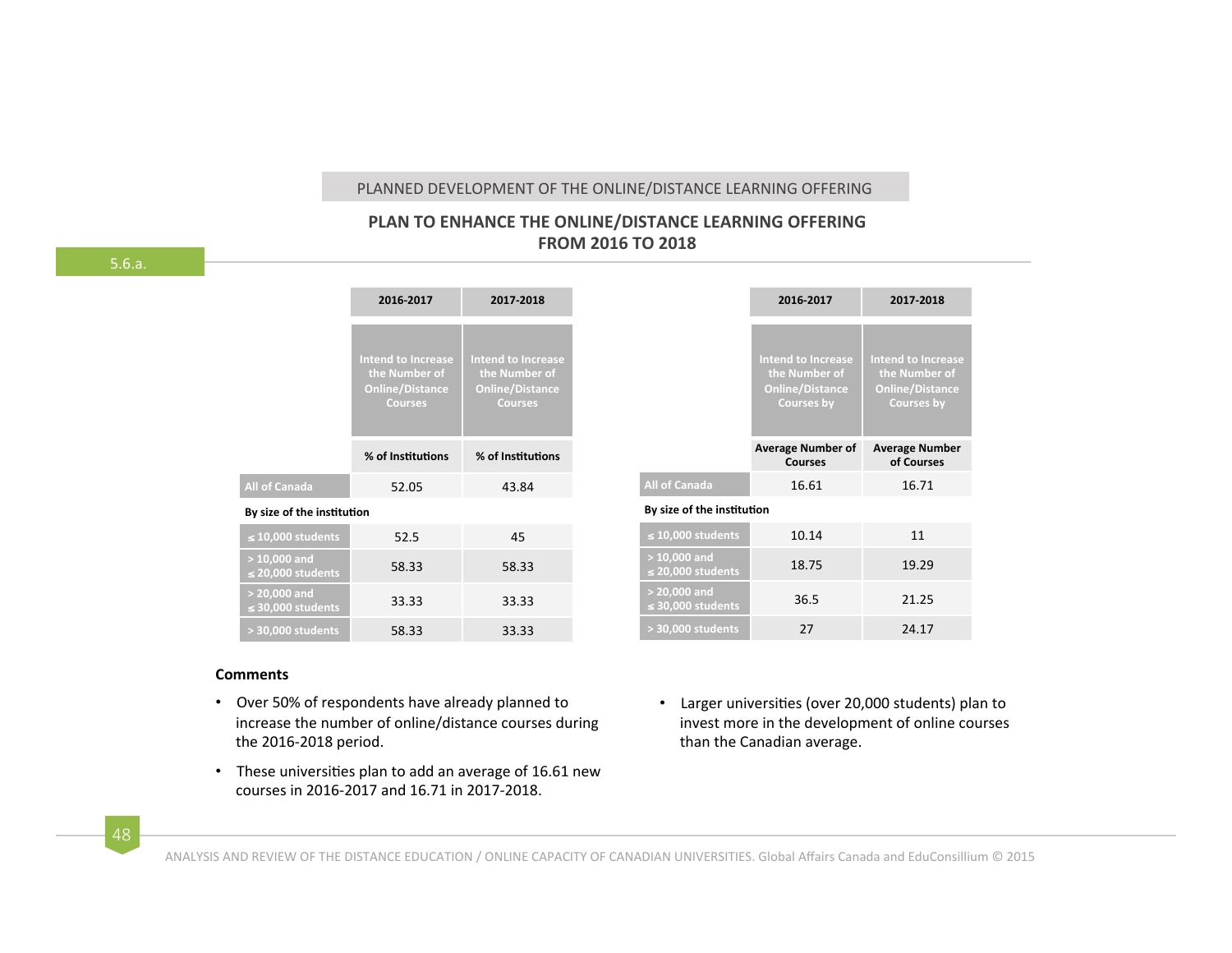## PLANNED DEVELOPMENT OF THE ONLINE/DISTANCE LEARNING OFFERING

## **METHOD TO ENHANCE THE ONLINE/DISTANCE LEARNING OFFERING FROM 2016 TO 2018**

|                                          | <b>Bring Online/Distance</b><br><b>Courses to New</b><br><b>Markets or Clienteles</b> | <b>Join Course</b><br>Aggregator (MOOCs,<br><b>Provincial Portal)</b> | <b>Enter into Bilateral</b><br><b>National or</b><br>International<br>Agreements |  |  |
|------------------------------------------|---------------------------------------------------------------------------------------|-----------------------------------------------------------------------|----------------------------------------------------------------------------------|--|--|
|                                          | % of Institutions                                                                     | % of Institutions                                                     | % of Institutions                                                                |  |  |
| <b>All of Canada</b>                     | 41.1                                                                                  | 19.18                                                                 | 12.33                                                                            |  |  |
| By size of the institution               |                                                                                       |                                                                       |                                                                                  |  |  |
| $\leq$ 10,000 students                   | 32.5                                                                                  | 15                                                                    | 12.05                                                                            |  |  |
| $>10,000$ and<br>$\leq$ 20,000 students  | 66.67                                                                                 | 33.33                                                                 | 16.67                                                                            |  |  |
| $> 20,000$ and<br>$\leq$ 30,000 students | 33.33                                                                                 | 11.11                                                                 | $\Omega$                                                                         |  |  |
| > 30,000 students                        | 50                                                                                    | 25                                                                    | 16.67                                                                            |  |  |

#### **Comments**

- Roughly 41% of respondents plan to bring their online offering to new markets or clienteles.
- Only 19.18% of respondents plan to join a course aggregator (Massive Open Online Courses, provincial portal).
- Of universities with 10,000 to 20,000 students, 33.33% plan to join a course aggregator.
- 12.33% of respondents are looking for bilateral national or international agreements.

49

5.6.b.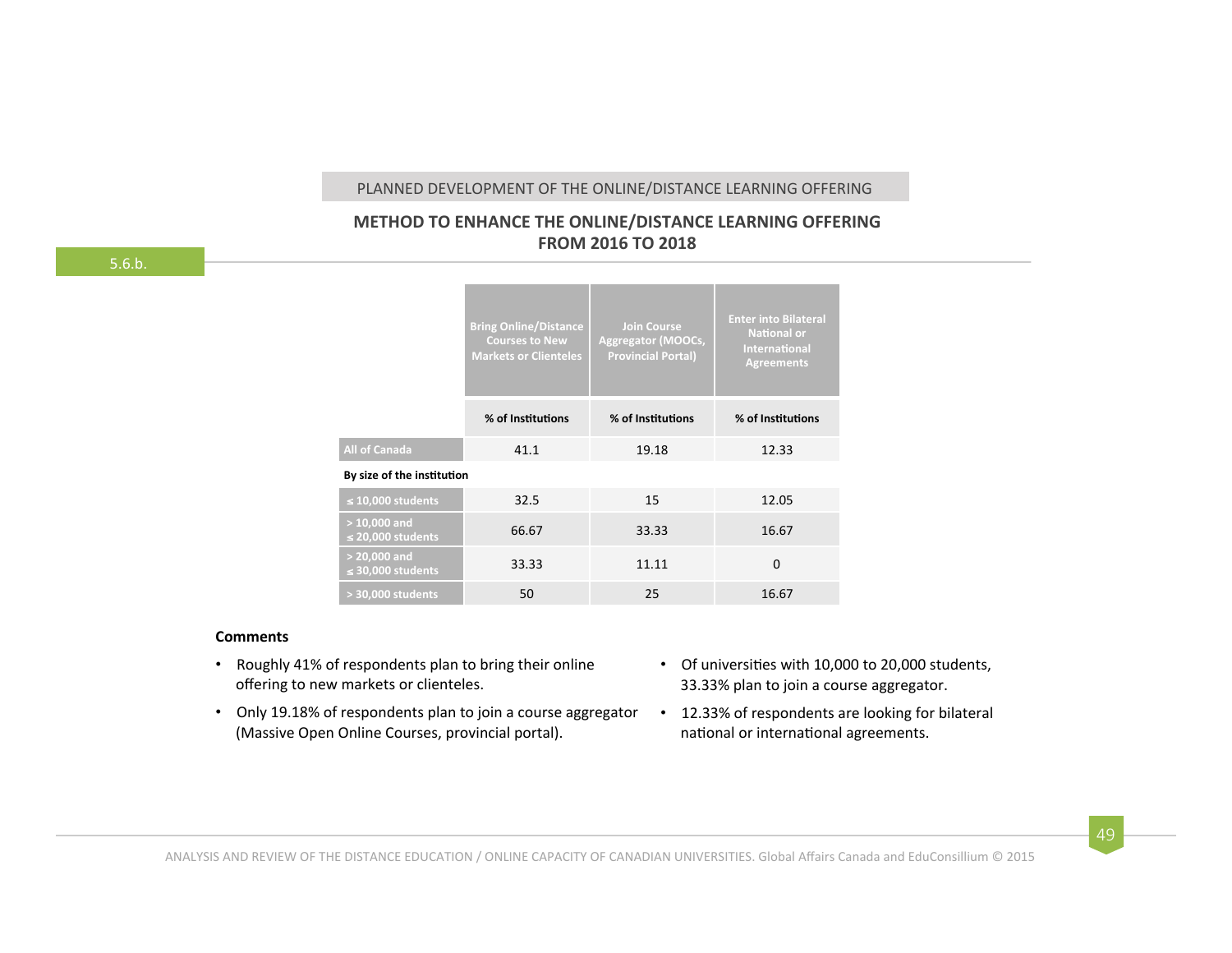#### PLANNED DEVELOPMENT OF THE ONLINE/DISTANCE LEARNING OFFERING

## **MEASURE OF SUCCESS OR PERFORMANCE OF THE ONLINE/DISTANCE LEARNING OFFERING**

5.6.c.

|                                          | <b>Cost Savings</b> | <b>Increased Revenue</b> | <b>Increased Number of</b><br><b>Students</b> | <b>Increased Number of</b><br>International<br><b>Students</b> | Other             |  |
|------------------------------------------|---------------------|--------------------------|-----------------------------------------------|----------------------------------------------------------------|-------------------|--|
|                                          | % of Institutions   | % of Institutions        | % of Institutions                             | % of Institutions                                              | % of Institutions |  |
| <b>All of Canada</b>                     | 27.4                | 50.68                    | 78.08                                         | 28.77                                                          | 39.73             |  |
| By size of the institution               |                     |                          |                                               |                                                                |                   |  |
| $\leq$ 10,000 students                   | 22.5                | 52.5                     | 72.5                                          | 25                                                             | 32.5              |  |
| $> 10,000$ and<br>$\leq$ 20,000 students | 41.67               | 50                       | 100                                           | 58.33                                                          | 66.67             |  |
| $> 20,000$ and<br>$\leq$ 30,000 students | 33.33               | 67.66                    | 88.89                                         | $\mathbf 0$                                                    | 33.33             |  |
| > 30,000 students                        | 25                  | 33.33                    | 66.67                                         | 33.33                                                          | 41.67             |  |

#### **Comments**

- 78.08% of universities measure the success of online initiatives by the increase in the number of students.
- Of universities with 10,000 to 20,000 students, 58.33% focus on the increase in international students that online learning may provide.
- Half of the respondents are looking at online courses to increase revenues.
- 39.73% of respondents mention other success factors, including student success rate, increased course catalogue and results of student satisfaction surveys.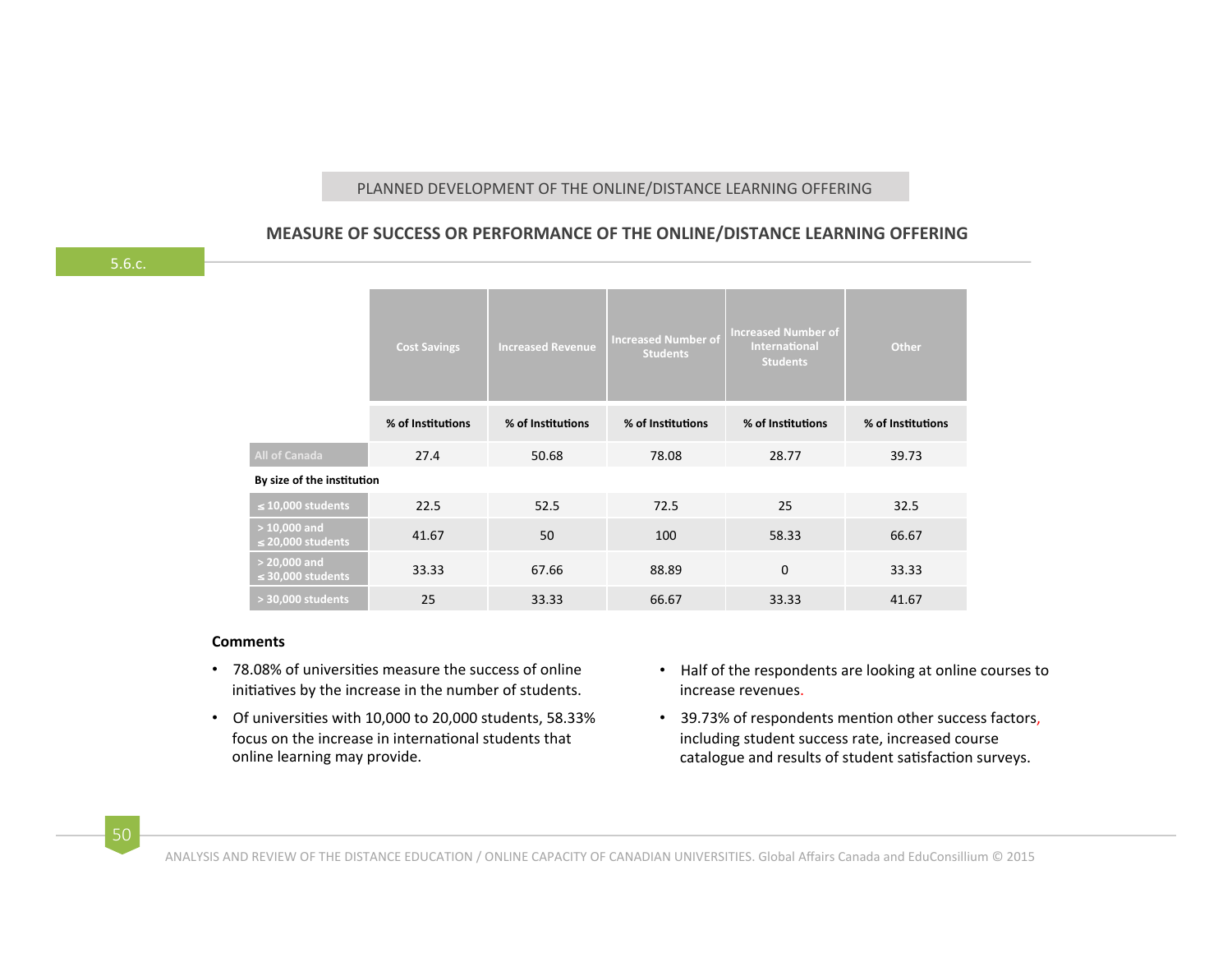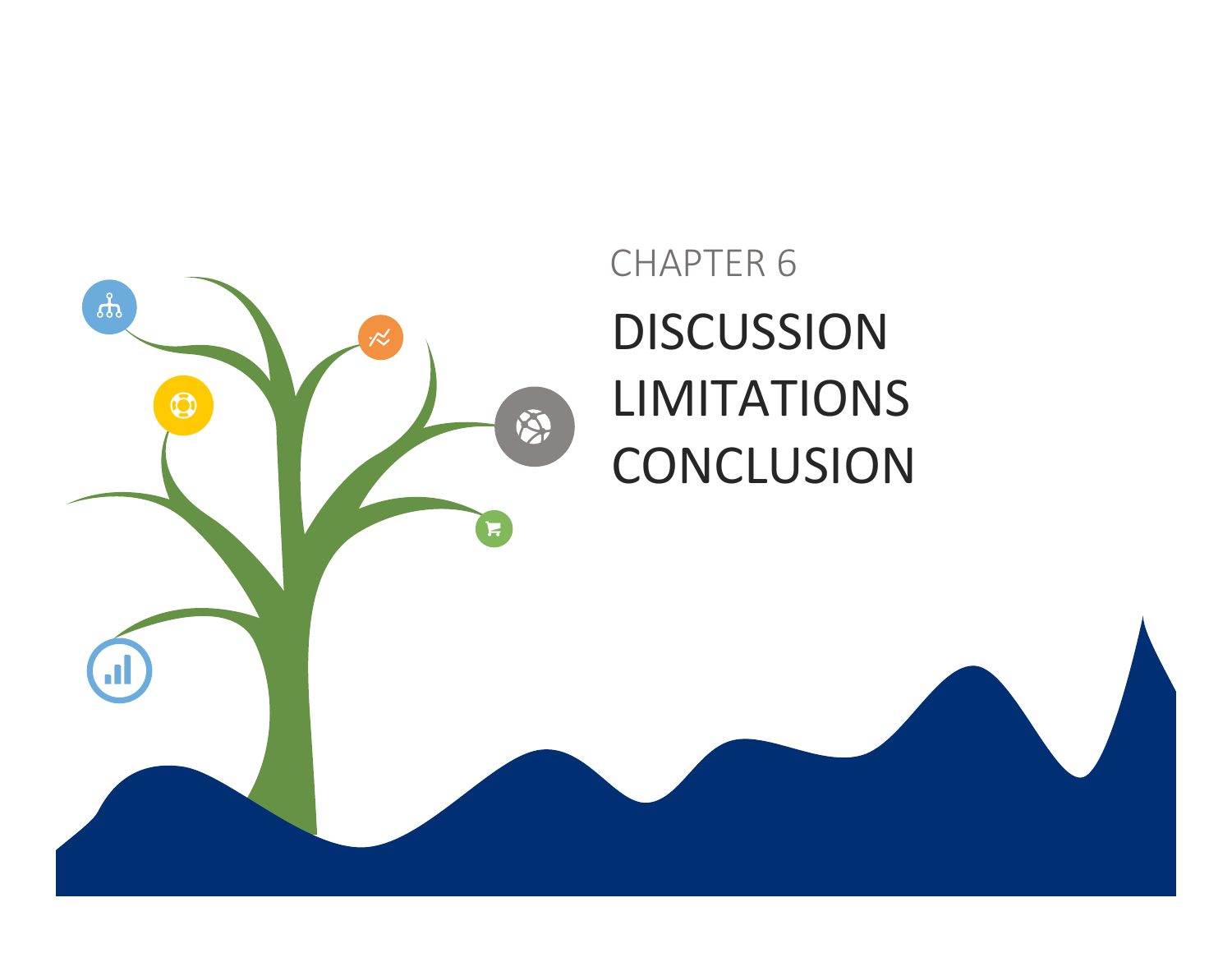## Discussion

This study offers a first glimpse of what seems to be a growing offering in the expanding global education market. Online/distance education seems to be moving from a fringe phenomenon to a mainstream phenomenon.

Currently, 93.15% of Canadian universities offer online courses and programs.

The online learning offering of Canadian universities is becoming significant, as it currently provides the following:

- More than 12,728 online courses (an average of 196.03 online courses per institution);\*
- More than 809 online programs (an average of 12.31 online programs per institution).\*

In the 73 universities surveyed, more than 361,000 students took online courses during the 2014-2015 academic year. This equates to about 29% of the Canadian student population taking at least one online course.\*

The online/distance offering is currently 8.32% of the total university course offering. About 1,000 courses have been added every year for the past three years. It is estimated that 1,100 to 1,400 new online courses will be added in the coming year, increasing the share of online/distance courses offered.

The preferred methods for delivering Canadian online courses are either synchronous (virtual classroom) or blended approaches. This is a departure from the corporate model whose approach is dominated by autonomous online learning.

Anecdotally, many of the universities mentioned that they were currently reviewing their strategic use of online/distance learning and may accelerate the use of this approach to grow their student population or to reach new markets.

\* These numbers can be considered conservative as this study surveys only 78.49% of Canadian universities.

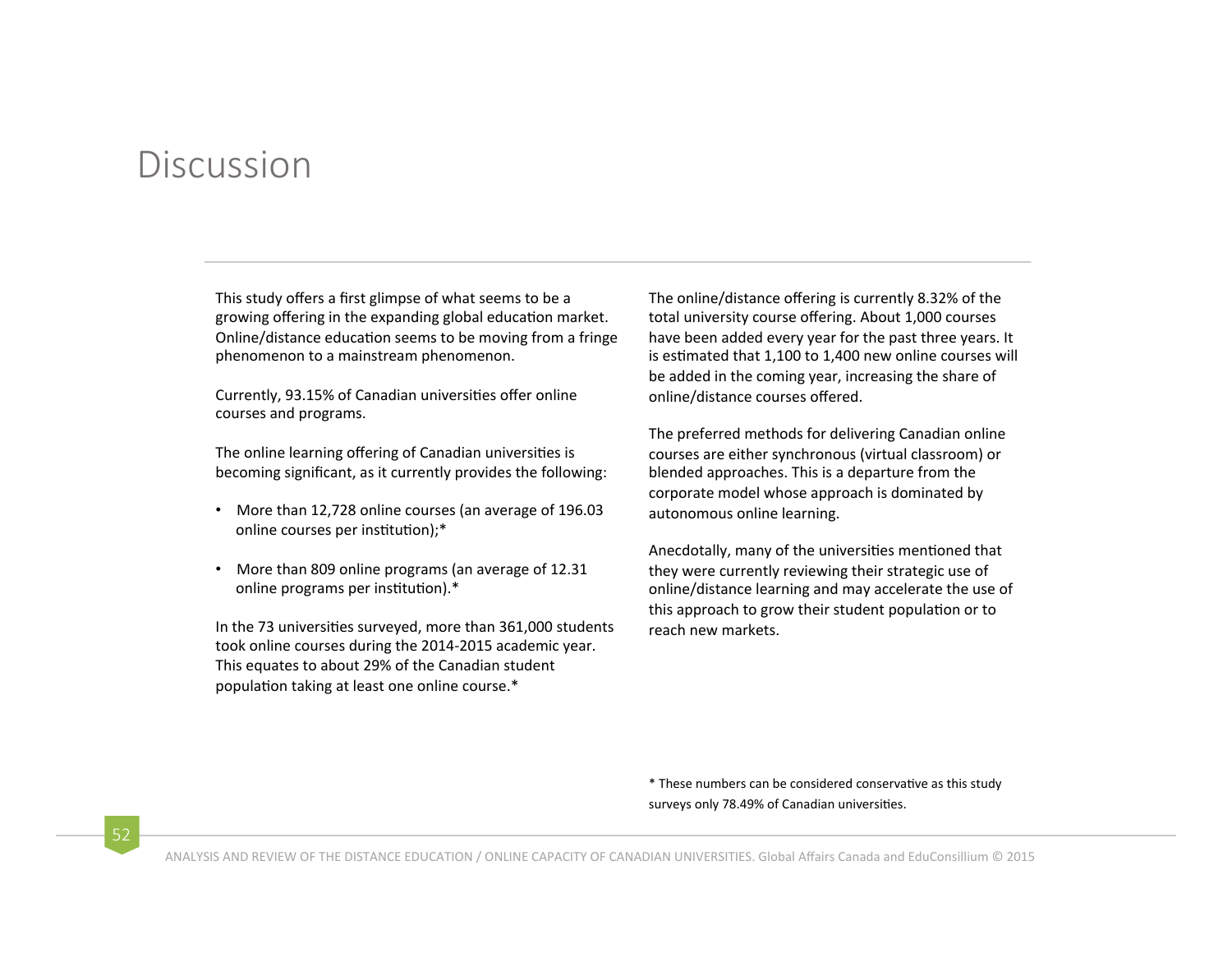With an estimated growth rate of about 8.75% for the 2015-2016 academic year, the Canadian online learning offering is fairly close to the worldwide average aggregate growth rate for online learning adoption. This also means that half of the planet is ahead of us in its adoption and production of online learning education.

The growth of the integrated hybrid model (in which a university offers a mix of online courses to both regular onsite and remote students) means that it seems to be becoming a mainstream model, allowing institutions to grow significantly while reducing the impact on infrastructure and opening new markets for their courses and programs.

Even if there are a few attempts at organizing the online/ distance learning offering through some type of aggregating organization, this phenomenon seems to be fairly new and not yet well structured.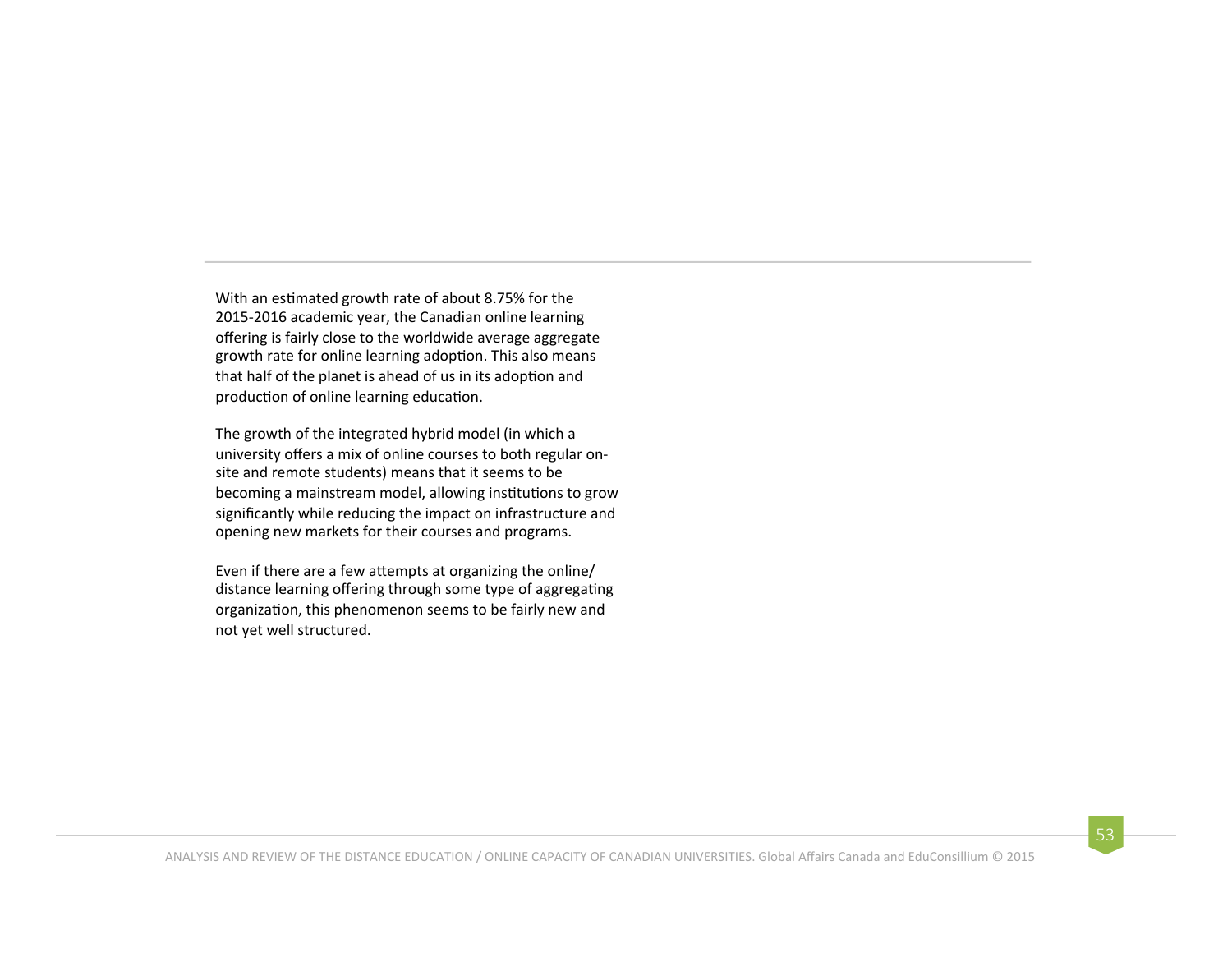## Limitations

With a 78.49% participation rate by Canadian universities, this study is representative of the Canadian online/distance learning offering, but it still does not describe over 20% of Canadian universities. Further attempts should be made to increase the response from Canadian universities.

In addition, many universities did not track all of the requested data. For instance, 34% of respondents did not specifically track whether international students used online courses. This might skew some of the data, since the results are based on the responses provided by fewer universities.

A lower response rate was provided by some provinces' institutions compared with others, but this was not considered to be critical. This factor would need to be taken into consideration in follow-up or replication studies.

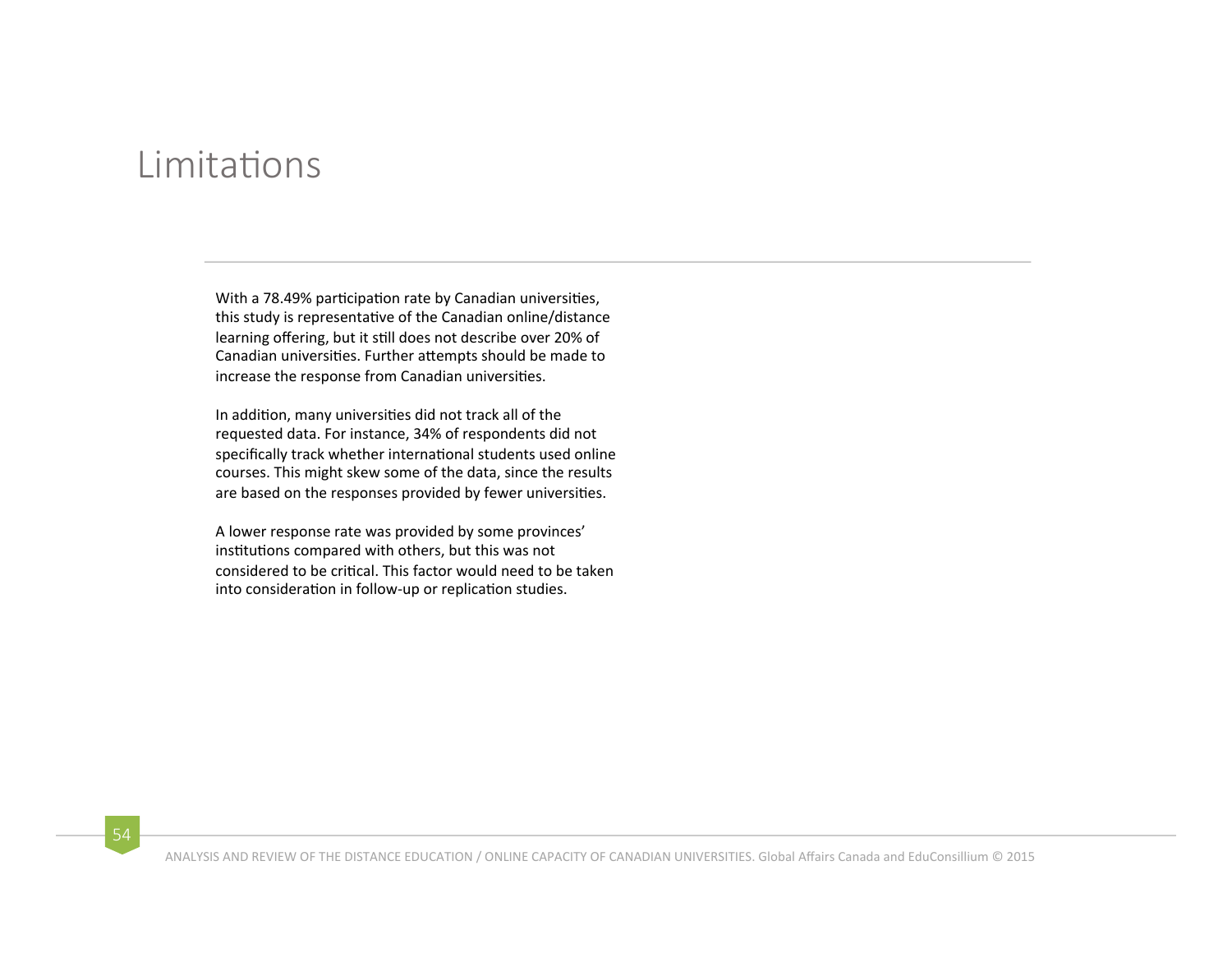## Conclusion

As the global offering in online/distance education steadily grows, it will gradually infringe on the classic "brick and mortar" educational market. More than likely, many of these institutions will cross geographical boundaries and start offering their programs in international markets. The case of Indira Gandhi National Open University (IGNOU), with over 3.1 million students in India but 1.4 million in 40 other countries, is a good example of how the online/ distance offering might grow internationally.

Many online institutions will also likely start to invade the lucrative international student market with their online offerings—either as full-fledged competitors to classical programs or at least as marketing tools to recruit and prepare international students for their educational journey abroad.

Each province within Canada is responsible for its own education system. Each university seeks to increase its revenues by increasing enrollment in some way. So the Canadian education system encourages competition between universities and provinces.

To compete with large-scale online universities like IGNOU, Open University of China and the University of Phoenix, Canadian institutions might need to regroup their offerings under one or many aggregating organizations to be more visible in the international market. 

Currently, only 12.33% of Canadian universities surveyed mention that they use some kind of aggregating organization to market or distribute their online courses. Aggregation of the online/distance offering at the provincial or national levels may be an interesting way to tackle the aggressive global offering in this area.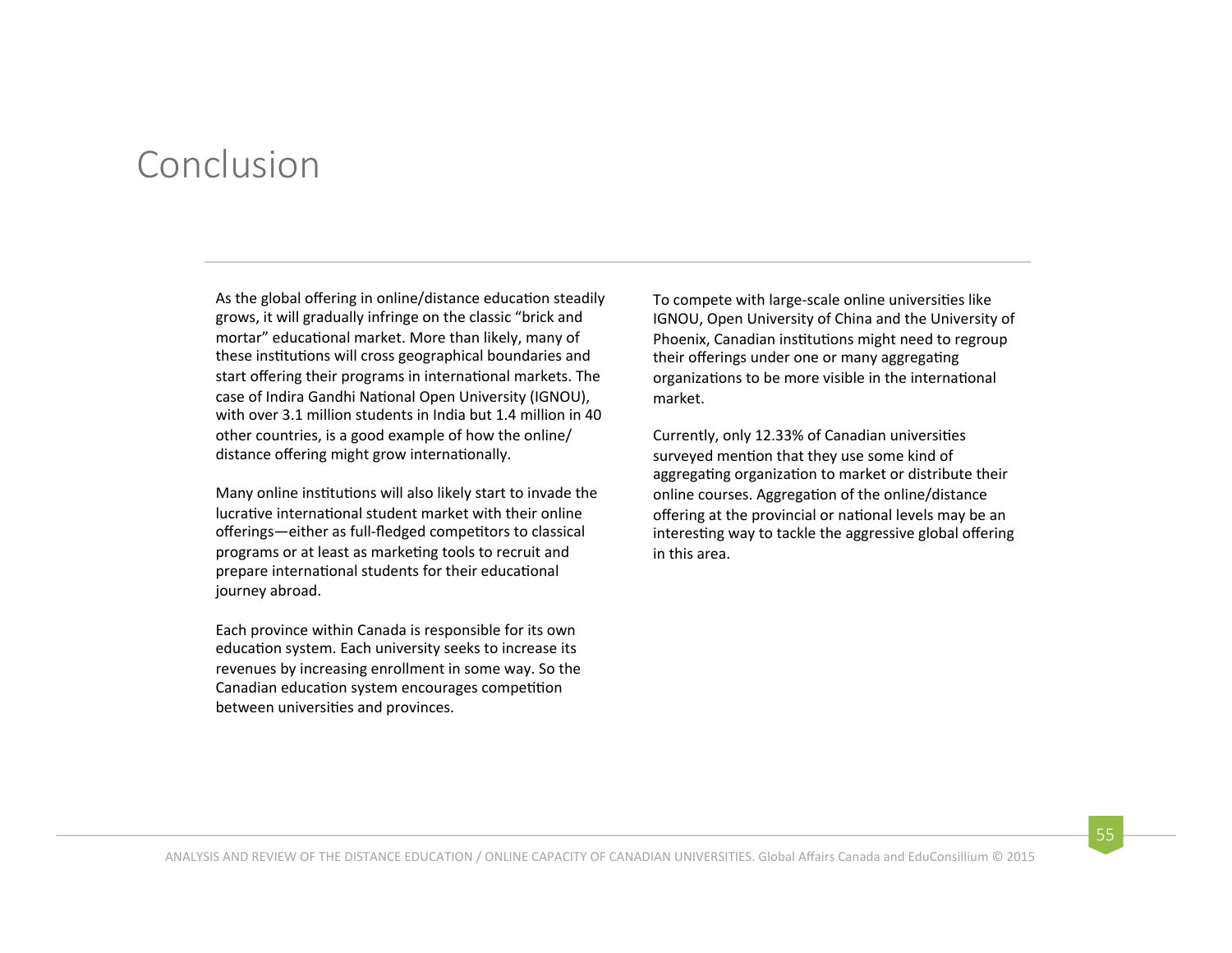# Additional raw data

| <b>NUMBER OF CREDITED</b><br><b>COURSES OFFERED BY THE</b><br>UNIVERSITIES SURVEYED | NUMBER OF TOTAL STUDENTS<br>AT THE UNIVERSITIES<br><b>SURVEYED</b> | NUMBER OF CREDITED ONLINE<br><b>COURSES OFFERED AT THE</b><br>UNDERGRADUATE LEVEL | NUMBER OF CREDITED ONLINE<br><b>COURSES OFFERED AT THE</b><br><b>GRADUATE LEVEL</b> | <b>NUMBER OF CREDITED</b><br><b>ONLINE PROGRAMS</b><br>OFFERED AT THE<br>UNDERGRADUATE LEVEL | <b>NUMBER OF CREDITED</b><br><b>ONLINE PROGRAMS</b><br>OFFERED AT THE<br><b>GRADUATE LEVEL</b> |
|-------------------------------------------------------------------------------------|--------------------------------------------------------------------|-----------------------------------------------------------------------------------|-------------------------------------------------------------------------------------|----------------------------------------------------------------------------------------------|------------------------------------------------------------------------------------------------|
| 152,814                                                                             | 1.243.513                                                          | 8.623                                                                             | 2.685                                                                               | 937                                                                                          | 222                                                                                            |

#### **NUMBER OF STUDENTS WHO ARE REGISTERED FOR ONLINE COURSES, BY PROVINCE (IN THE SAMPLE)**

|       |        |        | IVI B | <b>NB</b> |       |        | ON      |       |         |       |     |
|-------|--------|--------|-------|-----------|-------|--------|---------|-------|---------|-------|-----|
| TOTAL | 32,540 | 35,885 | 4,251 | 5,983     | 5,870 | 16,346 | 145,074 | 1,320 | 106,582 | 7,384 | 150 |

#### **NUMBER OF INTERNATIONAL STUDENTS WHO ARE REGISTERED FOR ONLINE COURSES, BY PROVINCE (IN THE SAMPLE)**

|              | . A BY |       | <b>MB</b> | NB ' | <b>TIL</b><br>AN LIFE | <b>NIC</b> |       |     |       |                       | rritories |
|--------------|--------|-------|-----------|------|-----------------------|------------|-------|-----|-------|-----------------------|-----------|
| <b>TOTAL</b> | 852    | 2,962 | 3,477     | 274  | 7 <sub>F</sub>        | 977        | 4,049 | 142 | 1,802 | 1 <sub>7</sub><br>137 |           |

| NUMBER OF ONLINE COURSES THAT WERE ADDED OVER THE PAST THREE YEARS. BY PROVINCE (IN THE SAMPLE) |  |
|-------------------------------------------------------------------------------------------------|--|
|-------------------------------------------------------------------------------------------------|--|

|       | AN P              | マムマ | <b>N</b> AF<br>NIVIE. | <b>NB</b> | <b>TITLE</b><br>. . | <b>COLLECTION</b> | <b>CONTRACTOR</b><br>wan. |    | --  |     | <b>ALL LINE IN SPACE</b> |
|-------|-------------------|-----|-----------------------|-----------|---------------------|-------------------|---------------------------|----|-----|-----|--------------------------|
| TOTAL | <b>44F</b><br>ᆂᆂᆑ | 486 | 108                   | 112       | $10-1$<br>101       | 221               | 928                       | 64 | 788 | 126 |                          |

#### **NUMBER OF ONLINE COURSES PLANNED TO BE ADDED OVER THE NEXT THREE YEARS, BY PROVINCE**

|              |    |                     | M <sub>a</sub> n<br>TVI D' |            | NL. | <b>TIP</b>   | ΟN  |                | $\overline{OC}$ |     | Territories |
|--------------|----|---------------------|----------------------------|------------|-----|--------------|-----|----------------|-----------------|-----|-------------|
| <b>TOTAL</b> | 45 | $\sim$<br><b>PP</b> | $\sim$<br>၁၁               | 47r<br>112 |     | 1 7 7<br>111 | 600 | 10<br>--<br>__ | 510             | 209 | 30          |

| NUMBER OF ONLINE COURSES THAT WERE | NUMBER OF ONLINE COURSES CURRENTLY      |
|------------------------------------|-----------------------------------------|
| ADDED OVER THE PAST THREE YEARS IN | PLANNED TO BE ADDED OVER THE NEXT THREE |
| THE UNIVERSITIES SURVEYED          | YEARS BY THE UNIVERSITIES SURVEYED      |
| 3,062                              | 1,863                                   |

56

ANALYSIS AND REVIEW OF THE DISTANCE EDUCATION / ONLINE CAPACITY OF CANADIAN UNIVERSITIES. Global Affairs Canada and EduConsillium © 2015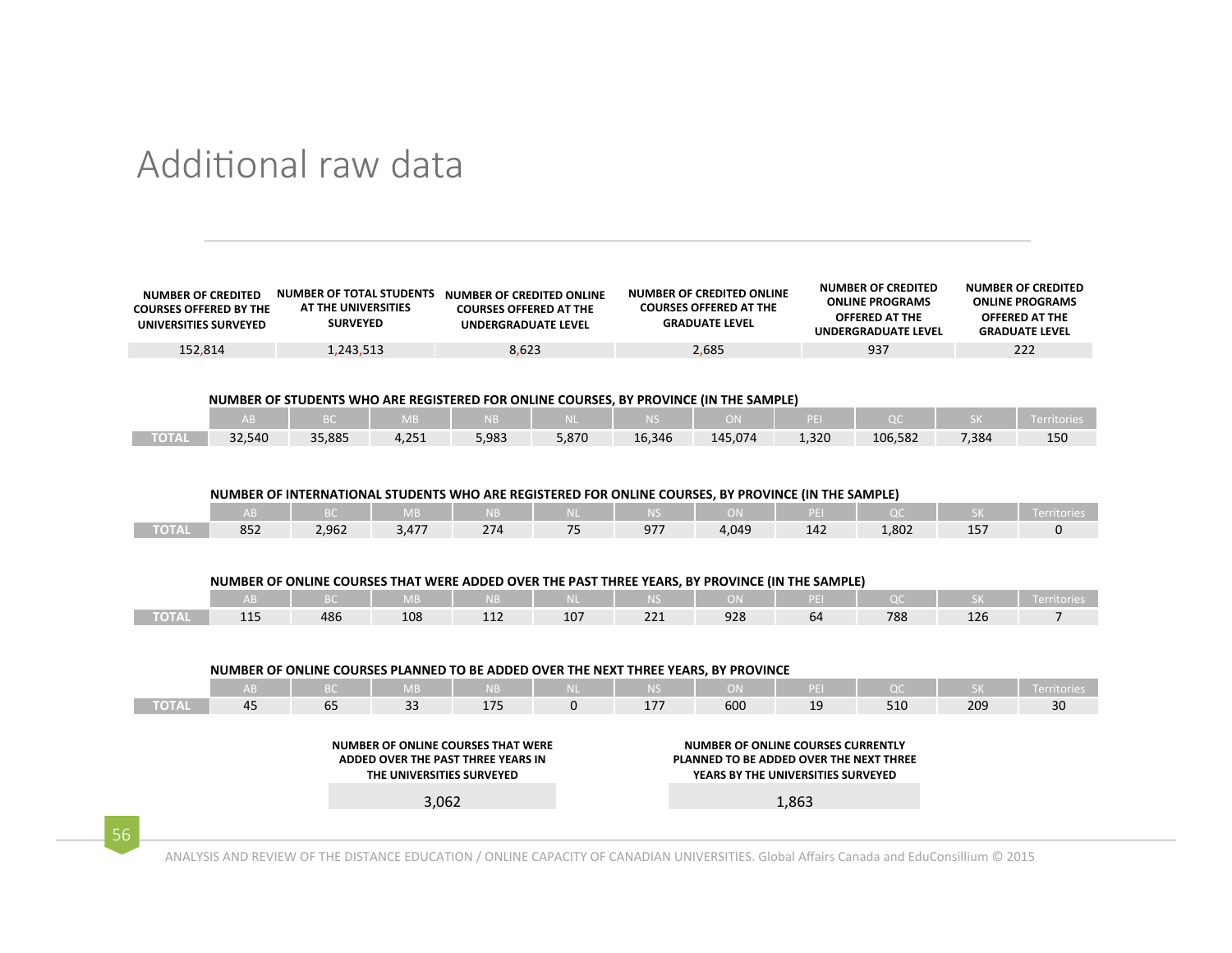# Abbreviations used

**AB**: Alberta 

**BC**: British Columbia

**MB**: Manitoba

**NB**: New Brunswick

**NL:** Newfoundland and Labrador

**NS**: Nova Scotia

**ON:** Ontario

**PEI:** Prince Edward Island

**QC**: Quebec 

**SK: Saskatchewan** 

**Territories**: Nunavut, Northwest Territories and Yukon

**N**: Number of participants in this category

**%**: Percentage of the sample

Average: Average obtained by institution